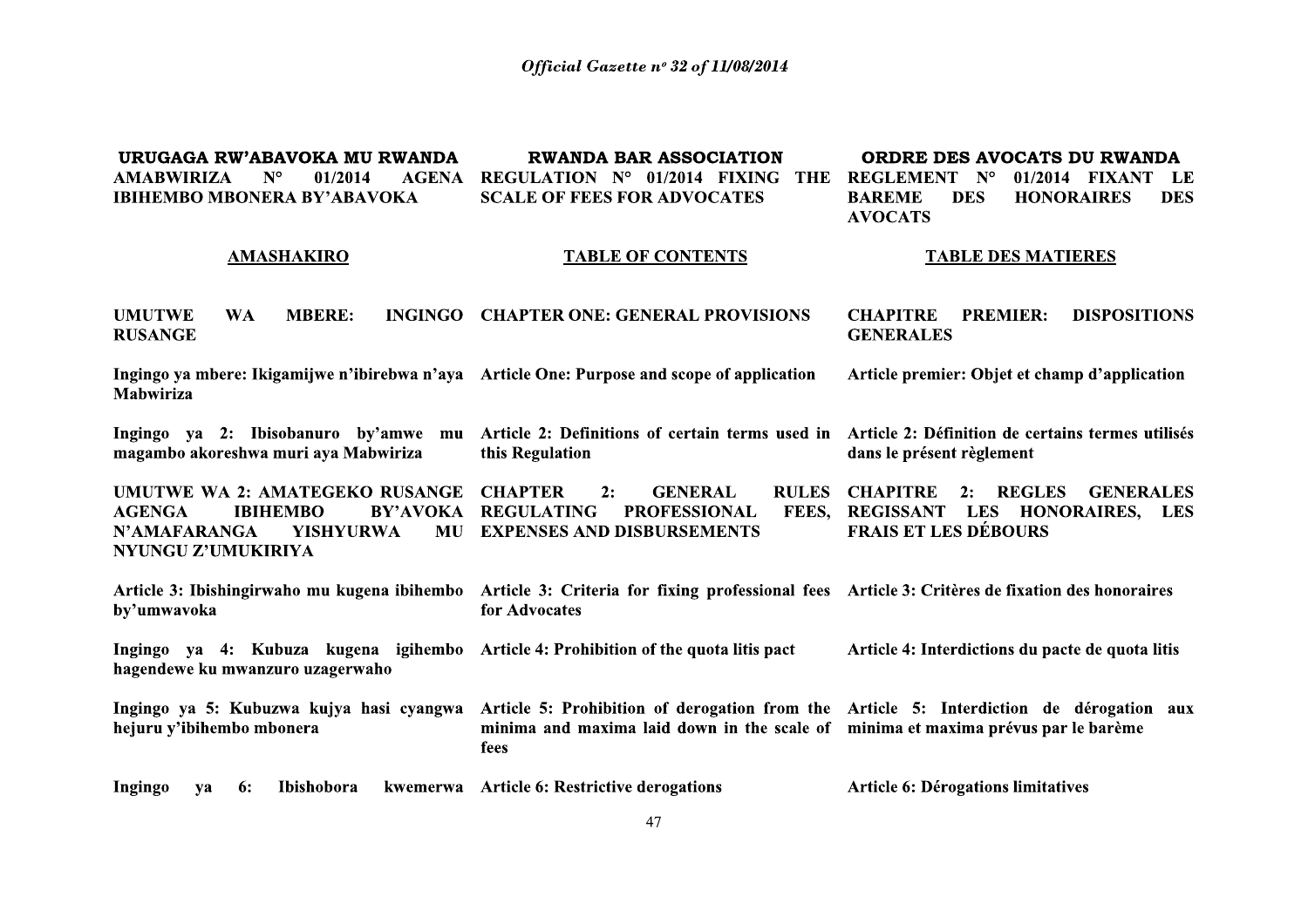| bitandukanye n'ihame<br>umukiriya                                                                                               | Ingingo ya 7: Inshingano yo guha amakuru Article 7: Duty to provide information to the Article 7: Obligation d'information au client<br>client   |                                                                                                                   |  |  |
|---------------------------------------------------------------------------------------------------------------------------------|--------------------------------------------------------------------------------------------------------------------------------------------------|-------------------------------------------------------------------------------------------------------------------|--|--|
| Ingingo ya 8: Guhitamo uburyo bwo kugena Article 8: Choice of method of fixing fees<br>ibihembo                                 |                                                                                                                                                  | Article 8: Choix de méthode de fixation<br>d'honoraires                                                           |  |  |
| Ingingo ya 9: Avansi ku gihembo cy'umwavoka Article 9: Advance on fees                                                          |                                                                                                                                                  | <b>Article 9: Provisions sur honoraires</b>                                                                       |  |  |
| Ingingo ya 10: Amafaranga yakoreshejwe Article 10: Expenses and disbursements<br>n'ibyo<br>umwavoka<br>yishyuye<br>mu<br>nyungu |                                                                                                                                                  | Article 10: Frais et débours                                                                                      |  |  |
| z'umukiriya<br>Ingingo ya 11: Kwishyura imisoro                                                                                 | <b>Article 11: Payment of taxes</b>                                                                                                              | Article 11: Paiement d'impôt et taxes                                                                             |  |  |
| Ingingo ya 12: Igihe ikibazo kirangiye                                                                                          | <b>Article 12: Final Status of fees</b>                                                                                                          | Article 12: Etat de clôture                                                                                       |  |  |
| Ingigo ya 13: Amasezerano ahoraho                                                                                               | <b>Article 13: Permanent agreement</b>                                                                                                           | Article 13: Contrat d'abonnement                                                                                  |  |  |
| Ingingo ya 14: Fagitire z'umwavoka                                                                                              | <b>Article 14: Fee notes</b>                                                                                                                     | <b>Article 14: Note d'honoraires</b>                                                                              |  |  |
| Ingingo ya 15: Uburyo<br>bwo<br>ibihembo by'umwavoka                                                                            | kwishyura Article 15: Modalities of payment of fees and<br>charges                                                                               | Article 15: Modalités de paiement des états<br>d'honoraires et des frais                                          |  |  |
| <b>Ingingo</b><br><b>16:</b><br>Guteganya<br>ya<br>z'ubukererwe                                                                 | inyungu Article 16: Stipulation of delay penalties                                                                                               | Article 16: Stipulation d'intérêts de retard                                                                      |  |  |
| UMUTWE WA 3: AMATEGEKO YIHARIYE<br>YEREKEYE IBIHEMBO BY'UMWAVOKA<br><b>N'ANDI</b><br><b>MAFARANGA</b><br><b>YAKORESHEJWE</b>    | <b>SPECIAL</b><br><b>RULES</b><br><b>CHAPTER</b><br>3:<br><b>GOVERNING</b><br><b>PROFESSIONAL</b><br>FEES,<br><b>ABA COSTS AND DISBURSEMENTS</b> | <b>CHAPITRE 3: REGLES PARTICULIERES</b><br>REGISSANT LES HONORAIRES,<br><b>LES</b><br><b>FRAIS ET LES DÉBOURS</b> |  |  |
| Icyiciro cya mbere: Ibihembo by'umwavoka                                                                                        | <b>Section One: Professional Fees</b>                                                                                                            | Section première: Honoraires                                                                                      |  |  |
| Akiciro ka mbere: Ingingo rusange                                                                                               | <b>Sub-section One: General considerations</b>                                                                                                   | Considérations<br><b>Sous-section</b><br>première:<br>générales                                                   |  |  |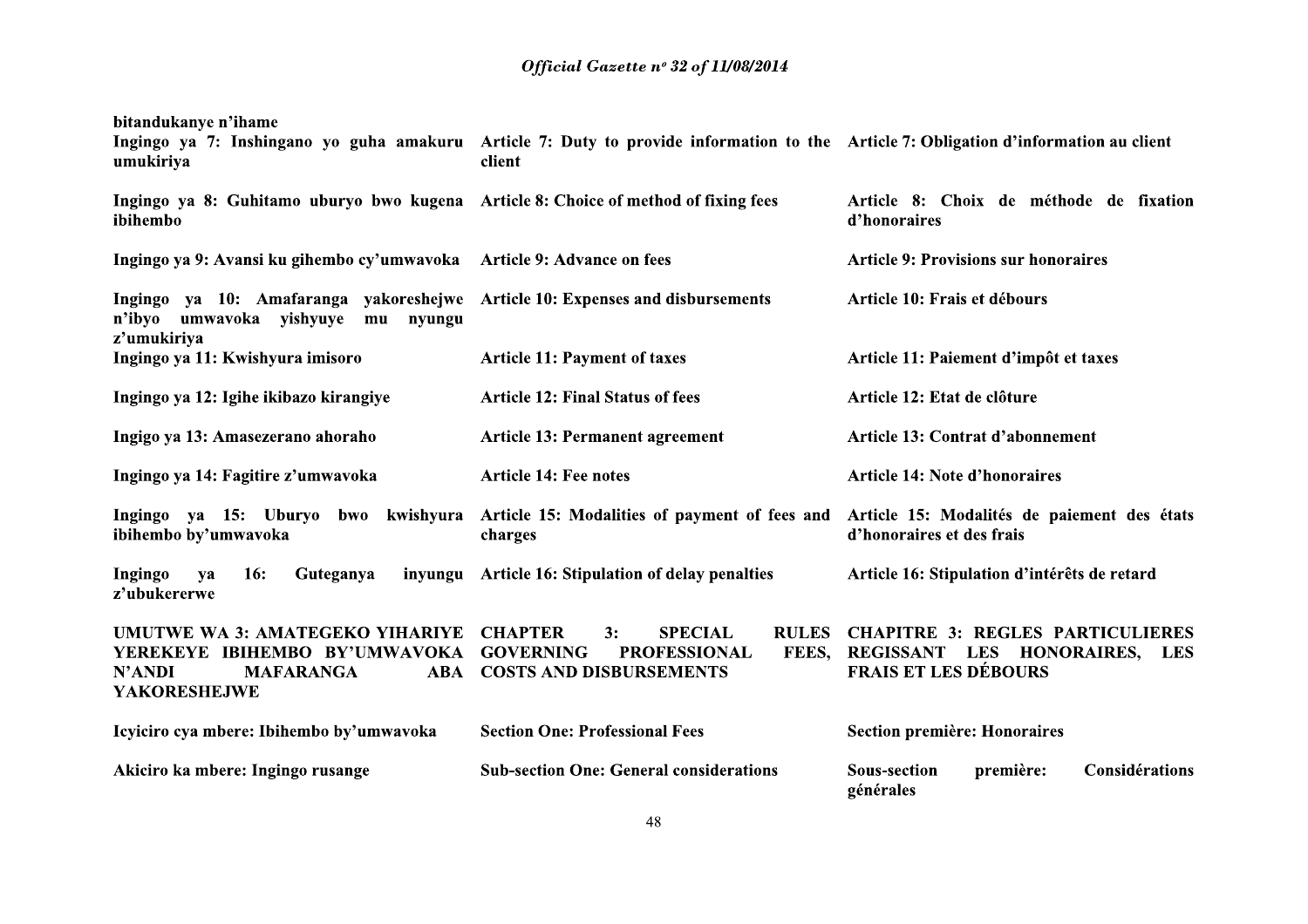| Ingingo ya 17: Ihame ryo kubara ibihembo                                                               | <b>Article 17: Principle of calculation of fees</b>                         | Article 17: Principe de calcul des honoraires                                                     |
|--------------------------------------------------------------------------------------------------------|-----------------------------------------------------------------------------|---------------------------------------------------------------------------------------------------|
| Ingingo ya 18: Ibishingirwaho mu kubara Article 18: Basis for calculation<br>ibihembo                  |                                                                             | Article 18: Base de calcul                                                                        |
| Ingingo ya 19: Ibishingirwaho rusange                                                                  | Article 19: General criteria                                                | Article 19: Critères généraux                                                                     |
| Ingingo ya 20: Amafaranga yishyurwa mu Article 20: Visitation & Consultation fees<br>kwakira umukiriya |                                                                             | Article 20: Droit de visite                                                                       |
| Ingingo ya 21: Gufungura dosiye                                                                        | Article 21: Opening of a file                                               | Article 21: Ouverture du dossier                                                                  |
| Akiciro<br>ka<br>2:<br><b>Ubwoko</b><br>bw'ibihembo<br>by'abavoka                                      | Sub-section 2: Different categories of fees                                 | Sous-section 2: Différents types d'honoraires                                                     |
| §1. Ibihembo ku mirimo isanzwe yo hanze §1. Fees for the current extra-judicial services<br>y'inkiko   |                                                                             | §1. Honoraires pour les prestations extra-<br>judiciaires courantes                               |
| Ingingo ya 22: Ibihembo ku mirimo isanzwe                                                              | <b>Article 22: Fees for routine services</b>                                | Article 22: Honoraires pour les prestations de<br>routine                                         |
| §2. Ibihembo ku mirimo no gutegura inyandiko                                                           | §2. Fees for services and drafting of acts                                  | §2. Honoraires pour les prestations et<br>rédaction des actes                                     |
| Ingingo ya 23: Ibihembo ku mirimo no<br>gutegura inyandiko zitandukanye                                | Article 23: Fees for services and the drafting of<br>various acts           | Article 23: Honoraires pour les prestations et<br>la rédaction de divers actes                    |
| §3. Imirimo yihariye<br>Ingingo ya 24: Ibihembo by'abavoka mu<br>mirimo itarebana n'inkiko             | §3. Special services<br><b>Article 24: Fees for Advocates out of courts</b> | §3. Prestations particulières<br>Article 24: Honoraires des avocats en dehors<br>des juridictions |
| §4. Kwishyuza imyenda itarimo impaka<br>ituruka ku masezerano                                          | §4 Recovery of undisputed claims arising from<br>contracts                  | §4. Recouvrements de créances non contestées<br>découlant des contrats                            |
| Ingingo ya 25: Kwishyuza imyenda itarimo<br>impaka ituruka ku masezerano                               | Article 25: Recovery of uncontested contractual<br>claims                   | 25:<br>Recouvrement<br>créances<br>Article<br>des<br>contractuelles non contestées                |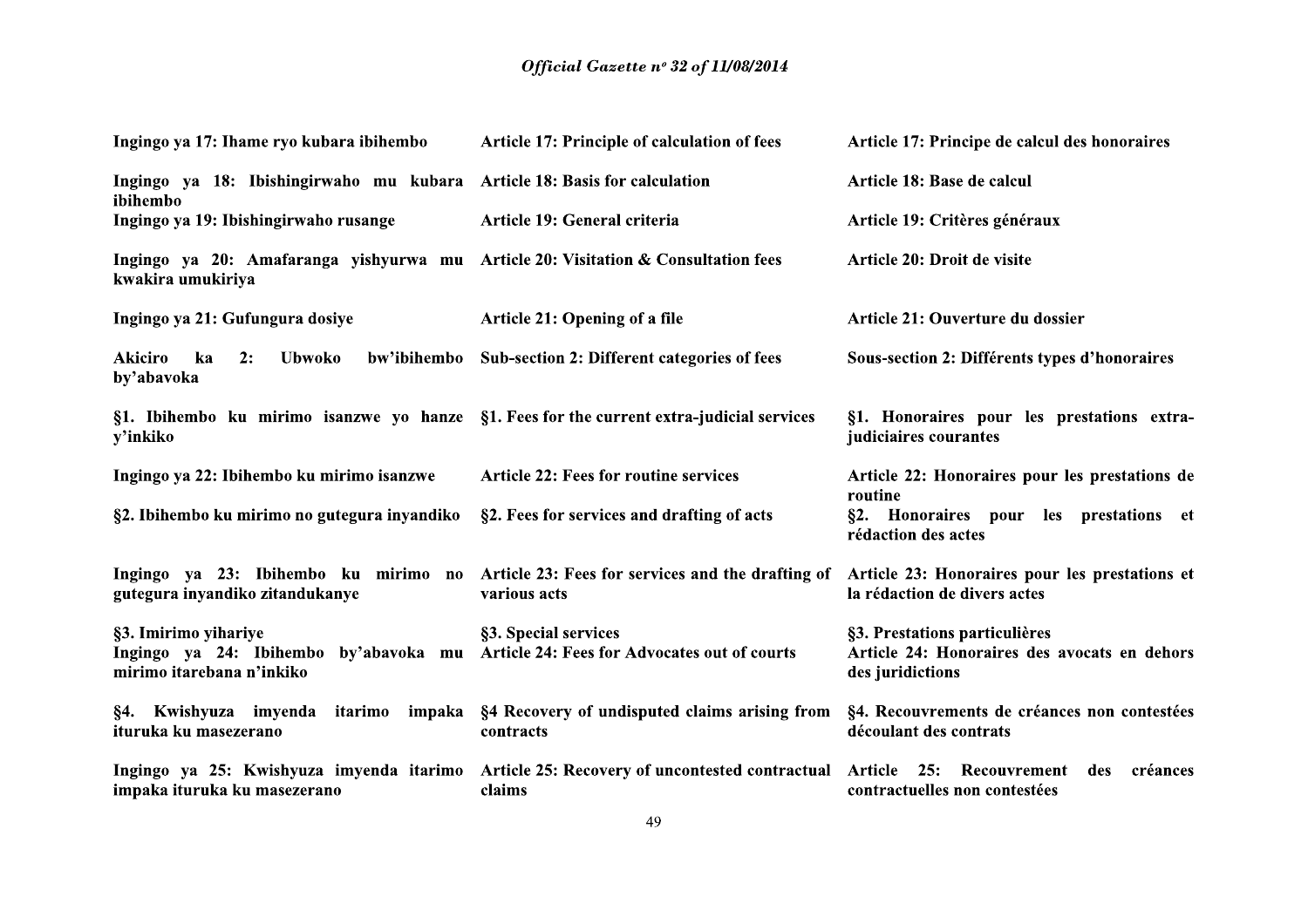| Akiciro ka 3: Ibihembe mu mirimo yakozwe Sub-section 3: Fees for judicial services<br>mu nkiko |                                                                                                                                 | Sous-section 3 Des honoraires dus pour<br>prestations judiciaires                                                   |  |  |
|------------------------------------------------------------------------------------------------|---------------------------------------------------------------------------------------------------------------------------------|---------------------------------------------------------------------------------------------------------------------|--|--|
| Ingingo ya 26: Kwishyuza imyenda irimo Article 26: Recovery of contentious claims<br>impaka    |                                                                                                                                 | Recouvrement<br><b>Article 26:</b><br>de<br>créances<br>contentieuses                                               |  |  |
| n'amategeko yerekeye abantu n'umuryango                                                        | Ingingo ya 27: Ibihembo mu mirimo ijyanye Article 27: Fees for services in connection with<br><b>Family Law</b>                 | Article 27: Honoraires pour les prestations en<br>rapport avec le droit de la famille et des<br>personnes           |  |  |
| Ingingo ya 28: Ibihembo<br>mu<br>n'umutungo mu by'ubwenge                                      | bijyane Article 28: Fees in respect of cases relating to<br>intellectual property                                               | <b>Article 28:</b><br>Honoraires dans les matières<br>ayant trait à la propriété intellectuelle                     |  |  |
| amategeko<br>arebana<br>n'uburyo bushya bw'itumanaho                                           | Ingingo ya 29: Ibihembo ku byerekeye Article 29: Fees relating to Computer Law and<br>n'ikoranabuhanga information technologies | Article 29 : Honoraires ayant trait au droit de<br>l'informatique et des nouvelles technologies de<br>l'information |  |  |
| Ingingo ya 30: Ibihembo mu manza zerekeye Article 30: Fees in Tax litigation<br>imisoro        |                                                                                                                                 | Article 30: Honoraires en contentieux fiscal                                                                        |  |  |
| Ingingo<br>31:<br>Ibihembo<br><b>va</b><br>mu<br>z'inshinjabyaha                               | manza Article 31: Fees in criminal matters                                                                                      | Article 31: Honoraires en matières pénales                                                                          |  |  |
| rw'Ikirenga                                                                                    | Ingingo ya 32: Imiburanishirize mu Rukiko Article 32: Proceedings before the Supreme<br>Court                                   | Article 32: Procédure devant la Cour Suprême                                                                        |  |  |
| Ingingo ya 33: Igihembo mu bujurire                                                            | Article 33: Fees on proceedings in Appeal                                                                                       | Article 33: Honoraires sur les procédures<br>d'appel                                                                |  |  |
| Ingingo ya 34: Ibihembo mu bindi bitavuzwe                                                     | Article 34: Fees in other matters not specifically<br>covered                                                                   | Article 34: Honoraires dans d'autres matières<br>non spécialement visées                                            |  |  |
| <b>Icyiciro</b><br>kibariwe ku isaha cyangwa ku munsi                                          | cya 2: Igihembo cy'umwavoka Section 2: Fee to the hourly or daily rates                                                         | Section 2: Honoraires aux taux horaires ou<br>journaliers                                                           |  |  |
| Ingingo ya 35: Ibihembo ntarengwa n'uburyo Article 35: Limits and modalities<br>bibarwa        |                                                                                                                                 | Article 35: Limites et modalités                                                                                    |  |  |
| Ingingo ya 36: Kongera ibihembo                                                                | <b>Article 36: Possibility of increase</b>                                                                                      | Article 36: Possibilité de majoration                                                                               |  |  |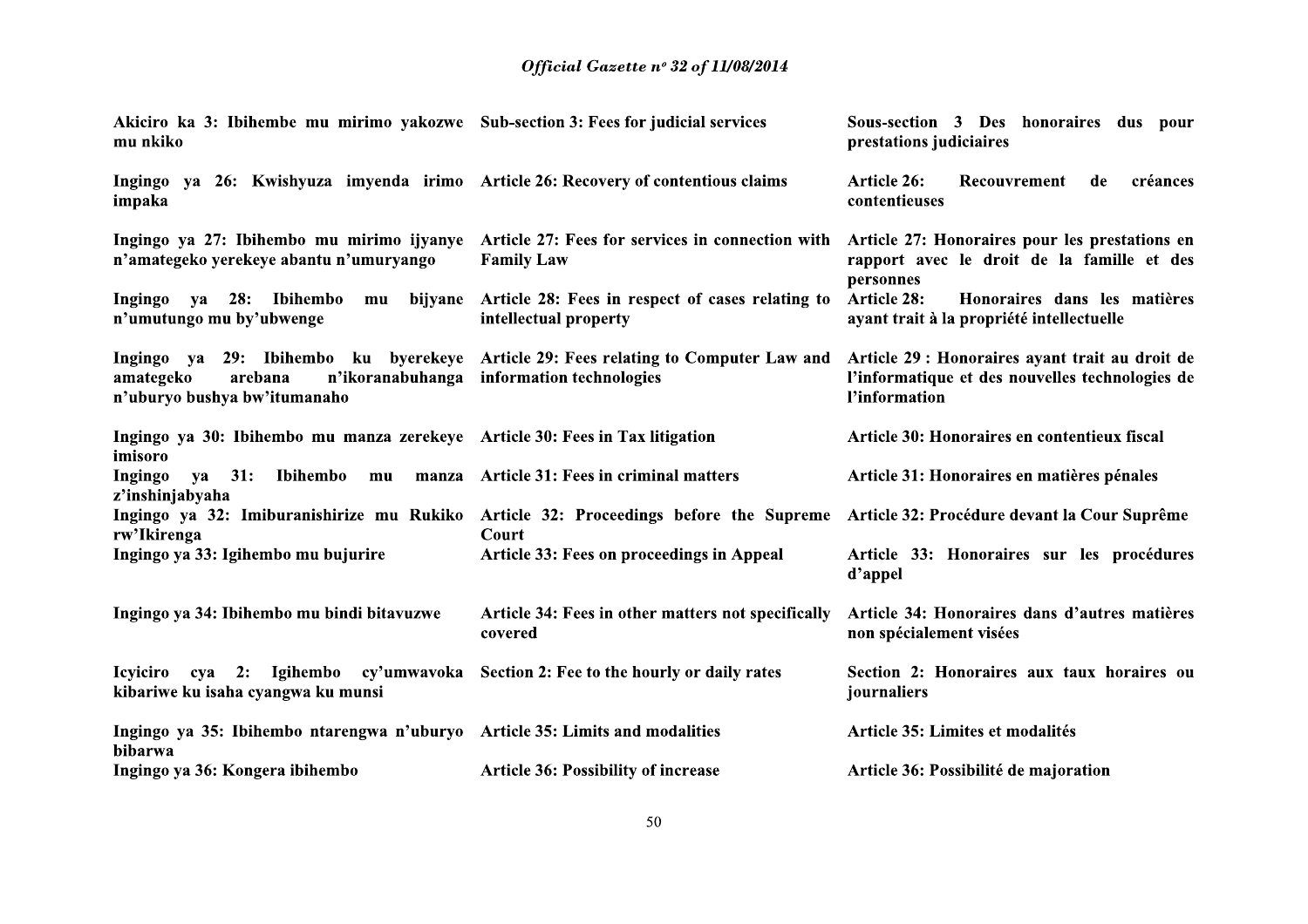| y'umwavoka n'umukiriya                                                         | Icyiciro cya 3: Amasezerano ahoraho hagati Section 3: Permanent Agreement between Section 3: Abonnement<br>advocate and client                                                                           |                                                                                                               |
|--------------------------------------------------------------------------------|----------------------------------------------------------------------------------------------------------------------------------------------------------------------------------------------------------|---------------------------------------------------------------------------------------------------------------|
| Ingingo ya 37: Ibirebwa n'amasezerano                                          | <b>Article 37: Scope</b>                                                                                                                                                                                 | Article 37: Cadre                                                                                             |
| Ingingo ya 38: Ibiciro                                                         | <b>Article 38: Rates</b>                                                                                                                                                                                 | <b>Article 38: Tarifs</b>                                                                                     |
| <b>UMUTWE</b><br><b>WA</b><br><b>AMAFARANGA</b><br>4:<br>YISHYURWA N'UMWAVOKA  | <b>CHAPTER</b><br><b>EXPENSES</b><br><b>AND</b><br>4:<br><b>DISBURSEMENTS</b>                                                                                                                            | <b>CHAPITRE 4: FRAIS ET DEBOURS</b>                                                                           |
| Ingingo<br>39:<br>Amafaranga<br>ya<br>n'umwavoka                               | yishyurwa Article 39: Expenses and disbursements of the Article 39: Frais et débours de l'avocat<br><b>Advocate</b>                                                                                      |                                                                                                               |
| UMUTWE WA 5: IMPAKA ZIJYANYE<br>N'IBIHEMBO BY'UMWAVOKA                         | <b>CHAPTER 5: DISPUTES RELATING TO</b><br><b>PROFESSIONAL FEES</b>                                                                                                                                       | <b>CHAPITRE 5: CONTENTIEUX RELATIF</b><br><b>AUX HONORAIRES</b>                                               |
| 40:<br>Impaka<br>Ingingo<br>ku<br><b>va</b><br>by'umwavoka                     | bihembo Article 40: Dispute on professional fees                                                                                                                                                         | <b>Article 40: Contestation sur honoraires</b>                                                                |
| n'ibihembo by'umwavoka mu gihe yakoze<br>amkosa y'umwuga                       | Ingingo ya 41: Gukemura impaka zijyanye Article 41: Settlement of fee related disputes Article 41: Règlement des litiges sur honoraires<br>and fees for professional misconduct of an<br><b>Advocate</b> | et frais en cas de faute professionnelle de<br>l'avocat                                                       |
| <b>UMUTWE</b><br><b>WA</b><br><b>INGINGO</b><br>6:<br>ZITANDUKANYE N'IZISOZA   | <b>CHAPTER</b><br><b>MISCELLANEOUS</b><br>AND<br>6:<br><b>FINAL PROVISIONS</b>                                                                                                                           | <b>CHAPITRE 6: DISPOSITIONS DIVERSES</b><br><b>ET FINALES</b>                                                 |
| masezerano ku bihembo by'abavoka ariho                                         | Ingingo ya 42: Ingaruka z'aya mabwiriza ku Article 42: Effect of this Regulation on<br>contracts and all agreements on fees in force                                                                     | Article 42: Effet du présent règlement sur les<br>contrats et toutes conventions sur honoraires<br>en vigueur |
| Ingingo ya 43: Kugenzura iyubahiriza                                           | <b>Article 43: Enforcement of compliance</b>                                                                                                                                                             | Article 43 : Contrôle de conformité                                                                           |
| Ingingo<br>44:<br>Ivanwaho<br>ry'ingingo<br>ya<br>zinyuranyije n'aya mabwiriza | <b>Article 44: Repealing provision</b>                                                                                                                                                                   | <b>Article 44: Disposition abrogatoire</b>                                                                    |
| Ingingo ya 45: Ivugururwa ry'aya mabwiriza                                     | <b>Article 45: Amendment of this Regulation</b>                                                                                                                                                          | Article 45: Modification du présent Règlement                                                                 |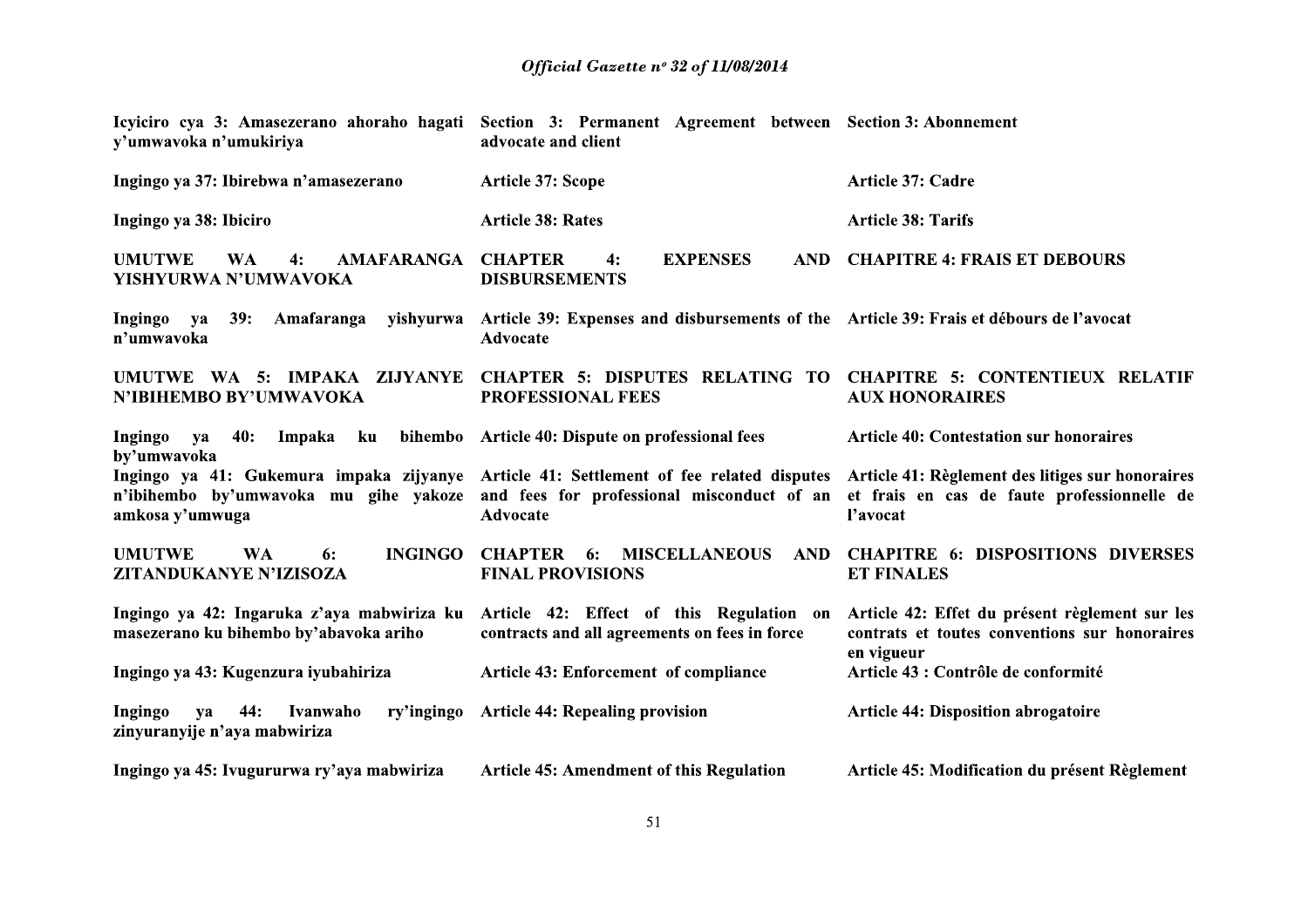Article 46: Date de prise d'effet

Ingingo va 46: Igihe amabwiriza atangira Article 46: Entry into force gukurikizwa

URUGAGA RW'ABAVOKA MU RWANDA **RWANDA BAR ASSOCIATION ORDRE DES AVOCATS DU RWANDA** AMABWIRIZA N°01/2014 AGENA IBIHEMBO REGULATION N°01/2014 FIXING THE SCALE REGLEMENT N°01/2014 FIXANT LE BAREME **MBONERA BY'ABAVOKA** OF FEES FOR ADVOCATES **DES HONORAIRES DES AVOCATS** Inama y'Urugaga, The Council of the Bar, Le Conseil de l'Ordre, Mu nama yayo yo kuwa 01 ukwezi kwa Gicurasi 2014, In its meeting of the 01 Day of May 2014, Réuni en sa séance du 01 du mois de mai 2014, Ishingiye ku Itegeko n°83/2013 ryo kuwa 09/11/2013 Pursuant to Law  $n^{\circ}$  83/2013 of 09/11/2013 Vu la loi  $n^{\circ}$  83/2013 du 11/09/2013 portant création rishyiraho Urugaga rw'Abavoka mu Rwanda establishing the Bar Association in Rwanda and de l'Ordre des Avocats au Rwanda et déterminant son rikanagena imitunganvirize n'imikorere byarwo, cyane determining its organization and functioning. organisation et son fonctionnement, spécialement en cyane mu ngingo zaryo, iya 27, iya 61 kugeza ku ya especially in Articles 27, 61-64; ses articles 27, 61 à 64;  $64:$ Imaze kubona ko ishyirwaho ry'ibihembo mbonera Whereas the establishment of a realistic scale of Considérant que l'établissement d'un Barème réaliste by'abavoka rihuje n'imibereho rusange rifite akamaro remuneration for advocates contributes to the participe à la réalisation d'une justice accessible, et au kanini mu kugera ku butabera bushobora kwitabazwa realization of access to justice and the strengthening renforcement de l'état de droit: n'uwo ariwe wese ndetse no kugira igihugu kigendera of the rule of law: ku mategeko; Isubiye ku bihembo mbonera by'Abavoka byemejwe Having reviewed the Scale of remuneration of the Revu le Barème du Barreau de Kigali établi en date du n'Urugaga rw'Abavoka rwa Kigali kuwa 05/12/2001; Kigali Bar Association established on 05/12/2001;  $05/12/2001$ ; Ishyizeho aya mabwiriza agenga ibihembo mbonera Adopts this Regulation fixing the Scale of Adopte le présent Règlement fixant le Barème du bikurikizwa mu Rugaga rw'Abavoka rw'u Rwanda Remuneration of advocates of the Rwanda Bar Barreau du Rwanda dont la teneur suit: akubiyemo ibi bikurikira: Association whose contents are as follows: **IJMUTWE WA MBERE: INGINGO RUSANGE CHAPTER ONE: GENERAL PROVISIONS CHAPITRE PREMIER: DISPOSITIONS GENERALES**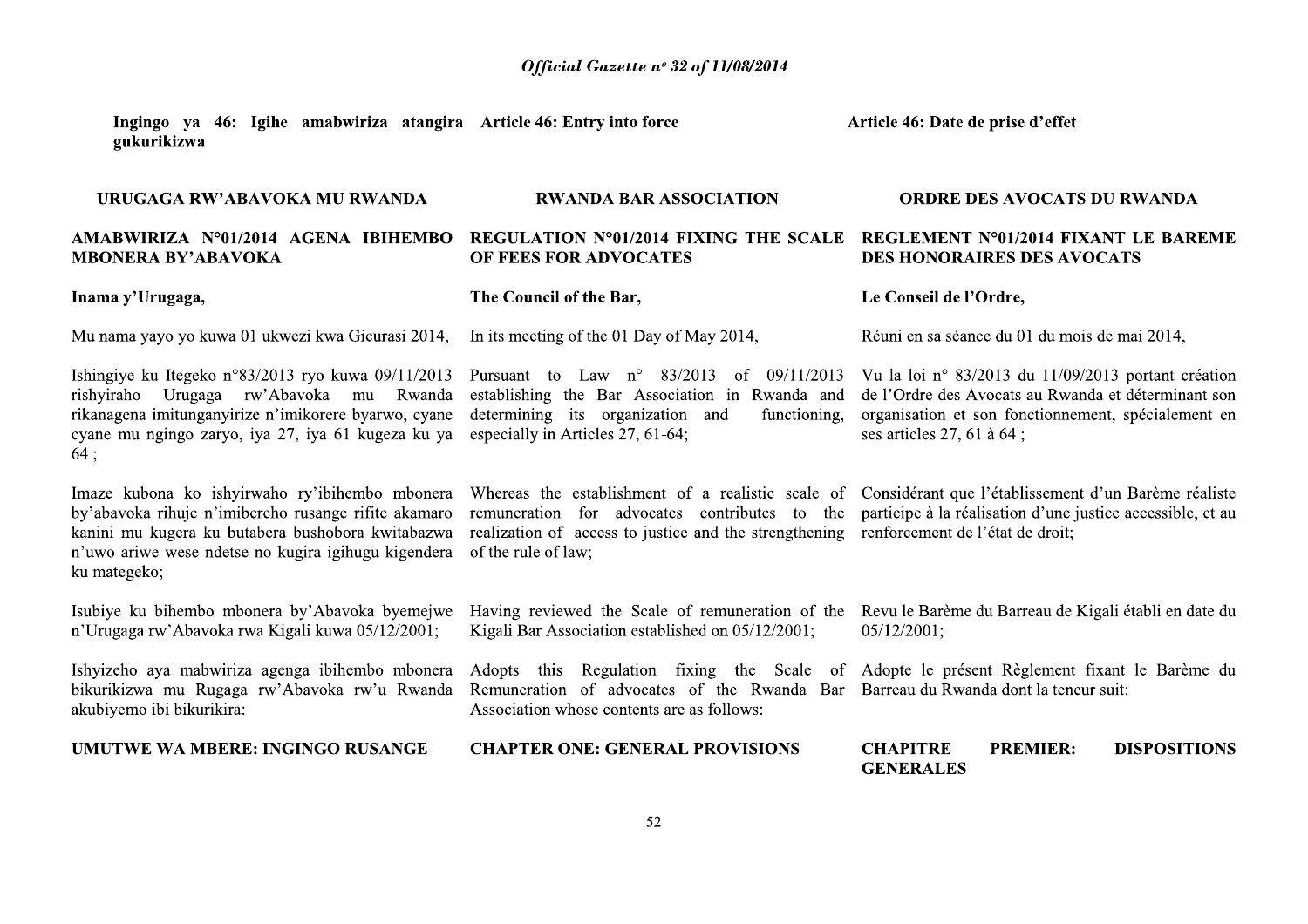Ingingo ya mbere: Ikigamijwe n'ibirebwa n'aya Article One: Purpose and scope of application mabwiriza

Aya mabwiriza agamije gushyiraho ingano y'ibihembo The purpose of this Regulation is to establish the scale Le présent règlement a pour objet d'établir le barème mbonera n'iy'amafaranga akoreshwa mu nyungu z'umukiriya, ikurikizwa n'Abayoka bo mu Rugaga rw'u Rwanda.

Amabwiriza y'ibihembo mbonera ashyiraho ibihembo ntarengwa, nshingirwaho n'ibihembo hamwe n'amafaranga yakoreshejwe mu nyungu z'umukiriya. Bigomba gukurikizwa ku mirimo vose vo mu rwego rw'umwuga w'Avoka.

# Ingingo ya 2: Ibisobanuro by'amwe mu magambo Article 2: Definitions of certain terms used in this Article 2: Définition de certains termes utilisés akoreshwa muri ava Mabwiriza

1. Ibihembo by'avoka: ni igihembo cyangwa ikiguzi avoka ahabwa n'umugana kubera imirimo yo mu rwego rusanzwe, iy'ubwenge n'ivo gucunga dosive aba vamukoreve, haba imirimo yo kumugira inama, yo gusuzuma ibimenyetso, yo kujya mu nama, kumushakira ibikenewe (harimo igihe cyo gutegereza n'ingendo), kumugira inama mu nyandiko, ibiganiro kuri telefone. kumutegurira n'izindi nyandiko amabaruwa zijvanye n'imanza, kumwunganira no kumuburanira, ikirego. kumutangira igihe amara mw'iburanisha, kumukurikiranira irangizwa ry'imanza n'ibindi bikorwa, harimo no gucungadosiye.

Rwanda Bar Association.

costs of Advocates. It shall mandatorily apply to any honoraires et des frais des avocats. Il s'applique professional activity of the Advocate.

# Regulation

due to the Advocate for the material, intellectual and administrative works he/she performs, whether for consultation, examining documents, meetings, proceedings (including waiting and travel time), notices, telephone interviews, drafting correspondence and pleadings, assistance and pleadings, provision of advice, the time of hearings, monitoring of enforcement of judgments and other services, including the administrative handling of the file.

# Article premier: Objet et champ d'application

of remuneration and costs of Advocates of the des honoraires et des frais des Avocats du Barreau du Rwanda.

The Scale shall fix the range of remuneration and and Le Règlement du barème fixe les fourchettes des obligatoirement à toute activité professionnelle de l'Avocat.

# dans le présent règlement

1. Professional Fee: remuneration or compensation 1. Honoraires : il s'agit de la rémunération ou contrepartie due à l'Avocat pour le travail matériel, intellectuel et administratif qu'il accomplit, que ce soit pour la consultation, l'étude de pièces, les réunions, les démarches (en ce compris le temps d'attente et de déplacement), les avis, les entretiens téléphoniques, la rédaction de correspondances et d'actes de procédure, l'assistance et les plaidoiries, la postulation, le temps d'audience, le suivi d'exécution des jugements et autres prestations, y compris la gestion administrative du dossier.

Ibihembo by'abavoka bishobora kuba bigizwe n'ibi Professional fee may consist of: bikurikira:

Ils peuvent consister en: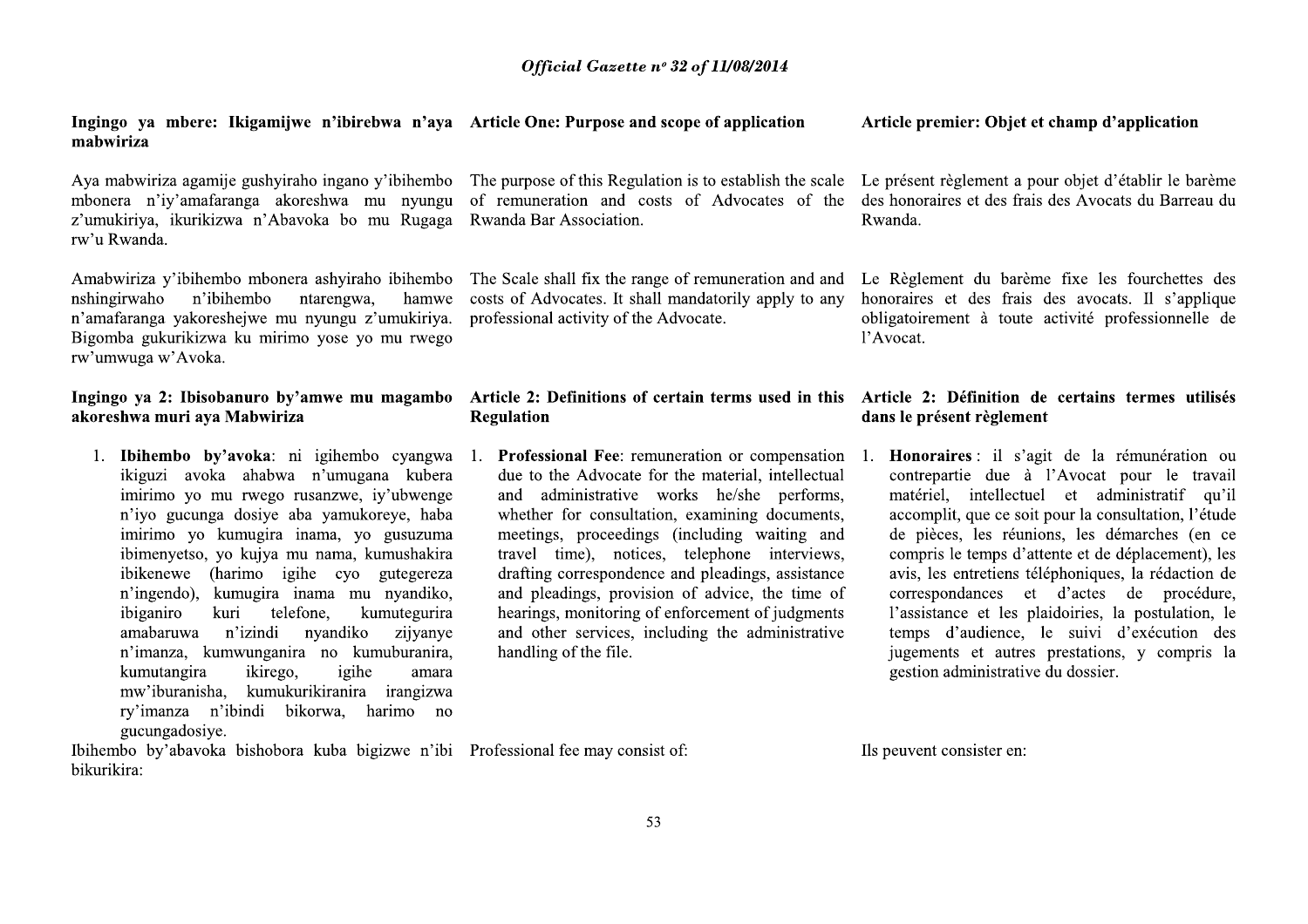- a. Ibihembo bibariwe ku gaciro k'ikiburanwa: ni ibihembo byumvikanyweho mu manza zifite agaciro gashobora kubarwa mu mafaranga; bibarwa hakurikiiwe iianisha rigenda rigabanuka, ku mafaranga yagarujwe cyangwa isohorwa ryayo ryaburijwemo.
- b. Ibihembo bishingive ku gihe avoka vakoresheje: ni uburyo bwo kugena igihembo bwumvikanyweho mbere yo gutangira imirimo, igihembo kibarwa iyo dosiye irangiye, hakoreshejwe uburyo bwo gufata umwanya avoka yakoresheje bakawukuba n'igihembo cyagenwe kandi cyumvikanyweho mu ntangiriro, ku isaha cyangwa ku munsi;
	- i. Igihembo gishingiye ku isaha: ni uburyo avoka aca amafaranga umugana ashingiye ku mubare w'amasaha yakoresheje yita kuri dosiye, harimo umwanya w'ibiganiro kuri telefone, uwakoresheiwe mu kwandika amabaruwa, n'ibindi;
	- ii. Igihembo gishingiye ku munsi: ni uburyo avoka aca amafaranga umugana ashingiye ku mubare w'iminsi yakoze, umunsi ukaba ari amasaha umunani (8) y'akazi;
- c. Igihembo gishingiye ku kizava mu rubanza (Pacte de quota litis): ni igihembo kigendera gusa ku buryo urubanza ruzakizwa, bityo ubu bubuiiiwe bukaba hakurikiiwe buryo amategeko kubera ko avoka ashinzwe gusa gukoresha ubushobozi bwe.
- a. Proportional fee: agreed fee in some cases for which the financial stake can be evaluated in money, by application of a declining percentage of the sums recovered or value of the subject matters excluding disbursements.
- b. Fee on time-spent basis: agreed method for fixing fees before undertaking the work; fees shall result, at the closing of a file, from a simple multiplication of the time spent by the hourly or daily rate which will have been determined and agreed upon originally:
- **Hourly rate:** this is a method of charging the  $\mathbf{i}$ . client on the basis of the number of hours that the advocate dedicated to the file, and including, among other items, the time of telephone conversations, correspondence, etc.
- ii. **Daily rate:** it is a method of charging the client depending on the number of days worked, on the understanding that a day has eight (8) effective working hours;
- c. Fee based on the result, also known as "quota litis Pact": it is a fee exclusively related to the judicial result to be obtained and, as such, remains legally prohibited insofar as the advocate are subject to an obligation of means.
- a. Honoraires proportionnels:  $\mathbf{il}$ s'agit d'honoraires convenus pour certaines affaires dont l'enjeu financier est évaluable en argent, par application d'un pourcentage dégressif des sommes récupérées ou des sommes dont le décaissement a été évité.
- b. Honoraires au temps passé: il s'agit d'une méthode de fixation d'honoraires convenue avant d'entreprendre le travail, les honoraires résultant, à la clôture d'un dossier, d'une simple multiplication du temps passé par le taux horaire ou journalier qui aura été déterminé et convenu à l'origine.
	- i. Taux horaire: il s'agit d'une méthode consistant à facturer le client en fonction du nombre d'heures que l'avocat consacre au dossier et incluant, entre autres éléments, le temps des conversations téléphoniques, la correspondance, etc.
	- ii. Taux journalier: il s'agit d'une méthode consistant à facturer le client en fonction du nombre de journées prestées, étant entendu qu'une journée comporte huit (8) heures de travail effectif;
- c. Honoraires de résultat, également appelé « Pacte de quota litis »: il s'agit d'honoraires exclusivement liés au résultat judiciaire à obtenir et qui, de ce fait, restent légalement interdits dans la mesure où les obligations de l'avocat sont de moyen.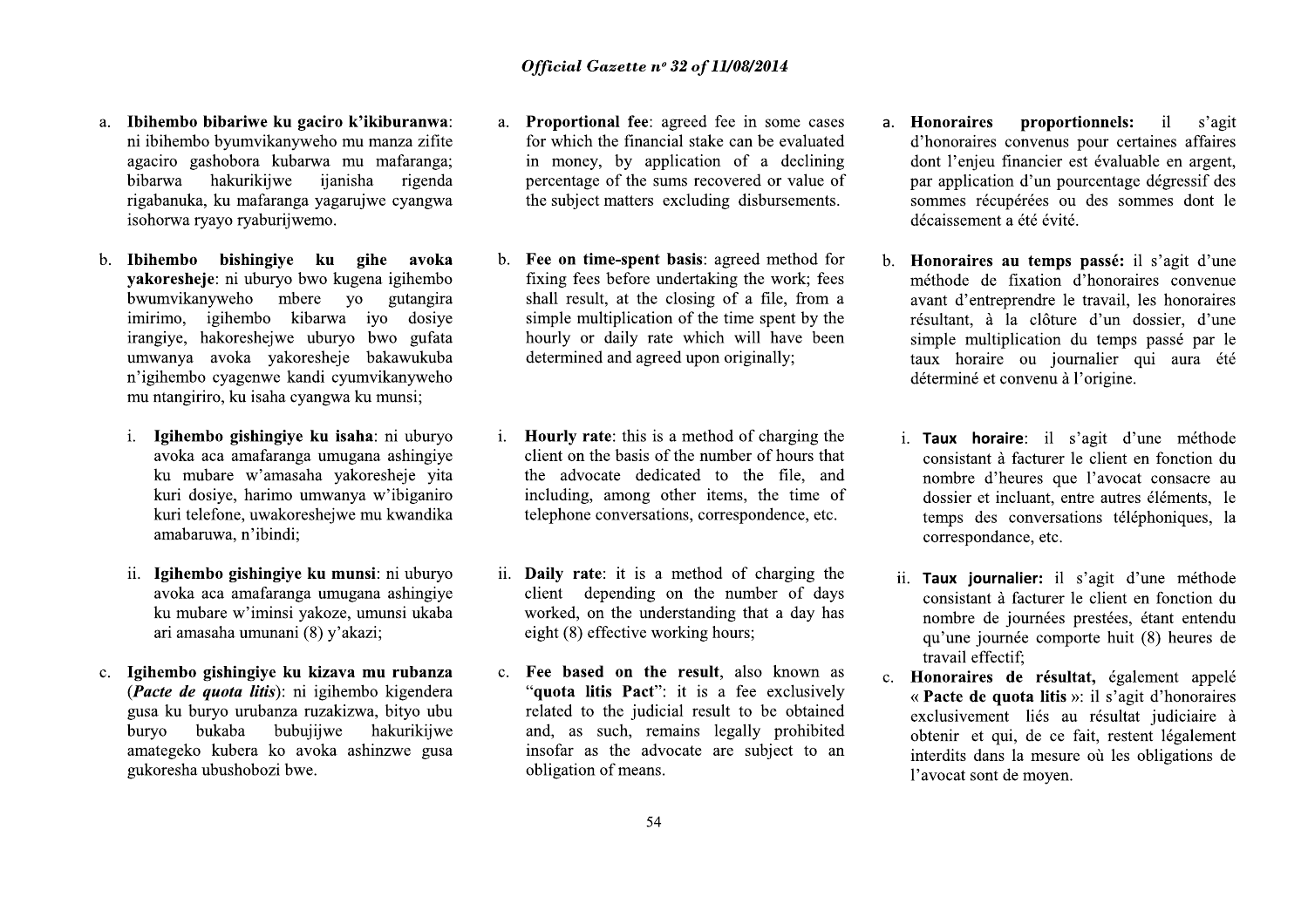- *Official Gase*<br> **Official Gase**<br> **Complements**<br> **Complements**<br> **Complementary**<br> **Complementary**<br> **Complementary**<br> **Complementary**<br> **Complementary**<br> **Complementary**<br> **Complementary**<br> **Complementary**<br> **Complementary**<br> **Com gishingiye ku buryo**<br>
a: ni igihembo<br>
kijyanye n'agaciro agreed in advano<br>
myweho mu ntangiriro the client, throu<br>
iriza we binyuze mu which is gen<br>
ingwa mu mirimo yo were not acquire<br>
maji bitari byitezwe ko<br>
e: ni igih **gishingiye ku buryo**<br>
a: ni igihembo<br>
kijyanye n'agaciro agreed in advano<br>
myweho mu ntangiriro interesting agreed in advano<br>
iriya we binyuze mu which is gen<br>
iri rusange giteganywa proceedings or interest interest angle
- **The Markon Complementary (and the complementary)**<br> **The complementary**<br>
Cy'inyongera, akenshi kijyanye n'agaciro agreed in adventary k'ikiburanova, cyumvikanyweho mu ntangiriro the client, the hand a material provide mas e: ni igihembo e. **Fixed fee**: it is a<br>
ngiriro hagati y'avoka advance with the<br>
kireba imirimo yose<br>
co dosiye izagenda, excluding disbu<br>
ga avoka azakoresha agreed for the<br>
court or for any<br>
n'uru, cyangwa kuri<br>
nda izam Example to the intention of the same of the same of the same of the same of the same of the same of the same of the same of the same of the same of the same of the same of the same of the same of the same of the same of th mgiriro hagati y'avoka<br>
kireba imirimo yose<br>
co dosiye izagenda,<br>
ga avoka azakoresha<br>
agreed for the<br>
court or for any<br>
o ku bizakorwa kuri<br>
n'uru, cyangwa kuri<br>
n'uru, cyangwa kuri<br>
nda izamuka, harimo<br> **o avoka agirana**
- w amararanga ushoo<br>imirimo yakozwe, icy<br>cyose cyashingiry<br>n'impande zombi.<br>3. Avansi ku gihembo n'umukiriya we, kikaba kireba imirimo yose<br>
izakorwa, hatifawe uko dosiye izagenda, excluding disa<br>
izdakubiyemo amafaranga avoka azakoresha exceeding disa<br>
muyungu z'umukiriya we. Iki gihembo court or for are gishobora ku zose cg igice cyazo; kumwishyura, akenshi ku monthly basis, a kwezi, igihembo kidahinduka hatitawe ku regardless of the igaciro ka dosiye amushinze, cyangwa igihembo fixed fee plus a va kidahinduka hatitawe wandaranga usho New Articles and a clipsed and a clipsed is gushing a voka<br>
20 by amategeko, his/her legal cases and p<br>
120 by amategeko, his/her legal cases and p<br>
120 hyura, akenshi ku monthly basis, a fixed regardless of the importal<br> Example a undertakes to assign to the by 'amategeko,<br>
Example 16 his/her legal cases and p<br>
hyura, akenshi ku monthly basis, a fixed<br>
inka hatitawe ku regardless of the importary<br>
example in the services performed, the p<br> bibazo by'amategeko, his/her legal cases a<br>
induka hatitawe ku monthly basis, a<br>
induka hatitawe ku regardless of the imp<br>
ze, cyangwa igihembo fixed fee plus a varia<br>
services performed,<br>
induka hakurikijwe agreed by the
- **Official Gazette n° 32 of 1**<br>give ku buryo d. Complementary fee on the igihembo<br>in igihembo complementary fee, in ger<br>or in agaciro agreed in advance between<br>in mu ntangiriro the client, through a writte<br>re binyuze mu wh **Official Gazette n° 32 of 11/**<br> **ku buryo** d. **Complementary fee on the iginembo** complementary fee, in gener n'agaciro agreed in advance between the ntangiriro the client, through a written nyuze mu which is generally u **Official Gazette nº 32 of 11/08/2014**<br> **u buryo**<br> **d. Complementary fee on the result:**<br>
gihembo<br>
complementary fee, in general propo.<br>
in agreed in advance between the Advocation<br>
tangiriro<br>
the client, through a writte **Official Gazette nº 32 of 11/08/2014**<br>d. **Complementary fee on the result:** i<br>complementary fee, in general propor<br>agreed in advance between the Advocat<br>the client, through a written agreemen<br>which is generally used in c **Official Gazette n° 32 of 11/08/2014**<br>
d. **Complementary fee on the result:** it is a<br>
d. **Honor**<br>
complementary fee, in general proportional, s'agit<br>
agreed in advance between the Advocate and<br>
the client, through a writ *Official Gazette n° 32 of 11/08/2014*<br>
ningive ku buryo<br>
ninginementary fee on the result: it is a<br>
igliembo<br>
igninementary fee, in general proportional, saigli d'un h<br>
igliembo<br>
are not acquirement, through a written ag
- a; in igihembo complementary fce, in general proportional, s'agit d'un kiyayeve me di general advance between the Advocate and enteral grooted in explane the dient, through a written agreement, and enter l'avocate in the c
- services performed, the results of any other the<br>agreed by the parties.<br>Advance deposit on fees: it is an amount of<br>55 kircha imirino yose contier procedure, regardless of its scouliding displayerands, and a secure and a secure and a secure and a secure of the procedures and a secure of the procedures are a be procedure and a secure of the wishyura, akenshi ku monthly basis, a fixed and unchanging fee,<br>
induka hatitawe ku regardless of the importance of the litigation, or a et invariable, que<br>
zer, cyangwa iglientho<br>
ereyeho unubare services performed, the r
- **11/08/2014**<br> **the result:** it is a **d. Honoraire complémentaire sur résultat**: il<br>
oneral proportional, s'agit d'un honoraire complémentaire, en<br>
en el Advocate and général proportionnel, convenu à l'avance<br>
eien agreeme **Frequit:** it is a d. **Honoraire complément**<br>
represent, and général proportionnel,<br>
in complex convention écrite et qu<br>
in complex convention écrite et qu<br>
rof claims that utilisé dans les procédur<br>
les cas de récupératio
- meral proportional,<br>
s'agit d'un honoraire complémentaire, en<br>
en Advocate and entre l'avocat et le client, dans le cadre d'une<br>
sed in complex<br>
enter l'avocat et le client, dans le cadre d'une<br>
set d'une<br>
exerce d'une con
- Contract between<br>
in the late of the state of the state of the state of the state of the state of the state of the case,<br>
in the the case,<br>
in the the case,<br>
in the the case,<br>
in the the case,<br>
in the the case,<br>
in the the alless of its evolution,<br>
Its, fixed free can be<br>
procédure, quelle que soit l'évolution de cle-<br>
distribution de cle-<br>
distribution de distribution du dossier, y compris les<br>
soies de recours soit pour toute l'évolution d ocate all or part of celui-ci s'engage à con<br>
vher, usually on a partie de ses affaires jure<br>
unchanging fee, général sur une base met<br>
the litigation, or a et invariable, quelle que contentieux géré, ou un<br>
or any other b Vher, usually on a<br>
unchanging fee,<br>
the litigation, or a<br>
et invariable, quelle quelle quelle que<br>
or any other basis<br>
d'un montant variable, en<br>
accomplies, des résultat<br>
autre critère convenu par<br>
an amount of fee 3. **P** and unchanging fee, général sur une base mensuelle, un honoraire fixe<br>
of the litigation, or a<br>
ortentieux effec, ou un honoraire fixe majoré<br>
count, depending on the contentieux géré, ou un honoraire fixe majoré<br>
d'un mon
	-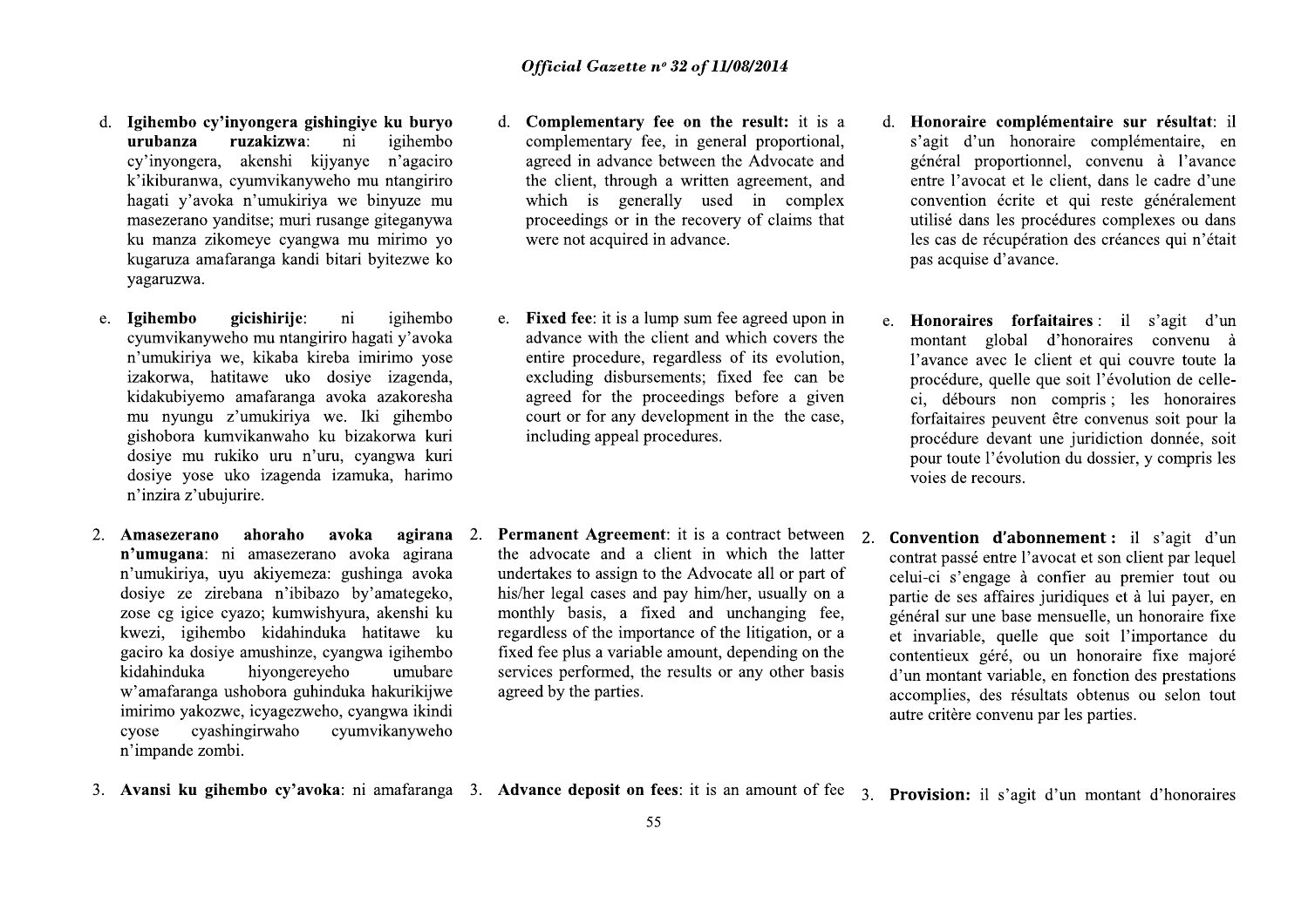umukiriya yishyura avoka we mbere, uyu akaba agomba kugaragaza uko yayakoresheje, ayo mafaranga akaba ashobora kongerwa uko imirimo igenda ikorwa cyangwa gusubizwaho igice cyayo hakurikijwe imirimo avoka yakoze.

4. Amafaranga vakoreshejwe mu nyungu 4. z'umukiriya: ni amafaranga akoreshwa hishyurwa ibintu bitandukanye atabarwa mu gihembo cy'avoka, ariko agomba kwishyurwa n'umukiriya cyangwa uwo baburana.

Bimwe mu bigize ayo mafaranga ni:

- a. nk'amafaranga akoreshwa mu mirimo itandukanye:
- i. Amafaranga yo gufungura dosiye, ingano yayo icishirije igenwe muri aya mabwiriza ikaba ariyo yishyuzwa;
- ii. nk'amafaranga ajyanye n'imirimo yo mu biro (fotokopi, kohereza ubutumwa busanzwe, fagisi, kohereza ubutumwa bukoresha ikoranabuhanga, kohereza inyandiko mu buryo bw'amashusho, ...); aya mafaranga akaba asubizwa avoka abanie kwerekana inyandiko zigaragaza uko yakoreshejwe;
- v'ingendo hamwe/cg b. Amafaranga n'icumbi by'avoka mu gihe arimo gukora kuri dosiye.
- 5. Amafaranga vishyuwe n'avoka: ni andi mafaranga yose avoka yishyuye mu izina no mu nyungu z'umukiriya we. Mu biyagize harimo amafaranga v'umuhesha w'inkiko n'amafaranga y'ingwate y'amagarama, yishyuwe mu nyungu

that a client pays in advance to his/her advocate; the latter has the obligation to justify its use; and which may be supplemented by interim statements or partly rendered on the basis of services performed by the advocate.

Other Costs: various expenses which are not 4. included in the professional fee and that must be borne by the client or the opposing party.

These fees shall include:

## a. Administrative fee:

- i. Fee for opening the file for which a fixed fee determined in this Regulation shall be charged;
- ii. Secetariat expenses (photocopying, postage, faxes, e-mails, scans..,) costs that are reimbursed to the advocate upon presentation of supporting documents;
- b. Travel and/or accommodation expenses of the Advocate in managing or pleading a case.
- 5. **Disbursements:** all other expenses incurred 5. by the Advocate in the name and on behalf of his/her client.

They shall include bailiff charges and deposit of court fees paid on behalf of the client and que le client paie d'avance à son avocat à charge pour celui-ci d'en justifier l'utilisation et qui peut être complété par des états intermédiaires ou restitué en partie en fonction des prestations accomplies par l'avocat.

Frais: il s'agit de divers frais qui ne sont pas compris dans l'honoraire et qui doivent être supportés par le client ou la partie adverse.

Ces frais comprennent notamment:

## a. les frais administratifs :

- i. Frais d'ouverture du dossier pour lesquels une somme forfaitaire fixée dans le présent règlement sera facturée ;
- ii. Frais de secrétariat (photocopies, affranchissements, télécopies, courriers électroniques, scans...), frais qui sont remboursés à l'Avocat sur présentation de pièces justificatives ;
- b. les frais de déplacement et/ou d'hébergement de l'Avocat dans le cadre de la gestion ou de la défense d'un dossier.
- Débours : tous autres frais réglés par l'avocat au nom et pour le compte de son client. Ils comprennent notamment les frais d'huissier et les frais de consignation payés pour le compte du client et tous autres frais que le Client, en cas de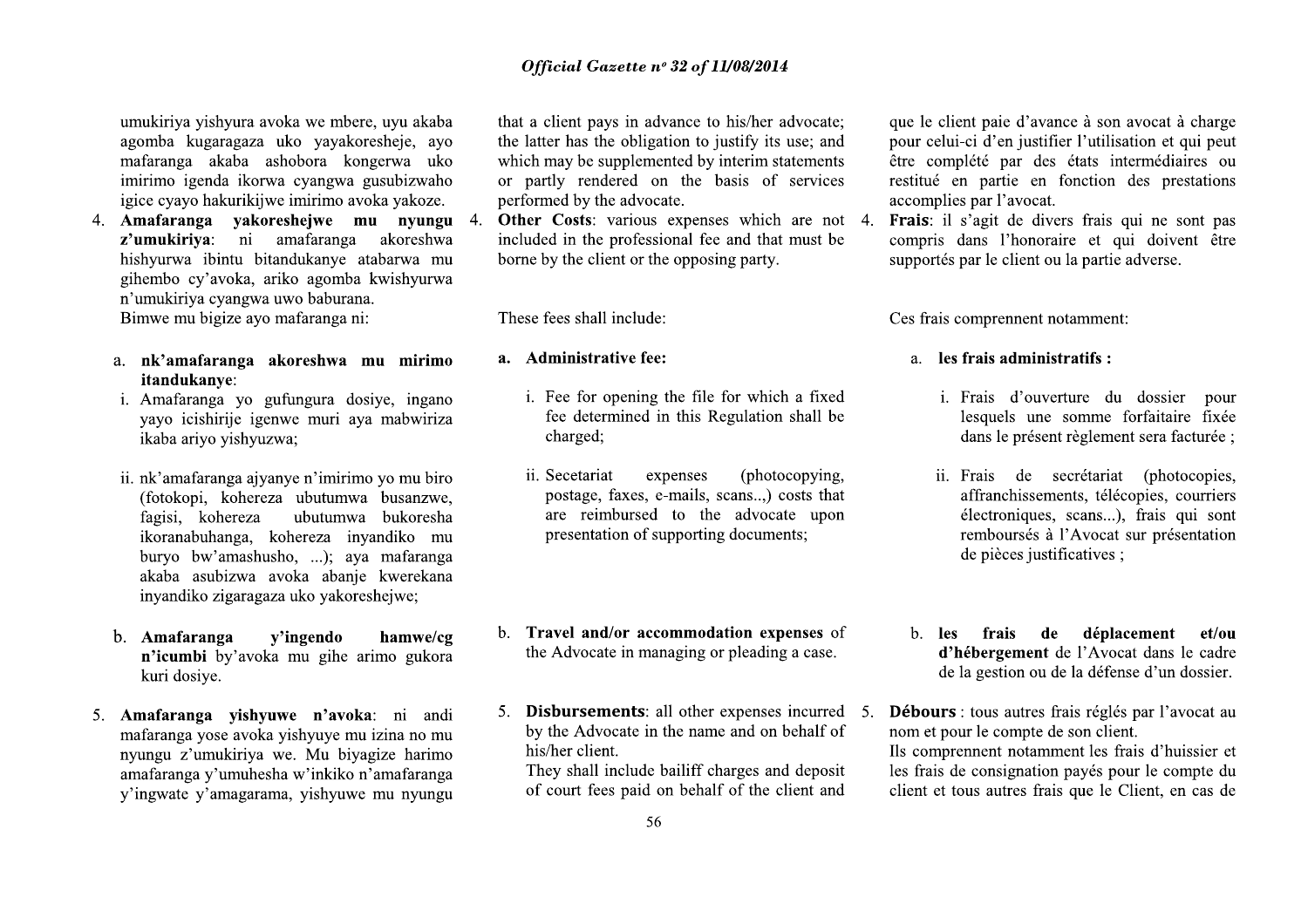z'umukiriya, n'andi mafaranga umukiriya ashobora kwishyurwa, yose cg igice cy'ayo, n'uwo baburana mu gihe yatsinze urubanza, mu rwego rw'irangizarubanza.

Ava mafaranga ntabarirwamo amafaranga avoka ashobora gucibwa n'inkiko hakurikijwe ingingo z'amategeko agenga imiburanishirize, bitewe n'imvitwarire ibangamira umwuga w'Abavoka yagaragaza mu gihe akurikirana dosiye y'umukiriya.

## AGENGA IBIHEMBO BY'ABAVOKA, N'ANDI **AMAFARANGA YAKORESHEJWE MU** NYUNGU Z'UMUKIRIYA

# by'avoka

Yubahiriza imbibi z'ibihembo mbonera n'ihame ryo gushvira mu gaciro, vabirengaho agafatirwa ibihano byo mu rwego rw'imyitwarire, Avoka agena ibihembo mu bwisanzure, ashingira cyane cyane:

- ku gaciro ka dosiye;
- ubwoko bw'imirimo n'ingorane ziri muri  $\bullet$ dosiye;
- ubwihutirwe bw'imirimo avoka asabwa:
- ubushobozi bw'umukiriya mu rwego  $\bullet$ rw'ubukungu;
- kuba avoka hari ibyo yaryozwa;  $\bullet$
- uburambe bw'avoka mu kazi, ubumenyi  $\bullet$ bwihariye n'uko azwi.

all other expenses that the Client, if successful in his/her action, may recover in whole or in part against his/her opponent in the execution of the Court decision.

They shall not include the amounts to which the Advocate might be condemned, in application of the legal provisions of judicial procedure, due to his/her professional shortcomings in the management of a client's file.

UMUTWE WA 2: AMATEGEKO RUSANGE CHAPTER 2: GENERAL RULES REGULATING CHAPITRE **PROFESSIONAL FEES. EXPENSES DISBURSEMENTS** 

## Article 3: Ibigenderwaho mu kugena ibihembo Article 3: Criteria for fixing professional fees for Article 3: Critères de fixation des honoraires **Advocates**

An Advocate shall freely fix professional fees within Dans les limites du Barème et de la juste modération, sanctions. Professional fees shall be fixed particularly en tenant compte, notamment de: in light of:

- the Value of the subject matter;
- the nature of the work and the complexity of  $\bullet$ the case:
- the possible urgency of the required duties;  $\bullet$
- the financial situation of his/her client:  $\bullet$
- the liability assumed by the Advocate;
- his/her experience, specialization  $\bullet$ and reputation.

Ingingo ya 4: Ibuzwa ry'amasezerano agena Article 4: Prohibition of the quota litis pact

succès dans son action, pourra récupérer en tout ou en partie sur son adversaire dans le cadre de l'exécution de la décision de justice.

Ils ne comprennent pas les sommes auxquelles l'avocat pourrait être condamné, par application des dispositions légales de la procédure judiciaire. en raison de ses manquements professionnels dans le cadre de la gestion d'un dossier d'un client.

## $2:$ **REGLES GENERALES** AND REGISSANT LES HONORAIRES. LES FRAIS **ET LES DÉBOURS**

the limits of the scale and just moderation, or failing et sous peine d'être exposé à des sanctions which, he/she may be exposed to disciplinary disciplinaires, l'avocat fixe librement ses honoraires

- l'importance de la cause ;
- · la nature du travail et de la difficulté du cas traité :
- l'urgence éventuelle des devoirs requis ;
- l'état de fortune de son client :  $\bullet$
- la responsabilité assumée par l'avocat;
- son expérience, sa spécialisation et sa notoriété.

Article 4: Interdictions du pacte de quota litis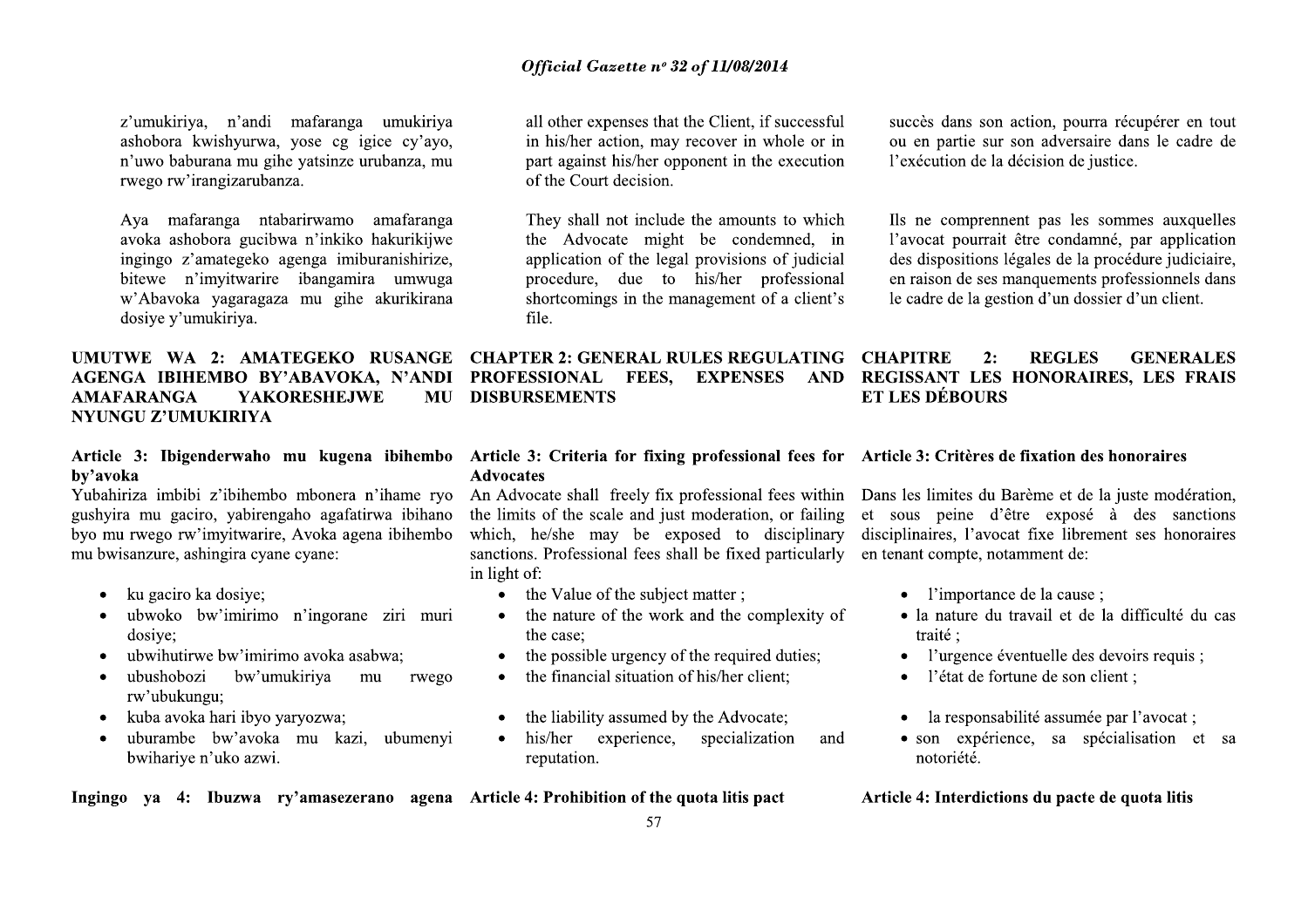## igihembo hagendewe ku buryo urubanza ruzakizwa

Amasezerano vose ashingive gusa ku buryo urubanza Any agreement on fees in connection exclusively to Tout pacte sur honoraires exclusivement liés au ruzakizwa arabujijwe.

Icyemewe gusa ni igihembo cyiyongera ku gihembo ntarengwa, gitangwa mu manza zifite uburemere kandi kikagenwa ku bwumvikane hagati v'avoka n'umukiriya we, binyujijwe mu masezerano yanditse. Iki gihembo gishobora kuba ari umubare w'amafaranga ugenwe cyangwa ijanisha ku nyungu yabonetse kubera imirimo yakozwe n'avoka.

vatsindive kubera uruhare rwa avoka, kandi ntikirenge 18% by'ayo mafaranga.

Ingingo ya 5: Ibuzwa ryo kurenga ku gihembo nshingirwaho n'igihembo ntarengwa biteganywa n'amabwiriza v'ibihembo mbonera

Imikorere cyangwa amasezerano biteganya ubundi buryo bwo kugena ibihembo bya avoka cyangwa kugena ibihembo biri hasi y'igihembo nshingirwaho cyangwa hejuru y'igihembo ntarengwa biteganywa n'aya mabwiriza birabujijwe, keretse byarabanje gutangirwa uruhushya kandi mu buryo bwihariye n'Umukuru w'Urugaga, ashingiye ku mpamvu zihariye kandi zishobora kugenzurwa z'umukiriya cyangwa kuri dosiye ikurikiranwa, ubundi amategeko agenga imyitwarire agakomeza kubahirizwa.

Ingingo ya 6: Ibishobora kwemererwa kubusanya Article 6: Restrictive derogations n'ihame

the judicial outcome of the case is prohibited.

Only an additional fee to the floor fee, used in Seul est permis un honoraire complémentaire à un complex procedures and fixed by mutual consent between the Advocate and his/her client as part of a written agreement shall be allowed.

obtained through the intervention of the Advocate.

Advocate and within a maximum limit of 18% of limite maximale de 18% de celles-ci. these amounts.

minima and maxima laid down in the scale of fees

All usages, conventions or practices providing for another mode of calculation or a fee less than the minimum or above the maximum laid down in this regulation, are prohibited, unless they have been previously and specially authorised by the President of the Bar Association in light of the objective circumstances verifiable to the client and specific to the case; otherwise rules of ethics remain applicable.

résultat judiciaire de la contestation à obtenir, est interdit.

honoraire plancher, utilisé dans les procédures complexes et fixé d'un commun accord entre l'Avocat et son client dans le cadre d'une convention écrite. This can be a fixed amount or a percentage of the gain Celui-ci peut être un montant fixe ou un pourcentage du gain obtenu grâce à l'intervention de l'Avocat.

Icyo gihembo kibarirwa ku mafaranga umukiriya It shall be calculated on the amounts actually earned II se calcule sur les sommes effectivement gagnées par by the client as a result of the intervention of the le client grâce à l'intervention de l'Avocat et dans une

## Article 5: Prohibition of derogation from the Article 5: Interdiction de dérogation aux minima et maxima prévus par le barème

Tous usages, conventions ou pratiques concertées prévoyant un autre mode de calcul ou des honoraires inférieurs aux minima ou supérieurs aux maxima prévus au présent règlement, sont interdits, à moins d'avoir été préalablement et spécialement autorisés par le Bâtonnier au vu des circonstances objectives particulières propres au client ou à l'affaire traitée, les règles de déontologie restant d'application.

Article 6: Dérogations limitatives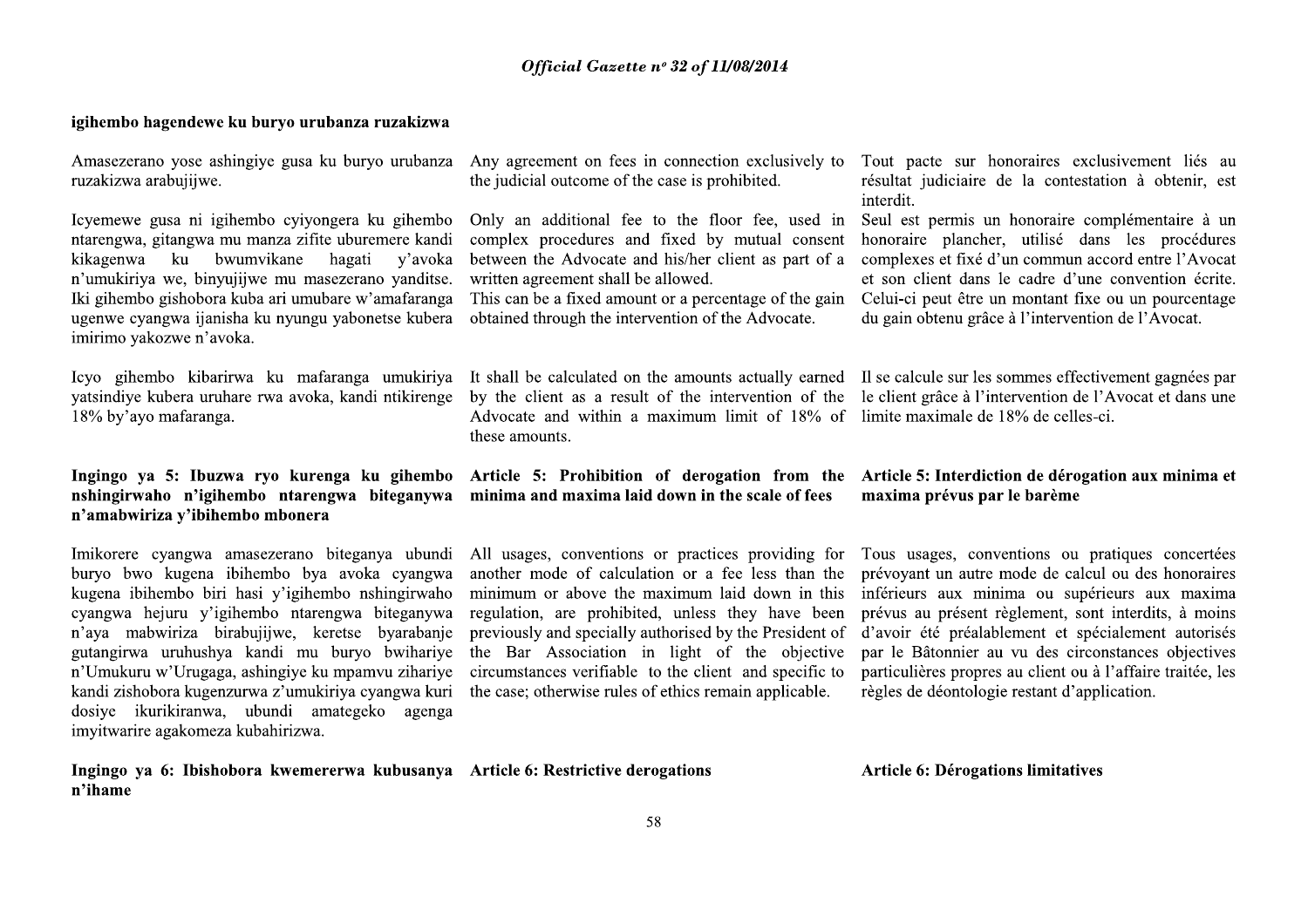nshingirwaho n'ibihembo ntarengwa ibihembo biteganywa n'aya mabwiriza ntibikurikizwa mu madosiye afata intera idasanzwe bitewe:

- n'uko asaba ikorwa ry'imirimo mvinshi:
- n'ingorane ziri muri izo dosive cyangwa n'igihe izo ngorane zimara;
- n'agaciro kihariye umuntu aha izo dosiye  $\bullet$ cyangwa zifite mu mutungo w'umukiriya.

Muri icyo gihe, avoka agomba buri gihe gushobora gutanga, igihe abisabwe, ibisobanuro ku bihembo bye.

Uko byagenda kose, amasezerano yose agamije kurenza ibihembo ntarengwa biteganywa n'aya mabwiriza y'ibihembo mbonera agomba kuba yarumvikanyweho mbere yuko hakorwa ibihembo bisabwa kandi yubahiriza amategeko agenga imvitwarire.

Mu gihe abisabwe, Umukuru w'Urugaga, ahereye kucyo Komisiyo ishinzwe amahame agenga umwuga n'imigendekere myiza yawo ibitekerezaho cyangwa abisuzumye ubwe, agenzura niba impamvu zo kujya hejuru y'ibihembo ntarengwa cyangwa munsi y'ibihembo nshingirwaho zifite ishingiro.

either:

- because they require extra work:
- by the complexity or the duration of these cases:
- due to the particular importance of the issue for the person or the assets of the client.

justify the amount of fees, if he is required to.

upper limit of fees provided for in this Scale; such fees must have been agreed prior to the signing of ethics.

The President of the Bar shall, when requested and on advice of the Commission in charge of professional practice and ethics or on his own initiative, appreciate the validity of the reasons for exceeding the upper or lower limits.

Hatitawe ku biteganywa n'ingingo ya 5 ibanziriza iyi, By way of derogation from the requirements of Par dérogation aux prescriptions de l'article 5 qui Article 5 above, ranges set out in this Scale of fees précède, les fourchettes fixées par le présent barème shall not apply to cases that have a unique dimension, ne s'appliquent pas aux affaires qui prennent une dimension exceptionnelle, soit:

- par ce qu'elles exigent des prestations très nombreuses:
- · par la difficulté ou la durée de celles-ci ;
- en raison de l'importance particulière de l'enjeu pour la personne ou le patrimoine du client.

In this case, the Advocate should always be able to Dans ce cas, l'avocat devra toujours pouvoir justifier le montant de ses honoraires, s'il en est requis.

In all cases, any agreement intending to exceed the Dans tous les cas, toute convention ayant pour effet de dépasser la limite supérieure des honoraires prévus dans le présent barème doit être antérieure à such agreement and in conformity with the rules of l'établissement de l'état d'honoraires et conforme aux règles de déontologie.

> Lorsqu'il en est requis, le Bâtonnier apprécie, sur l'avis de la Commission en charge de la déontologie et de l'exercice professionnel ou de sa propre initiative, le bien-fondé des raisons de dépassements des limites supérieures ou inférieures.

# Ingingo ya 7: Inshingano yo guha amakuru Article 7: Duty to provide information to the client Article 7: Obligation d'information au client umukiriya

Kuva batangiye gukorana, avoka agomba kumenyesha umukiriya we uko ibihembo bye bigenwa,

The Advocate is required to inform his/her client from L'avocat est tenu d'informer son client, dès le début

the beginning of their relationship, the terms of fixing de leurs relations, des modalités de fixation de ses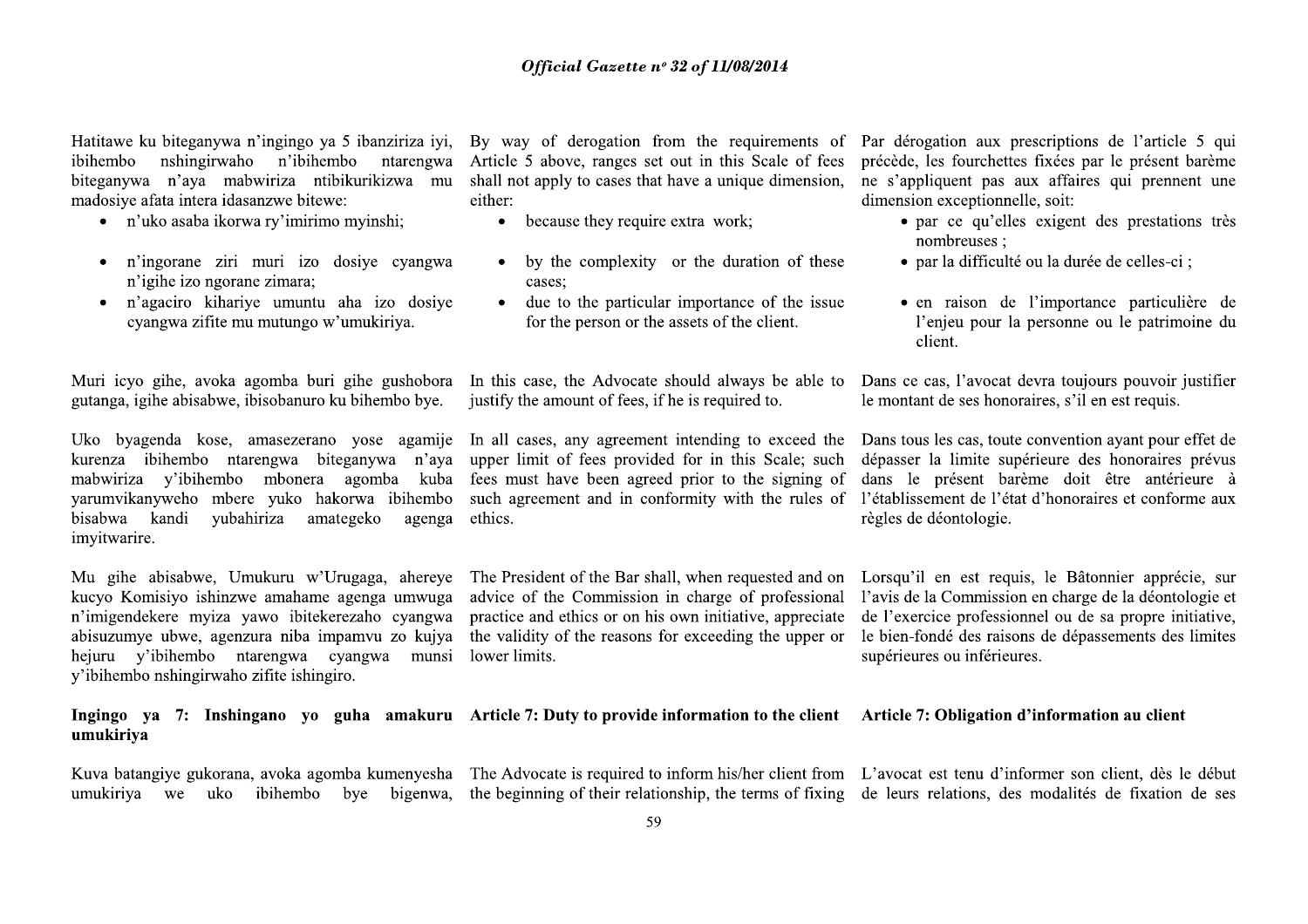bakabiganiraho mbere y'igihe kugira ngo ibyo bihembo bigenwe mu bwumvikane busesuye hashingiwe ku bwoko bw'ikibazo, ku ngorane zirimo, ku buzobere bwa avoka ndetse no ku bushobozi bwo kwishyura bw'umukiriya.

Avoka abaza umukiriya we niba hari undi muntu uzamwishyurira igihembo cyose cyangwa igice cyacyo, nk'igihe yaba afite ubwishingizi bw'ibibazo byo mu rwego rw'amategeko. Amenyesha umukiriya we ko ashobora gusabwa kwishyura amafaranga yarenga kuyo uwo umwishingiye azamwishyurira.

Avoka n'umukiriya bategura bakanashyira umukono ku masezerano v'igihembo agomba kuba asobanutse bihagije kugira ngo hirindwe ibibazo cyangwa impaka mu kuyasobanura; ingingo ziteza urujijo mu masezerano zikaba zigomba gusobanurwa hitawe ku nyungu z'umukiriya.

Avoka agomba kumenyesha umukiriya we mu buryo busobanutse ko ashobora kuzongera igihembo mu gihe havuka impamvu itari izwi cyangwa idashobora guteganywa batangira gukorana.

## Ingingo ya 8: Guhitamo uburyo bwo kugena ibihembo

Avoka ahitamo uburyo buboneye bwo kubara igihembo ashingiye ku miterere y'ikibazo; icyakora ntashobora kubarira igihembo cye, mu gihe kimwe, ku buryo bw'igihembo kibarirwa ku gaciro k'ikiburanwa, ku buryo bw'igihembo gicishirije no ku buryo

that the fees are clearly fixed in perfect agreement and depending on the type of dispute, the complexity of the case, the special skills of the Advocate and financial situation of his/her client.

The Advocate shall ask his/her client about the L'avocat interroge son client sur la possibilité, pour possibility for him/her to benefit from the intervention in total or in part of a financing third party, for example if he/she is a beneficiary of legal protection insurance. He/she shall draw the attention of his/her amount of the fees and charges beyond the situant au-delà de l'intervention de ce tiers payant. intervention of the financing third party.

The Advocate and the client shall establish and sign a fee agreement clear and precise enough to avoid any dispute or difficulty of interpretation; any ambiguous term should be interpreted in favour of the client.

The Advocate must inform his/her client in details that L'avocat doit informer son client avec précision de ce he/she will have to increase the cost of his/her intervention, if an event not known or unpredictable at the beginning of the relationship between parties occurs subsequently.

## Article 8: Choice of method of fixing fees

The Advocate shall choose the most appropriate L'avocat choisit la méthode la plus adéquate eu égard proportional fee, fixed fee, and fee on time-spent basis.

his/her fees, discuss it beforehand with him/her, so honoraires, d'en discuter préalablement avec lui, afin qu'en parfait accord, en fonction du type de litige, de la difficulté de l'affaire, de la spécialité de l'avocat et des facultés financières de son client, les honoraires soient clairement fixés.

celui-ci, de bénéficier de l'intervention totale ou partielle d'un tiers payant, par exemple s'il bénéficie d'une assurance protection juridique. Il attire l'attention de son client sur l'éventualité, pour celuiclient to the possibility for the latter to bear the ci, de supporter le montant des honoraires et frais se

> L'avocat et le client établissent et signent une convention d'honoraires suffisamment claire et précise pour éviter tout litige ou difficulté d'interprétation ; tout terme ambigu devant être interprété dans l'intérêt du client.

> qu'il sera amené à augmenter le coût de son intervention, si un événement non connu ou imprévisible à l'origine des relations entre les parties survient par la suite.

## Article 8: Choix de méthode de fixation d'honoraires

method in the circumstances of the case; under no aux circonstances de la cause; en aucun cas, il ne peut circumstances can he collect at the same time cumuler les honoraires proportionnels, forfaitaires et au temps passé.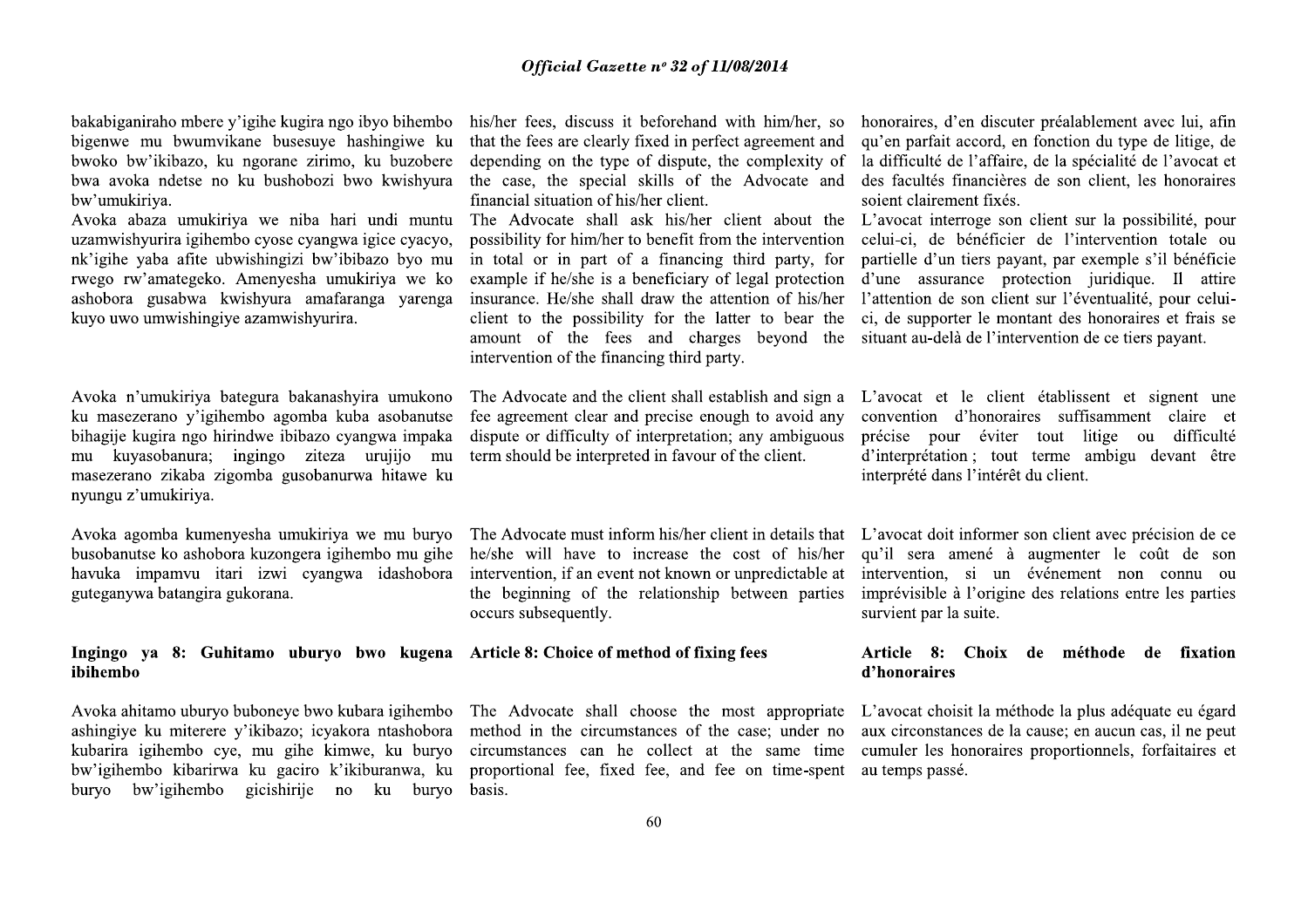bw'igihembo gishingiye ku gihe amara akora kuri dosiye.

Mu gihe dosiye irimo gukorwa, nta ruhande na rumwe rwemerewe guhindura uburyo bwumvikanyweho bwo kubara ibihembo n'andi mafaranga akoreshwa mu nyungu z'umukiriya, keretse bibanie kwemerwa n'urundi ruhande.

## Ingingo ya 9: Avansi ku gihembo cy'Avoka

Avoka afite uburenganzira bwo gusaba umukiriya amafaranga ya avansi ku gihembo ahagije kuva atangiye gukora kuri dosiye n'aho iba igeze hose, kandi akagaragaza kuri buri ntera y'imirimo uko amafaranga va avansi ahagaze.

Iyo mu kubara igihembo hakoresha uburyo bwo gushingira ku gihe cyakoreshejwe, avoka aha umukiriya we, ku buryo bw'ingarukagihe, raporo y'amasaha yakoze, kandi agakurikirana by'umwihariko ko ayo mafaranga yishyurwa.

Iyo avoka asabye amafaranga ya avansi ku gihembo, agena umubare wayo akurikije uburyo yahisemo bwo kubara igihembo n'andi mafaranga akoreshwa ku nyungu z'umukiriya, uburyo amumenyesha cg aba yaramumenyesheje.

Umubare w'amafaranga ya avansi n'uburyo agomba atangwa n'umukiriya bigomba kuiva kuba byarashyizweho kugira ngo byorohereze umukiriya mu kugena igihe azishyurira amafaranga y'ibihembo n'andi.

While handling the case, neither party shall be Pendant le traitement du dossier, aucune des parties calculation of the fees, expenses and disbursements, except with the agreement of the other party.

## Article 9: Advance payment on fees

appropriate advance payment from the beginning of provisions adéquates dès le début de son intervention his/her intervention and following the progress of the et au fur et à mesure de l'évolution du dossier et en case, and to establish the status of the advance on fees établir des états provisionnels aux diverses phases de at various stages of the proceedings.

fees is paid.

he/she shall fix the amount thereof depending on the montant en fonction de la méthode de calcul des method of calculation of the fees, expenses and honoraires, frais et débours qu'il retient et dont il disbursements that he/she retains, and for which informe ou aura informé le client. he/she informed or has informed the client.

distribute the fees, expenses and disbursements on charge des honoraires, frais et débours dans le temps. time.

authorized to change the method agreed upon for the n'est autorisée à changer la méthode convenue pour le calcul des honoraires, frais et débours, sauf accord de l'autre partie.

## **Article 9: Provisions sur honoraires**

The Advocate shall be entitled to ask the client L'avocat est en droit de demander au client des la procédure.

Where the hourly method applies, regular records of En cas d'application de la méthode horaire, des work performed shall be sent to the client, and the relevés réguliers des prestations seront adressés au Advocate shall especially ensure that the advance on client et l'avocat veillera spécialement au règlement de ces états provisionnels.

When the Advocate asks for an advance on fees. Lorsque l'avocat demande une provision, il en fixe le

The amount of advance on fees and its frequency shall Le montant des provisions et leur fréquence sont fixés be determined in order to allow the client to properly afin de permettre au client de répartir adéquatement la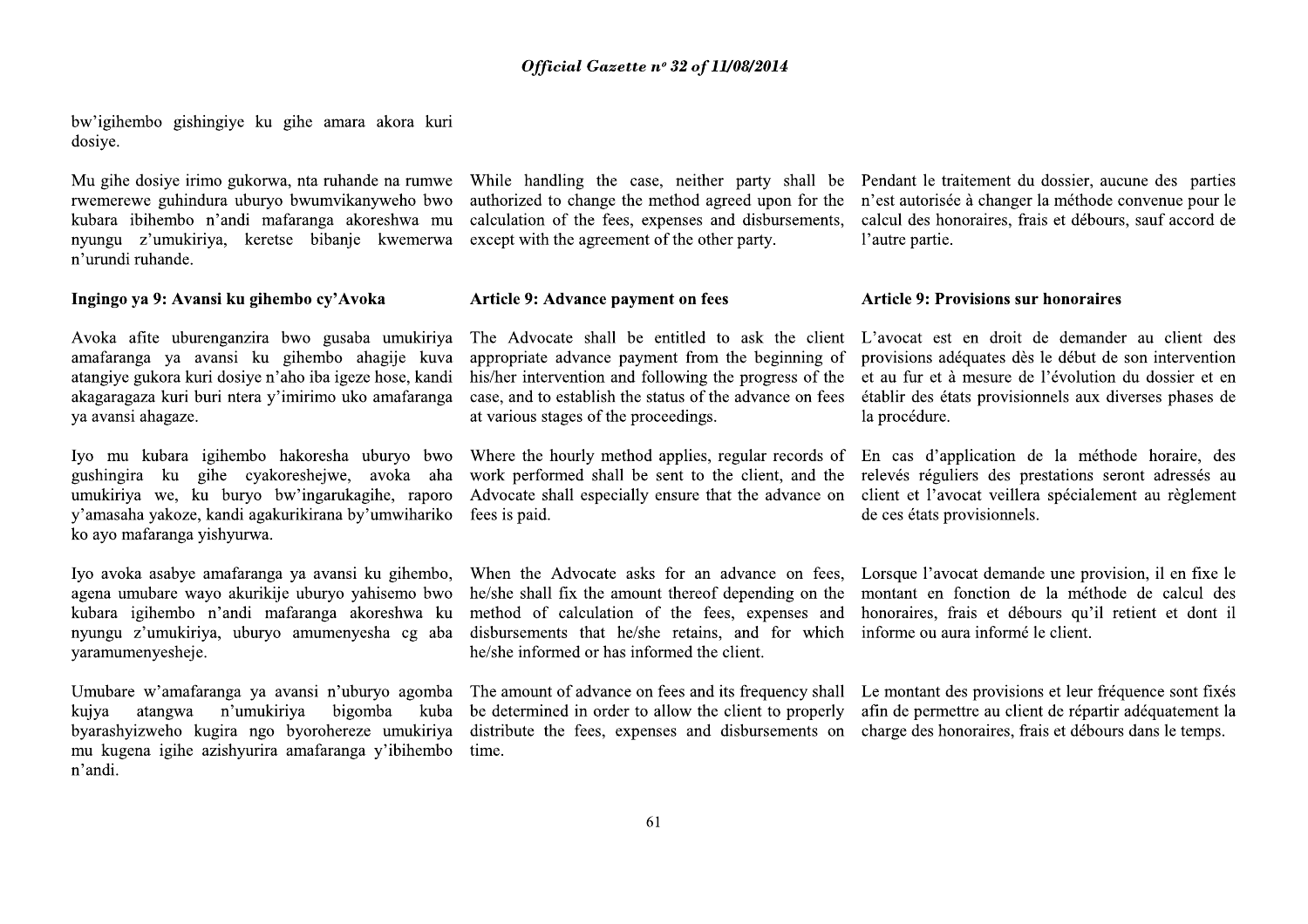Gusaba amafaranga ya avansi y'ibihembo bigomba gukorwa ku buryo bugaragaza neza ko ari avansi.

Iyo avoka yahisemo kugenda yishyuza ibihembo cyangwa avansi ku gihembo, uko dosiye igenda ikorwa, invandiko zishyuza zikorwa ku buryo bw'ingarukagihe kugira ngo umukiriya we amenye amafaranga atangwa ku mirimo ya avoka, kandi binamufashe kugena igihe azajya agenda yishyura ibihembo bya avoka cyangwa amusubiza amafaranga yatanze mu nyungu ze.

Avoka n'umukiriya bashobora kumvikana ku nshuro inyandiko zishyuza zikorwa, haba ku kwezi, ku gihembwe, ku mezi atandatu cyangwa ku mwaka. Izo nyandiko zishyuza zikorwa hakurikijwe uburyo bwemejwe bwo kubara ibihembo n'andi mafaranga akoreshwa cyangwa atangwa na avoka mu nyungu z'umukiriya.

Umukiriya agomba guha avoka amafaranga yose ya avansi yamusabye.

Igihe cyose avoka atarahabwa avansi yagenwe hakurikijwe ibigize ikirego, ashobora kutagira ikintu na kimwe akora kuri dosiye, keretse ibyo asanga ari ngombwa kandi byihutirwa.

Iyo avansi zose zasabwe zitishyuriwe igihe cyumvikanyweho, avoka afite uburenganzira bwo guhagarika by'agateganyo cyangwa burundu ibyo yakoraga kuri dosiye, ariko akabanza kubimumenyesha mu gihe kiboneye kandi binyujijwe mu nzira zose provisional nature.

status of advance on fees or provisional fee, these shall be established periodically, in order to keep the intervention and allow him/her to allocate over time the fees, expenses and disbursements.

quarterly, semi-annual or annual basis.

methodology of calculation of the fees, expenses and calcul des honoraires, frais et débours, retenue. disbursements.

advance on fees claimed by the Advocate.

As long as the Advocate is not in possession of an initial advance on fees fixed according to the elements of the dispute, the Advocate may not provide services on the case except what he/she deems necessary and dossier sauf celle qu'il jugera nécessaire et urgente. urgent.

within the agreed deadlines, the Advocate shall have integralement payers dans les délais convenus, the right to suspend or permanently cease his/her l'avocat est, moyennant avis préalable adressé au intervention subject to prior notice to the client, within client, dans un délai raisonnable et par toute voie de

Requests for advance on fees shall be presented in a Les demandes de provisions sont présentées de manner such that they appear as having the manière telle qu'elles apparaissent bien comme revêtant ce caractère provisionnel.

When the Advocate opted for the establishment of the Lorsque l'avocat opte pour l'établissement d'états d'honoraires intermédiaires ou provisionnels, ceux-ci sont établis périodiquement, afin de tenir le client client informed of the cost of the Advocate's informé du coût de l'intervention de l'avocat et de lui permettre de répartir, dans le temps, la charge des honoraires, frais et débours.

The Advocate and the client may agree on the L'avocat et le client peuvent convenir de la fréquence frequency of interim statements, either on monthly, des états intermédiaires, soit sur base mensuelle, trimestrielle, semestrielle ou annuelle.

These statements are prepared in accordance with the Ces états sont établis conformément à la méthode de

It is mandatory for the client to pay in full any Le client est tenu de verser au comptant toute provision réclamée par l'Avocat.

> Tant qu'il n'est pas en possession d'une provision de départ fixée en fonction des éléments du litige, l'avocat pourra ne réaliser aucune prestation dans le

Failing full payment of all requested advance on fees A défaut pour toutes les demandes de provision d'être a reasonable time and by any means of communication susceptible d'être retracée, en droit de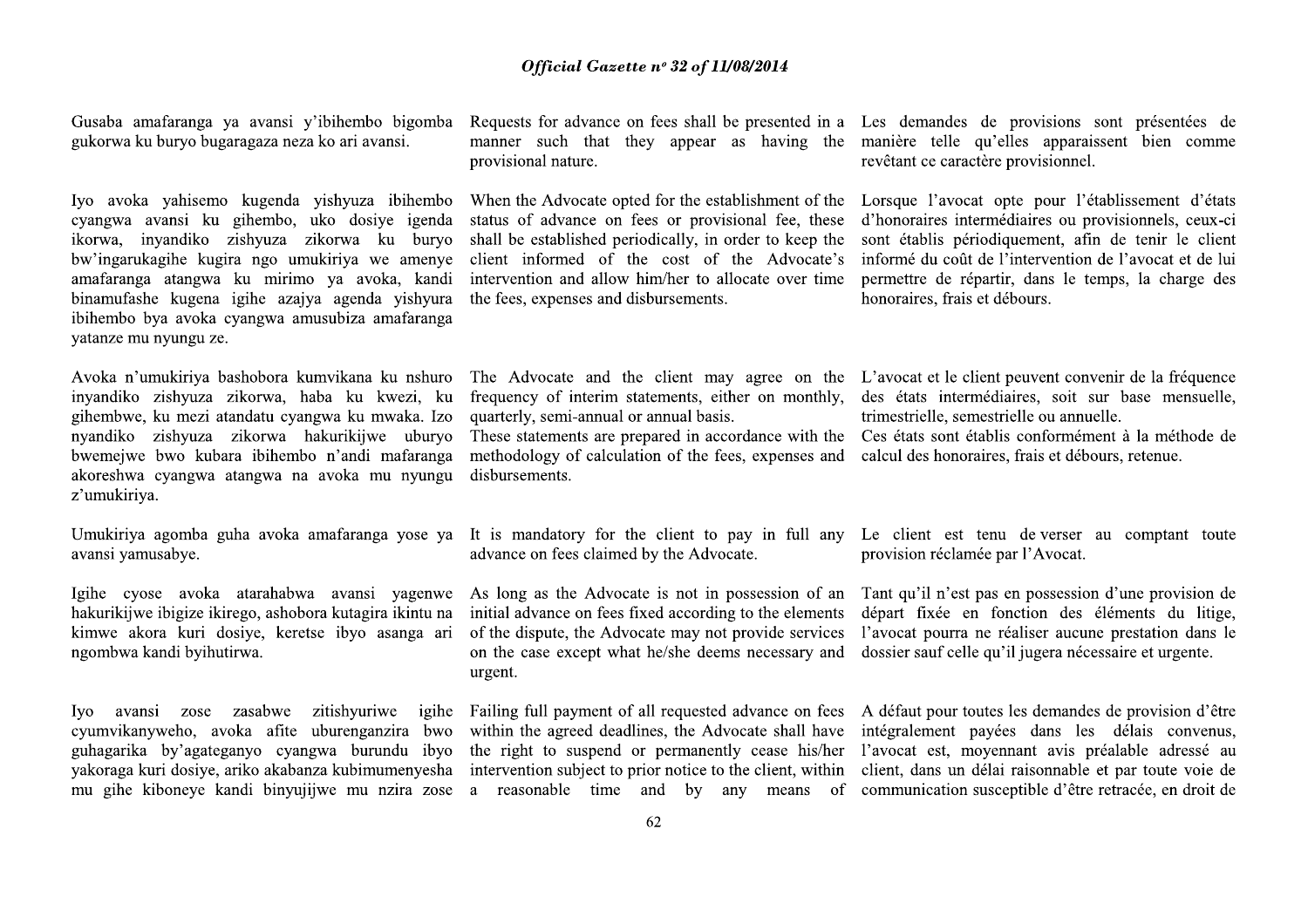| z'itumanaho zishobora kugenzurwa; umukiriya akaba<br>ari we wirengera ingaruka zabyo.                                                                                                                               | done at the client's own risks.                                                                                                                                                           | communication likely to be traced; and this shall be suspendre ou de cesser définitivement son<br>intervention, et ce, aux entiers risques et périls du<br>client.                                       |  |
|---------------------------------------------------------------------------------------------------------------------------------------------------------------------------------------------------------------------|-------------------------------------------------------------------------------------------------------------------------------------------------------------------------------------------|----------------------------------------------------------------------------------------------------------------------------------------------------------------------------------------------------------|--|
| ya 10: Amafaranga yakoreshejwe Article 10: Expenses and disbursements<br>Ingingo<br>n'ayishyuwe na avoka mu nyungu z'umukiriya                                                                                      |                                                                                                                                                                                           | Article 10: Frais et débours                                                                                                                                                                             |  |
| Avoka amenyesha umukiriya mu buryo bwihuse uko<br>abara amafaranga yakoresheje cyangwa yatanze kuri<br>dosiye akoraho.                                                                                              | diligence regarding the mode of calculation and<br>allocation of expenses and disbursements relating to<br>the case he/she is handling.                                                   | The Advocate shall inform the client with due L'avocat informe le client avec diligence quant au<br>mode de calcul et d'imputation des frais et débours<br>afférents au dossier dont il est chargé.      |  |
| Amafaranga ashobora kubarwa ku buryo aba<br>akubiyemo igice cy'amafaranga akoreshwa mu mirimo<br>yo mu biro bya avoka; agena nk'amafaranga ya buri<br>rupapuro rwandikishijwe imashini.                             | Expenses can be calculated in a manner such that they<br>cover also in part fixed costs of the law firm, for<br>example, by applying a unit cost to each typed page.                      | Les frais peuvent être calculés de manière telle qu'ils<br>couvrent également pour partie, les frais fixes du<br>cabinet, en appliquant, par exemple, un coût unitaire à<br>chaque page dactylographiée. |  |
| Iyo bibaye ngombwa, amafaranga akoreshwa cyangwa<br>atangwa mu nyungu z'umukiriya<br>yongerwa ku                                                                                                                    | Where applicable, expenses and disbursements shall<br>be added to the professional fees.                                                                                                  | S'il y a lieu, les frais et débours sont ajoutés aux<br>honoraires.                                                                                                                                      |  |
| gihembo cya avoka.                                                                                                                                                                                                  |                                                                                                                                                                                           |                                                                                                                                                                                                          |  |
| Ingingo ya 11: Kwishyura imisoro n'amahoro                                                                                                                                                                          | <b>Article 11: Payment of taxes</b>                                                                                                                                                       | Article 11: Paiement d'impôt et taxes                                                                                                                                                                    |  |
| Avoka agomba kubahiriza amategeko y'imisoro<br>akurikizwa. Inyandiko zose zishyuza ibihembo n'andi<br>mafaranga agomba gusubizwa zigomba kugaragaza<br>nimero ye y'umusoreshwa.                                     | The Advocate is subject to the tax legislation in force.<br>All his/her notes of professional fees, costs and<br>disbursements must mention his/her tax identification<br>number.         | L'avocat est soumis aux lois fiscales en vigueur.<br>Toutes ses notes d'honoraires, de frais et de débours<br>doivent obligatoirement mentionner son numéro<br>d'identification fiscale.                 |  |
| Avoka wiyandikishije mu bishyura umusoro ku<br>nyongeragaciro agomba kugaragaza mu nyandiko ye<br>yishyuza, umubare w'amafaranga y'umusoro ku<br>nyongeragaciro nk'uko ateganywa n'itegeko ryerekeye<br>uwo musoro. | The Advocate registered in the Value Added Tax<br>(VAT) must include in his/her invoice of professional<br>fee the amount of the Value Added Tax, as provided<br>for by the relevant Law. | L'avocat enregistré à la taxe sur la valeur ajoutée<br>(TVA) doit inclure dans sa note d'honoraires le<br>montant de la taxe sur la valeur ajoutée, tel que fixé<br>par la loi y relative.               |  |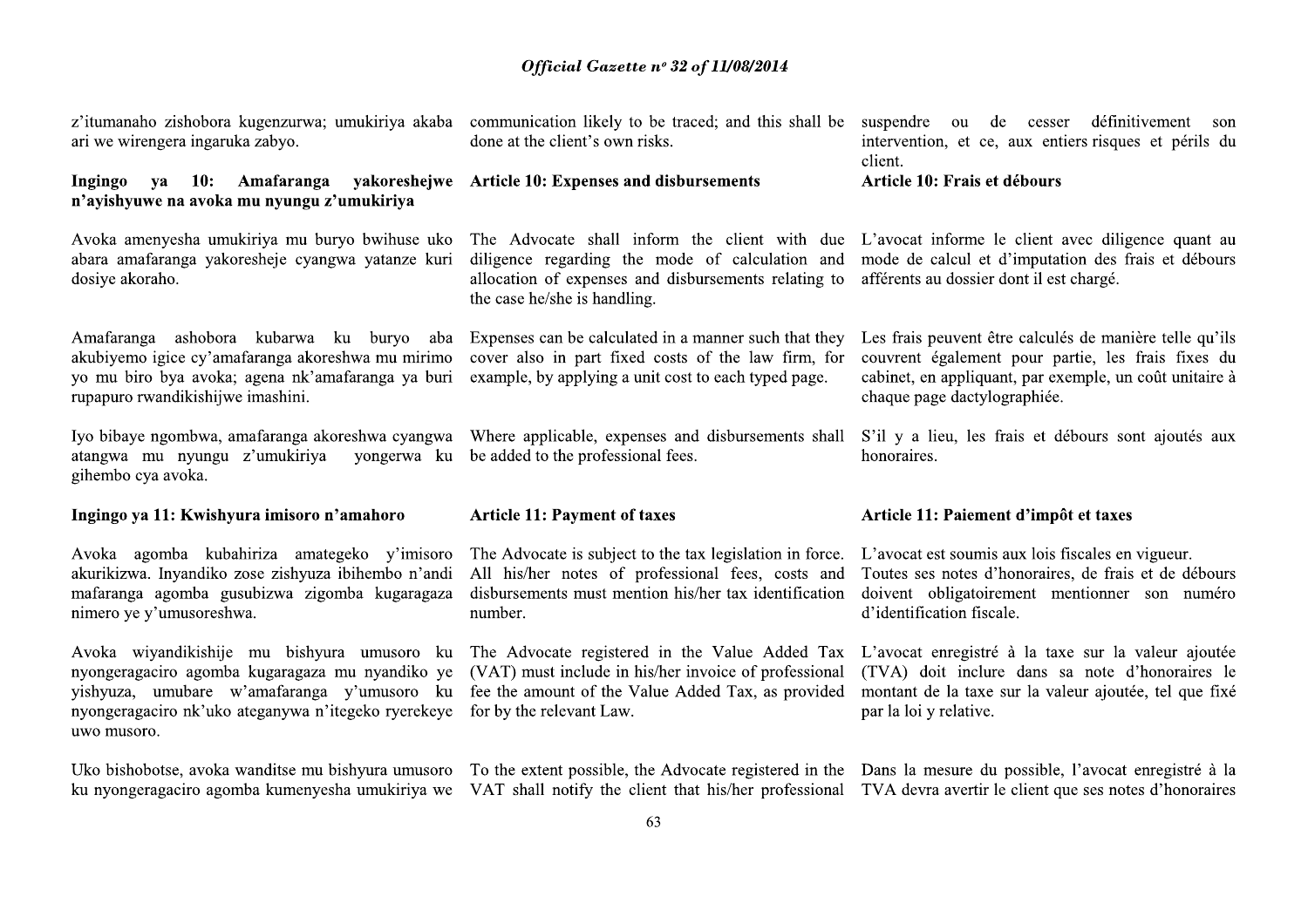ko inyandiko ze zishyuza zigomba kwishyurwa mu gihe cya vuba kugira ngo abashe kurangiza inshingano ze zerekeye kumenyekanisha no kwishyura imisoro. Ingingo ya 12: Isozwa rya dosiye

Iyo ikibazo kirangiye, avoka, ashingiye ku buryo bumvikanye n'umukiriya bwo kubara ibihembo, akora invandiko vishvuza, igaragaza imirimo vakoze, ibyagezweho, umubare w'amafaranga y'ibihembo agomba kwishyurwa n'amafaranga yakoreshejwe agomba gusubizwa, hamwe na avansi n'andi mafaranga ashobora kuba yarahawe.

Iyo avoka yahisemo kujya agenda yishyuza uko imirimo yagiye ikorwa, haba ibihembo cyangwa avansi, ashobora gutegura inyandiko ya nyuma yishyuza, yerekeye gusa imirimo itari mu nyandiko zishyuza zabanje.

Muri ubu buryo bwombi, avoka ashobora gushyira mu nvandiko vishvuza, amafaranga v'invongera ashingive byagezweho burenganzira ku ivo ubwo yabwiteganyirije.

Iyo inyandiko y'ubwishyu ireba imirimo myinshi yakozwe cyangwa imirimo yarakozwe igihe kirekire, inshingano y'ubwitonzi itegeka avoka guha umukiriya we igihe gihagije kugira ngo abanze ayisuzume.

Iyo dosiye irangiye, amafaranga yaba asagutse kuri avansi zatanzwe hamaze kuvanwamo ibihembo n'amafaranga vakoreshejwe mu mirimo no mu nyungu by'umukiriya, asubizwa umukiriya.

Ingigo ya 13: Amasezerano ahoraho

fees must be paid as soon as possible in order to allow the Advocate to comply with the obligations of tax declaration and payment.

# **Article 12: Final Status of fees**

according to the methodology, establish a status of fees, costs and disbursements including the description of services provided, the result obtained, the amount of professional fees, expenses and disbursements as well as advance on fees, and other éventuellement percues. amounts eventually collected.

covered by the previous statements.

In these two cases, the Advocate may include an Dans ces deux cas, l'avocat peut inclure un additional fee note taking into account the result if complément tenant compte du résultat s'il s'est he/she kept that possibility.

distributed over time, the duty of delicacy requires the order to become acquainted with them.

amount of the costs and professional fees of the des frais et honoraires de l'avocat, l'éventuel excédent Advocate, any balance of paid advance deposit will be de provisions versées sera restitué au client. returned to the client.

**Article 13: Permanent agreement** 

doivent être payées dans les meilleurs délais afin de permettre à l'avocat de se conformer à ses obligations fiscales déclaratives et de paiement. Article 12: Etat de clôture

When the case is completed, the lawyer shall, Lorsque l'affaire est terminée, l'avocat établit, selon la méthode retenue, un état d'honoraires, frais et débours comprenant la description des devoirs accomplis, le résultat obtenu, le montant des honoraires, des frais et débours ainsi que les provisions, et autres sommes

When the Advocate opted for the establishment of Lorsque l'avocat a opté pour l'établissement d'états interim or provisional statements, he/she may just intermédiaires ou provisionnels, il peut se borner à establish a last statement for the period not vet établir un dernier état relatif à la période non encore couverte par les états précédents.

réservé cette possibilité.

In case of a statement extended on many services or S'il s'agit d'un état portant sur de nombreuses prestations ou étalées dans le temps, le devoir de Advocate to allow enough time to his/her client in délicatesse impose à l'avocat de laisser un délai suffisant à son client afin d'en prendre connaissance.

At the closure of the case and after deduction of the A la clôture du dossier et après déduction du montant

Article 13: Contrat d'abonnement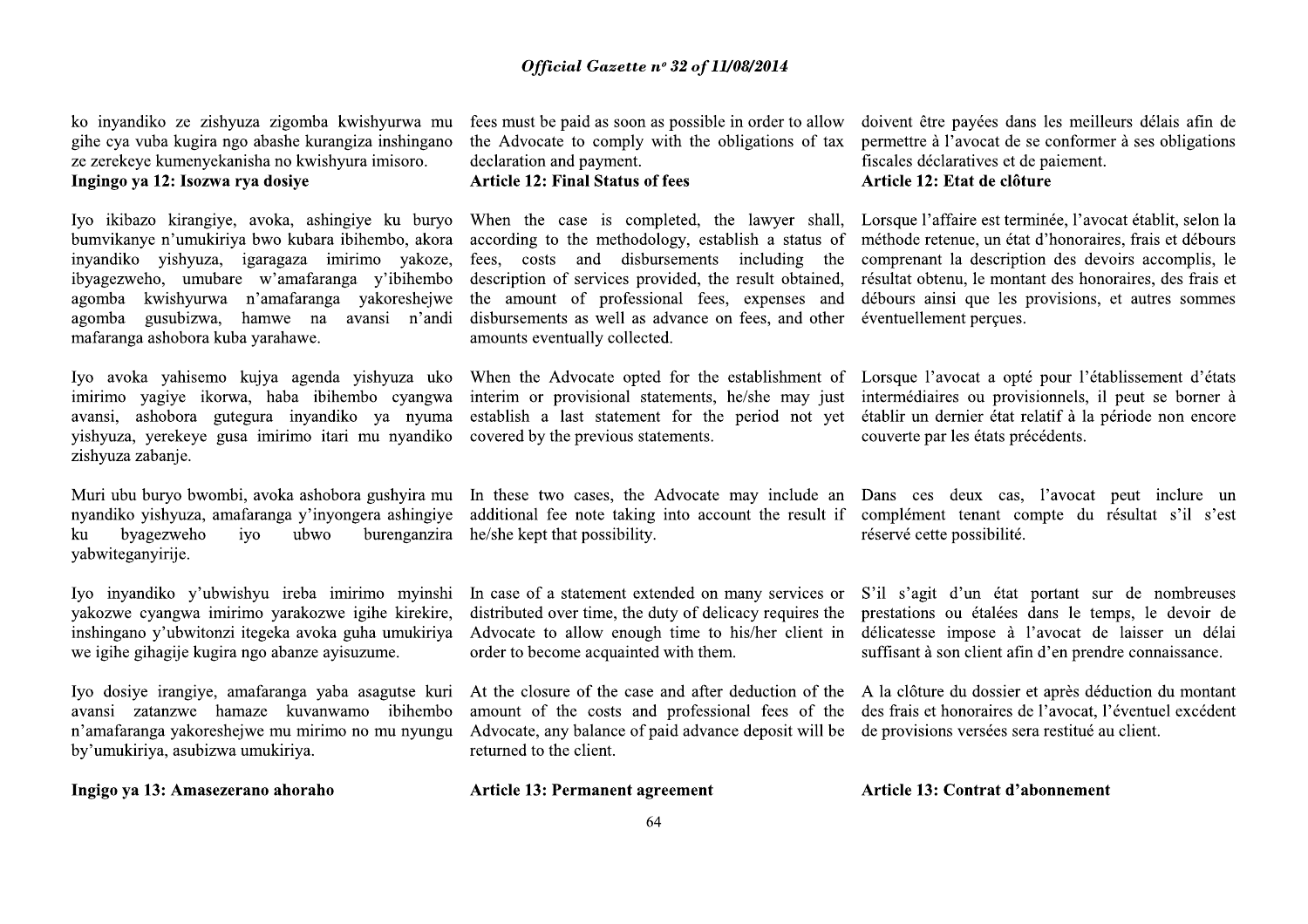Avoka ashobora kugirana n'umukiriya amasezerano ahoraho, aho bumvikana ko avoka azafasha umukiriya we mu bibazo by'amategeko cyangwa mu manza, ku gihembo gicishirije kigenwe ku bwumvikane. hubahirijwe ibihembo mbonnera biteganywa n'aya mabwiriza.

## Ingingo ya 14: Inyandiko yishyuza igihembo cya Article 14: Fee note avoka

Buri gihe avoka, nk'umusoreshwa ufite inshingano zo gutanga imisoro, ategura akanaha umukiriya we inyandiko zishyuza, haba ku byerekeye avansi ku gihembo, haba n'igihe dosiye irangiye.

Inyandiko yishyuza igaragaza igihembo cya avoka, amafaranga yatanzwe mu mirimo no mu nyungu z'umukiriya, imirimo yakozwe, n'umusoro ku nyongeragaciro iyo uteganyiiwe. Iyo nyandiko isobanurwa n'urutonde rw'imirimo yakozwe igomba guhemberwa, ndetse no kwerekana igihe avoka vakoresheje muri iyo mirimo.

Inyandiko yose yishyuza igomba kugaragaza nimero y'umusoreshwa (TIN/NIF) na aderesi y'aho avoka akorera.

Umukiriya afite uburenganzira bwo kwanga kwishyura fagitire itagaragaza aya makuru.

Iyo umukiriya atishyuye ibihembo bya avoka mu gihe cyumvikanyweho, cyangwa mu minsi cumi y'akazi ikurikira, agomba kwishyura avoka amafaranga yose

payment of a fixed fee determined by mutual agreement in respect of the scale fixed by this respect du tarif fixe par le présent règlement. regulation.

as such to the tax obligations, establish and deliver to soumis, comme tel, aux obligations fiscales, établit et his/her client fee notes whether for the advance on fees or for the closing of the case.

disbursements, services and, if applicable, Value débours, les prestations et, s'il y a lieu, la taxe sur la Added Tax (VAT). It is justified by a list of the transactions giving rise to remuneration and the indication of the time that the Advocate has devoted to l'indication du temps que l'avocat a consacré à cellesthose transactions.

Any fee note of an Advocate must contain the reference of his/her tax identification number (TIN) client is entitled to refuse to pay a fee note which does not contain the above mentioned particulars.

The Advocate may sign a permanent contract with L'avocat peut conclure un contrat d'abonnement avec his/her client through which he/she shall provide son client par lequel il lui assurera assistance juridique him/her with legal and/or judicial assistance against et/ou judiciaire movennant paiement d'un montant forfaitaire déterminé de commun accord dans le

## **Article 14: Note d'honoraires**

In all cases the Advocate shall, as a taxpayer subject Dans tous les cas l'avocat, en tant que contribuable remet à son client des notes d'honoraires que ce soit pour la provision, que ce soit pour la clôture du dossier.

The fee note shall indicate the professional fees, La note d'honoraires mentionne les honoraires, les valeur ajoutée (TVA). Elle est justifiée par une liste des opérations donnant lieu à rémunération et par ci.

d'honoraire  $d'un$ Toute note avocat doit obligatoirement contenir la référence de son numéro and the physical address of his/her Law Firm. The d'identification fiscale (NIF) et l'adresse physique de son Cabinet. Le client est en droit de refuser de payer une note d'honoraires qui ne contient pas les mentions ci-dessus.

Where the Client fails to pay fee note within the A défaut d'honorer la note d'honoraires dans les agreed timeframe or, otherwise, within ten working délais convenus ou, à défaut, dans les dix jours days, he/she shall indemnify the Advocate for various ouvrables, le client doit indemniser l'avocat des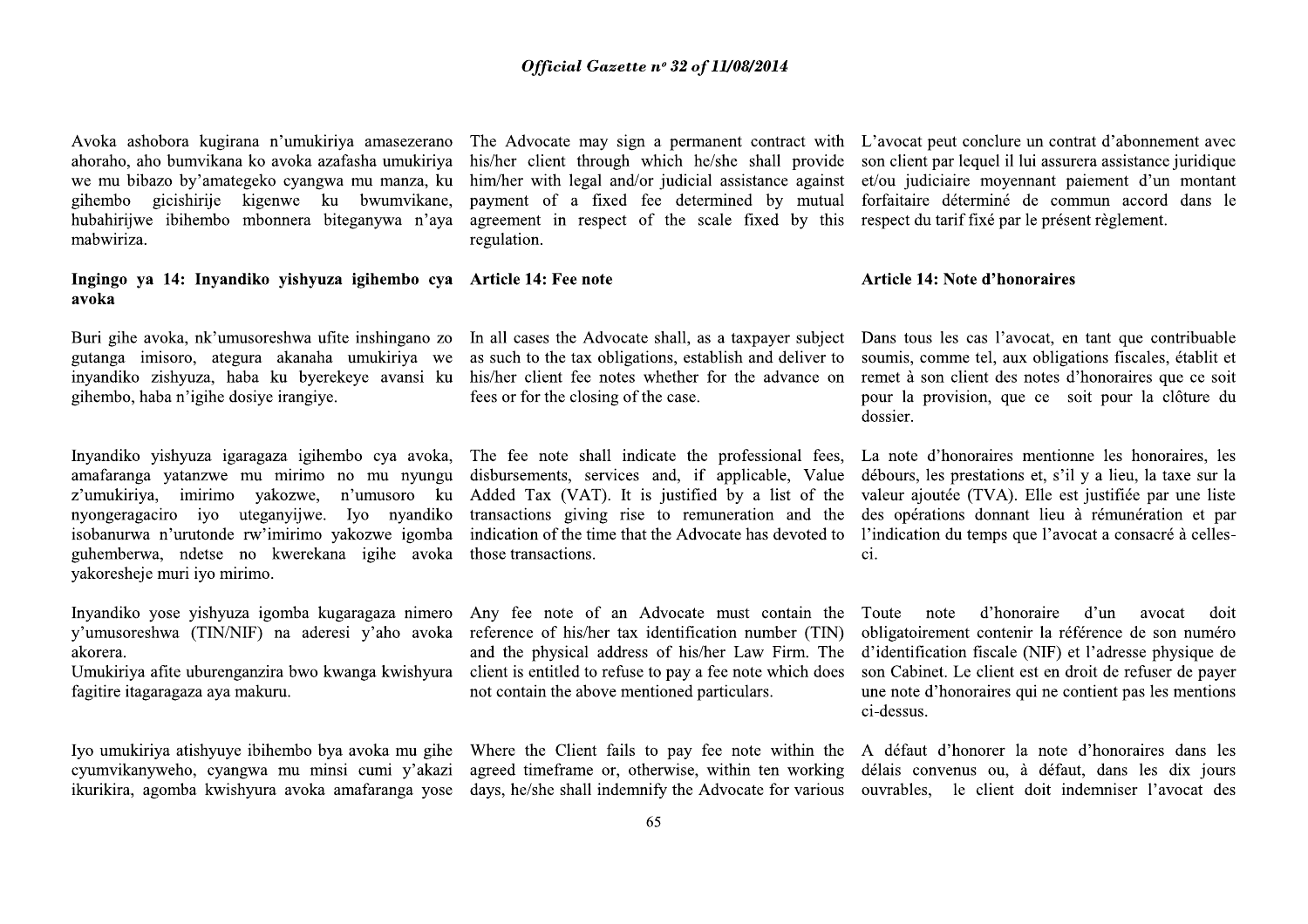y'ibihano n'inyungu z'ubukererwe ashobora gucibwa n'urwego rushinzwe imisoro.

# Ingingo va 15: Uburyo bwo kwishyura inyandiko zishyuza ibihembo bya avoka n'andi mafaranga vakoreshejwe

Ubusanzwe, ibihembo bya avoka byishyurwa mu mafaranga cyangwa mu nyandiko mvunjafaranga. kwishyurwa Bishobora kandi mu buryo bw'ikoranabuhanga (nk'ikarita za banki).

Icyakora, avoka ntashobora kwemera kwishyurwa ikintu cvangwa umurimo wo kumukorera, gishobora kubangamira ubwisanzure bwe ku mukiriya, icyubahiro cye cyagwa ubushishozi bwe, cyangwa mu gihe igenagaciro ry'icyo kintu cyangwa uwo murimo rishobora kubyutsa impaka mu gihe kiri imbere. Urugero ni igihe avoka yahembwa imigabane cyangwa kuzafata imigabane muri sosivete agira inama. Icyakora uko kubuzwa guhembwa imigabane ntibikomeza iyo urubanza rwarangiye kandi avoka atakigira inama sosiyete.

Avoka ntashobora, nk'avoka, kujya mu bikorwa byo gusimburana biba hagati y'abagemura ibintu n'abatanga serivisi, kuko ibyo bikorwa bishobora gutuma icyubahiro cye gitakara, no kubangamira ubwisanzure bwe n'ibanga ry'umwuga.

# Ingingo ya 16: Iteganywa ry'inyungu z'ubukererwe

Avoka ashobora gushyira mu nyandiko ye yishyuza, ingingo yerekeye inyungu z'ubukererwe zishobora

penalties and default interest eventually imposed by différentes pénalités the tax authorities.

# charges

The professional fee and expenses of an Advocate are normally paid in cash or in negotiable instruments. They can also be paid by all electronic means (including by bank transfer or credit card).

However, the Advocate may not accept as payment a good or a service that would jeopardize, albeit in appearance, his/her independence towards the client, his/her dignity or delicacy, or whose evaluation could be contentious.

of shares or stock options of companies for which the Advocate is a counsel. This prohibition does not apply if the case has been completed and the Advocate ceases to be the counsel of the company.

An Advocate may not participate, in that capacity, in a system of organized exchange between different providers of goods and services where this system does not guarantee respect for his/her dignity, independence and professional secrecy.

## Article 16: Stipulation of delay penalties

et intérêts de retard éventuellement lui infligés par le fisc.

# Article 15: Modalities of payment of fees and Article 15: Modalités de paiement des états d'honoraires et des frais

Les honoraires et frais de l'avocat sont normalement payés en espèces ou en monnaie scripturale. Ils peuvent aussi être payés par tous moyens électroniques (notamment par carte bancaire ou par carte de crédit).

L'avocat ne peut néanmoins accepter en paiement un bien ou un service qui mettrait en péril, fût-ce en apparence, son indépendance à l'égard du client, sa dignité ou sa délicatesse, ou dont l'évaluation pourrait faire l'objet de discussions ultérieures.

An illustration would be the case of a payment by way Il en serait ainsi d'un paiement par des actions ou options sur actions de sociétés dont l'avocat est le conseil. Cette interdiction ne vaut pas si le dossier est terminé et si l'avocat cesse d'être le conseil de la société.

> Un avocat ne peut participer, en cette qualité, à un système d'échange organisé entre différents prestataires de biens et de services, ce système ne garantissant pas le respect de sa dignité, de son indépendance et du secret professionnel.

## Article 16: Stipulation d'intérêts de retard

The Advocate may include in his/her fee note a clause L'avocat peut stipuler, dans sa note d'honoraires, une of interests that can run at the rate of 1.5% per month clause d'intérêts qui peuvent courir au taux de 1,5%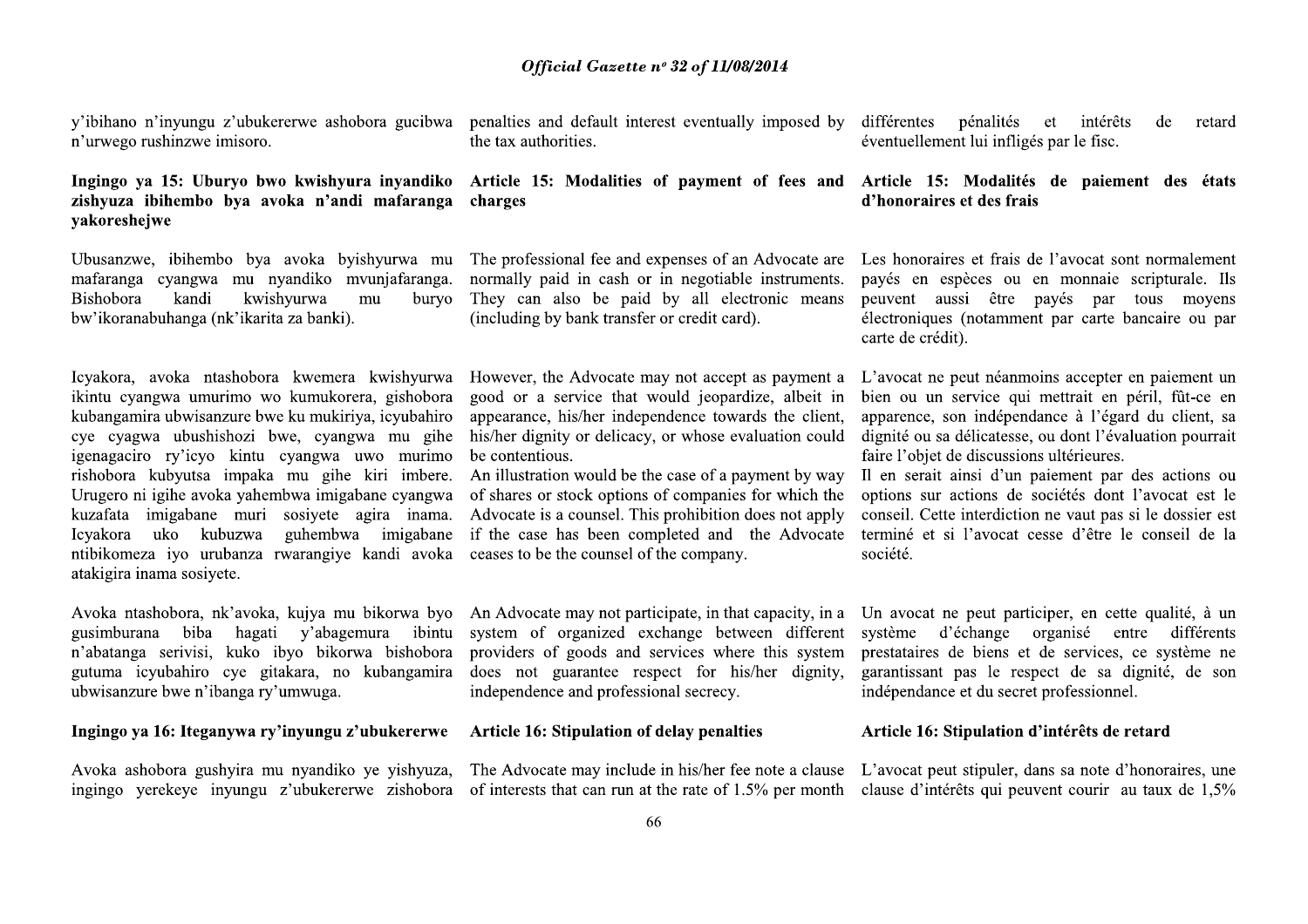| Official Gazette nº 32 of 11/08/2014                                                                                     |                                                                      |
|--------------------------------------------------------------------------------------------------------------------------|----------------------------------------------------------------------|
| case of non-payment.                                                                                                     | comme de nor                                                         |
| <b>CHAPTER 3: SPECIAL RULES GOVERNING</b><br><b>PROFESSIONAL</b><br>FEES.<br><b>COSTS</b><br>AND<br><b>DISBURSEMENTS</b> | <b>CHAPITRE</b><br><b>REGISSANT</b><br><b>ET LES DEB</b>             |
|                                                                                                                          | in case of delay in the payment of the fee note or in par mois en or |

|                                                                                                                                                                                                                                                                                                                                                                                                                                                                                                                                                                        | Official Gazette nº 32 of 11/08/2014                        |                                                                                                                                                                                                                                                                                                 |
|------------------------------------------------------------------------------------------------------------------------------------------------------------------------------------------------------------------------------------------------------------------------------------------------------------------------------------------------------------------------------------------------------------------------------------------------------------------------------------------------------------------------------------------------------------------------|-------------------------------------------------------------|-------------------------------------------------------------------------------------------------------------------------------------------------------------------------------------------------------------------------------------------------------------------------------------------------|
| kwishyurwa ku ngano ya 1,5% ku kwezi mu gihe in case of delay in the payment of the fee note or in par mois en cas de retard dans le paiement de la note<br>habaye gutinda kwishyura cyangwa atishyuwe.                                                                                                                                                                                                                                                                                                                                                                | case of non-payment.                                        | comme de non-paiement.                                                                                                                                                                                                                                                                          |
| UMUTWE WA 3: AMATEGEKO YIHARIYE CHAPTER 3: SPECIAL RULES GOVERNING CHAPITRE 3: REGLES PARTICULIERES<br>YEREKEYE IBIHEMBO N'ANDI MAFARANGA PROFESSIONAL<br><b>ABA YAKORESHEJWE</b>                                                                                                                                                                                                                                                                                                                                                                                      | <b>COSTS</b><br>FEES,<br><b>AND</b><br><b>DISBURSEMENTS</b> | REGISSANT LES HONORAIRES, LES FRAIS<br><b>ET LES DÉBOURS</b>                                                                                                                                                                                                                                    |
| Icyiciro cya mbere: Ibihembo bya avoka                                                                                                                                                                                                                                                                                                                                                                                                                                                                                                                                 | <b>Section One: Professional Fees</b>                       | <b>Section première: Honoraires</b>                                                                                                                                                                                                                                                             |
| Akiciro ka mbere: Ingingo rusange                                                                                                                                                                                                                                                                                                                                                                                                                                                                                                                                      | <b>Sub-section One: General considerations</b>              | Sous-section première: Considérations générales                                                                                                                                                                                                                                                 |
| Ingingo ya 17: Ihame rikurikizwa mu kubara Article 17: Principle of calculation of fees<br>ibihembo                                                                                                                                                                                                                                                                                                                                                                                                                                                                    |                                                             | Article 17: Principe de calcul des honoraires                                                                                                                                                                                                                                                   |
| Ibihembo bishyirwaho mu bwisanzure, na avoka Professional fees are freely determined by the Les honoraires sont librement fixés par l'Avocat et<br>n'umukiriya we ariko gusa mu mbibi ziteganywa Advocate and his/her client but only within the limits son client mais seulement dans les limites établies par<br>n'imishahara mbonera.                                                                                                                                                                                                                               | established by this Scale.                                  | le présent Barème.                                                                                                                                                                                                                                                                              |
| Ingingo ya 18: Ibishingirwaho mu kubara ibihembo Article 18: Basis for calculation                                                                                                                                                                                                                                                                                                                                                                                                                                                                                     |                                                             | Article 18: Base de calcul                                                                                                                                                                                                                                                                      |
| Ibihembo biteganywa n'aya mabwiriza biri mu The fees provided for in this Regulation are expressed<br>mafaranga y'u Rwanda hagendewe ku giciro in Rwandan francs at the average exchange rate of 650<br>cy'ivunjisha kiriho ubu cy'amafaranga<br>y'amanyarwanda ku idolari rimwe ry'Amerika. Iyo exchange rate of ten percent (10%) at least, the<br>icyo giciro cy'ivunjisha cyiyongereyeho icumi ku ijana Council of the Bar may decide the adjustment of fees.<br>(10%) nibura, Inama y'Urugaga ishobora kwemeza ko<br>ibihembo bishyirwa ku ijanisha ry'inyongera. | 650 RWF per U.S. dollar. Where there is change of the       | Les honoraires prévus par le présent règlement sont<br>exprimés en francs rwandais au cours moyen actuel de<br>650 FRW pour un dollar américain. Lorsque ce cours<br>subit une variation de dix pourcent (10%) au moins, le<br>Conseil de l'Ordre peut décréter l'ajustement des<br>honoraires. |
| Ibiciro bivugwa muri aya mabwiriza biba buri gihe nta Rates expressed in this Regulation are always tax- Les tarifs exprimés dans le présent règlement<br>musoro ubariwemo.                                                                                                                                                                                                                                                                                                                                                                                            | exclusive.                                                  | s'entendent toujours hors taxes.                                                                                                                                                                                                                                                                |
| Ingingo ya 19: Ibishingirwaho rusange                                                                                                                                                                                                                                                                                                                                                                                                                                                                                                                                  | Article 19: General criteria                                | Article 19: Critères généraux                                                                                                                                                                                                                                                                   |
| Ingano y'ibihembo igenwa hashingiwe ku bwoko The tariff of fees is fixed, by category of proceedings,<br>bw'ibigomba gukorwa, ku mwanya isuzuma on the basis of the time required for the study and                                                                                                                                                                                                                                                                                                                                                                    |                                                             | Le tarif des honoraires est fixé, par type de procédure<br>ou d'acte, en fonction du temps requis pour l'étude et                                                                                                                                                                               |
|                                                                                                                                                                                                                                                                                                                                                                                                                                                                                                                                                                        | 67                                                          |                                                                                                                                                                                                                                                                                                 |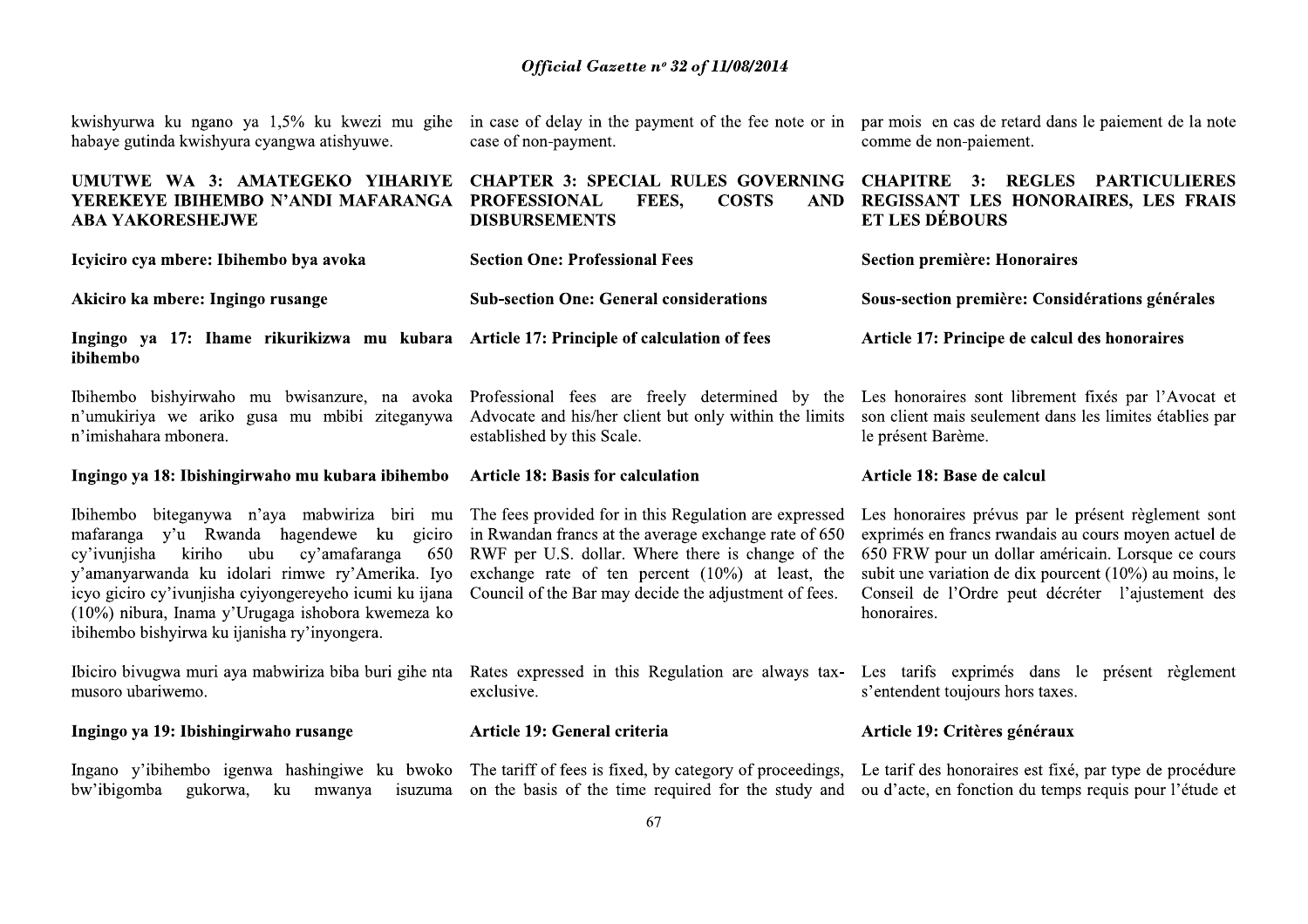n'isesengura rya dosiye bitwara, uko dosiye ikomeye, ubuhanga bukenewe, ndetse n'inyungu z'amafaranga cyangwa izindi umukiriya abona.

Ingingo va 20: Amafaranga vishyurwa mu kwakira Article 20: Visitation fee umukiriya

Mbere yo kwakira umukiriya utari uwahawe gahunda, avoka ashobora kumusaba kwishyura igihembo cyo kumwakira kidashobora kuba hasi y'ibihumbi cumi  $(10.000)$  no kurenza ibihumbi mirongo itanu  $(50.000)$ .

Icyakora, avoka ashobora gusonera umukiriya uje gusa:

- gusaba ibisobanuro kuri raporo yamwoherereje  $\bullet$ cyangwa ikibazo yamubajije:
- gusaba amakuru y'aho dosiye ye ifitwe na  $\bullet$ avoka igeze.

Amafaranga yo kwakira umukiriya ntabangikwanywa n'ayo kumugira inama. Iyo umukiriya amaranye na iminota irenzecumi n'itanu (15), afatwa avoka nk'uwaje kugisha inama.

## Ingingo ya 21: Gufungura dosiye

Mbere yo kwakira inyandiko zigize dosiye, avoka yaka amafaranga yo gufungura dosiye ajyanye n'ibikoresho ndetse n'imirimo bikenewe mu ifungurwa rya dosiye v'umukiriya. Amafaranga yo gufungura dosiye ni ibihumbi mirongo itatu (30.000).

technicality required and, where appropriate, pecuniary or moral benefit provided to the client.

Advocate may, before receiving a client, require a visitation fee whose amount may not be less than ten thousand (10,000) RWF and no more than fifty thousand  $(50,000)$  RWF.

just to:

- seek clarification on a report sent to him/her  $\bullet$ or a request that was sent;
- inquire into the procedural status of his/her case handled by the Law Firm.

Visitation fee shall be incompatible with consulting Le droit de visite est incompatible avec les frais de shall turn into consultation.

## Article 21: Opening of a file

Before receiving the supporting documents of a file, the Advocate shall collect fees for opening the file covering the goods, supplies and services related to the compilation of the Client's file. The cost for opening a file is set at thirty thousand (30,000) RWF.

analysis of the case, its complexity, the degree of l'analyse du dossier, sa complexité, le degré de technicité requise ainsi que, le cas échéant, des avantages pécuniaires ou moraux procurés au client. Article 20: Droit de visite

Except in the cases of appointment granted, the Sauf le cas où il lui a fixé un rendez-vous, l'avocat peut, avant de recevoir un client, exiger un droit de visite dont le montant ne peut être inférieur à dix mille  $(10.000)$  FRW ni supérieur à cinquante mille  $(50.000)$ FRW.

However, the Advocate may exempt a client coming Toutefois, l'avocat peut dispenser un client venant iuste:

- demander des précisions sur un rapport lui transmis ou sur une demande qui lui a été adressée :
- s'enquérir de l'état procédural de son dossier  $\bullet$ assumé par le Cabinet.

fees. When the visit exceeds fifteen (15) minutes, it consultation. Lorsque la visite excède quinze (15) minutes, elle se transforme en consultation.

## Article 21: Ouverture du dossier

Avant de recevoir les pièces d'un dossier, l'avocat perçoit les frais d'ouverture du dossier couvrant les biens, fournitures et services relatifs à la mise en place du dossier du Client. Les frais d'ouverture de dossier sont fixés à trente mille (30.000) FRW.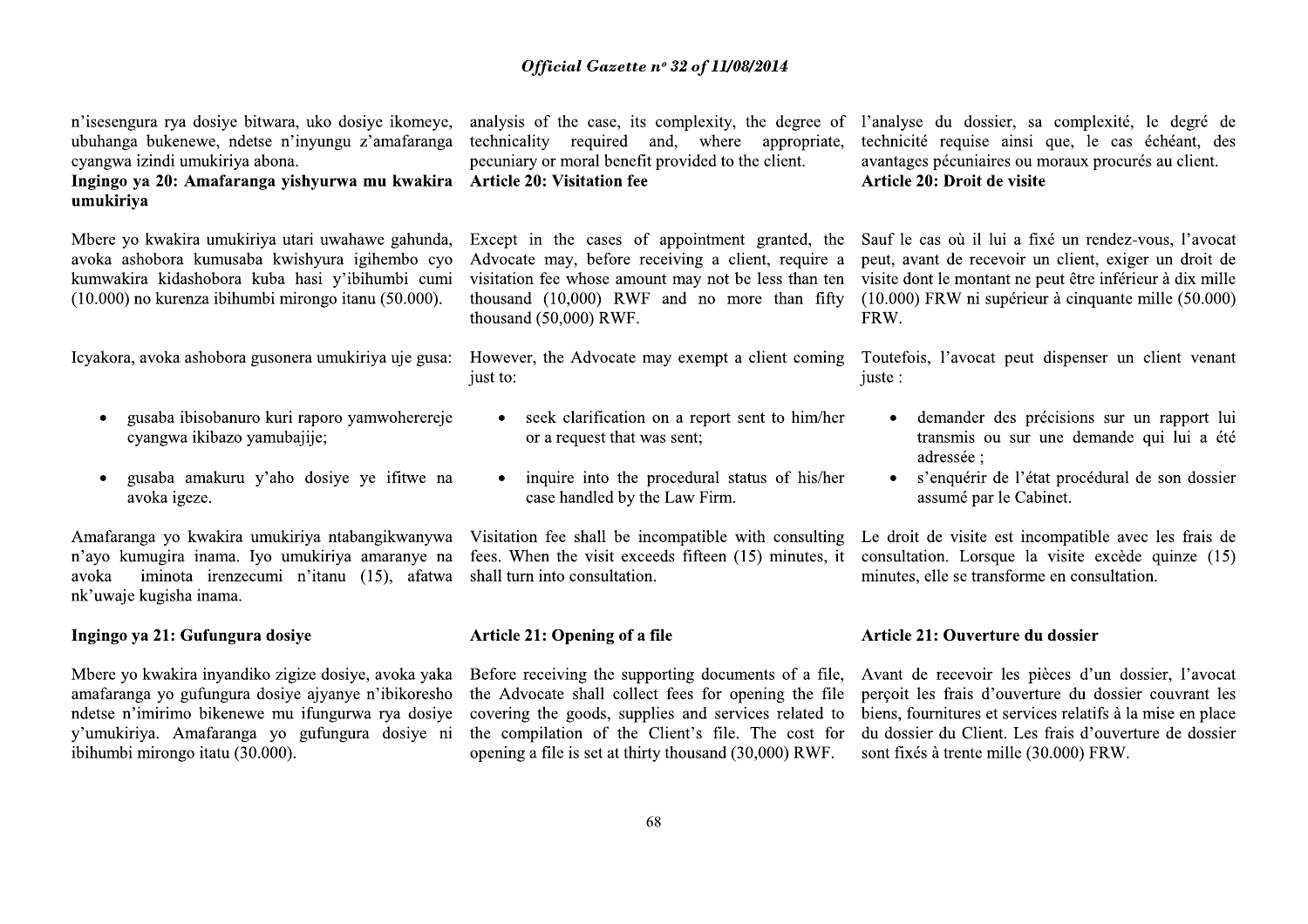| Akiciro ka 2: Ubwoko bw'ibihembo by'avoka                                                                                                                                                  | <b>Sub-section 2: Different categories of fees</b>                                                                                                                                                | Sous-section 2: Différents types d'honoraires                                                                                                                                      |  |
|--------------------------------------------------------------------------------------------------------------------------------------------------------------------------------------------|---------------------------------------------------------------------------------------------------------------------------------------------------------------------------------------------------|------------------------------------------------------------------------------------------------------------------------------------------------------------------------------------|--|
| §1. Ibihembo ku mirimo isanzwe yo hanze y'inkiko                                                                                                                                           | §1. Fees for the current extra-judicial services                                                                                                                                                  | §1. Honoraires pour<br>les prestations extra-<br>judiciaires courantes                                                                                                             |  |
| Ingingo ya 22: Ibihembo ku mirimo isanzwe                                                                                                                                                  | <b>Article 22: Fees for routine services</b>                                                                                                                                                      | Article 22: Honoraires pour les prestations de<br>routine                                                                                                                          |  |
| Avoka afite uburenganzira bwo gusaba ibihembo ku<br>mirimo isanzwe yo hanze y'inkiko ikurikira:                                                                                            | The Advocate is entitled to require and collect fees for<br>extra-judicial routine services described below:                                                                                      | L'avocat est en droit d'exiger et de percevoir les<br>honoraires pour les prestations extra-judiciaires de<br>routine décrites ci-après :                                          |  |
| KUGISHA INAMA AVOKA<br>i.                                                                                                                                                                  | <b>CONSULTATION</b><br>i.                                                                                                                                                                         | i. CONSULTATION                                                                                                                                                                    |  |
| 1. Kugisha inama mu magambo,<br>bidasaba<br>ubushakashatsi<br>mategeko:<br>hagati<br>mu<br>y'amafaranga 50.000 n'amafaranga 200.000;                                                       | 1. Oral Consultation of a client requiring no<br>research in law: between 50,000 RWF and<br>200,000 RWF;                                                                                          | 1. Consultation orale d'un client ne nécessitant<br>aucune recherche en droit: entre 50.000 FRW<br>et 200.000 FRW;                                                                 |  |
| bikurikiwe no<br>kwandika<br>2. Kugisha<br>inama<br>100.000<br>hagati<br>y'amafaranga<br><i>ibaruwa:</i><br>n'amafaranga 300.000.                                                          | 2. Consultation followed by writing a letter:<br>between 100,000 FRW and 300,000 FRW.                                                                                                             | 2. Consultation suivie de rédaction d'une lettre:<br>entre 100.000 FRW et 300.000 FRW.                                                                                             |  |
| Icyakora, iyo ari ngombwa ko hakorwa ubushakashatsi<br>bushobora kumara igihe kirekire, avoka ashobora<br>guhitamo gusaba igihembo gicishirije<br>cyangwa<br>kibariye ku gihe yakoresheje. | However, where there is need of conducting research<br>that may take some time, the Advocate shall have to<br>choose between a payment of a fixed fee or a fee<br>calculated on time-spent basis. | Toutefois, lorsque des recherches sont nécessaires et<br>risquent de prendre beaucoup de temps, l'avocat aura<br>le choix entre une rémunération forfaitaire ou au<br>temps passé. |  |
| Amafaranga yo kugisha inama agomba kwishyurwa<br>n'ubwo bitaba ngombwa ko hafungurwa dosiye.                                                                                               | The consultation fee is due even if it does not give<br>rise to the opening of a file.                                                                                                            | La consultation est due même si elle ne donne pas lieu<br>à l'ouverture d'un dossier.                                                                                              |  |
| Icyakora, amafaranga yo kugisha inama bikurikiwe<br>n'indi mirimo, abarirwa hamwe n'igihembo cyose                                                                                         | On the other hand, fees for a consultation followed by<br>an act or the initiation of proceedings are included in                                                                                 | En revanche, les frais de consultation suivie d'un acte<br>ou de l'engagement d'une procédure sont inclus dans                                                                     |  |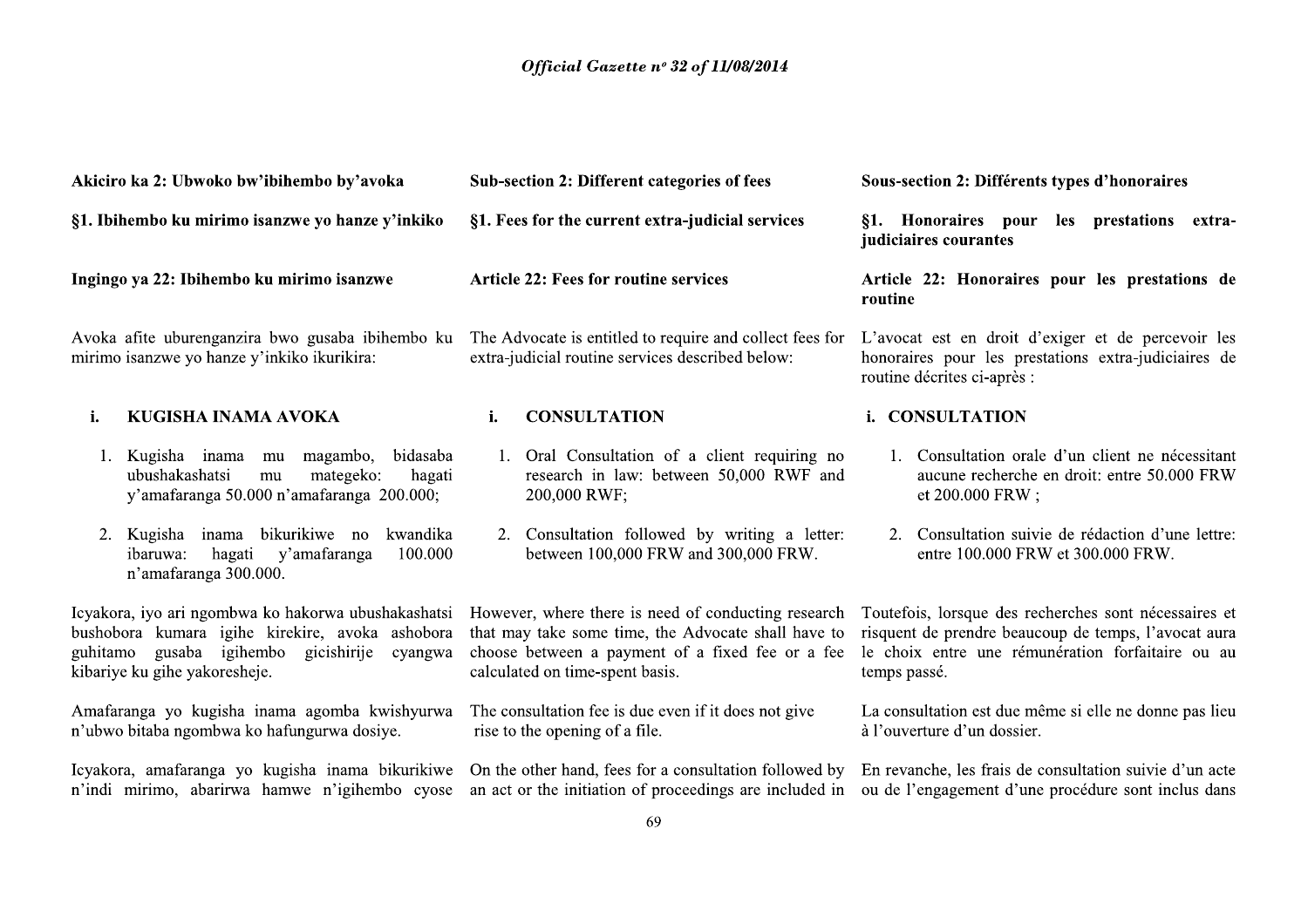cy'ibyakozwe.

## **UBWUNZI** ii.

Amafaranga akoreshwa mu kwunga agenwe mu buryo bukurikira:

- 1. Ibihembo by'ubwunzi bukozwe mu magambo v'amafaranga biri hagati 200.000 n'amafaranga 1.500.000 cyangwa hagati ya 1% by'agaciro impande  $5\%$ zombi na zumvikanyeho iyo ikigibwaho impaka gishobora guhabwa agaciro mu mafaranga;
- Ibihembo by'ubwunzi bukozwe mu nyandiko  $2.$ hagati 500.000 biri v'amafaranga n'amafaranga 2.500.000 cyangwa hagati ya 1%  $5\%$  by igiciro impande zombi na zumvikanyeho iyo ikigibwaho impaka gishobora guhabwa agaciro mu mafaranga.

## iii. **UBUFASHA MU KWIKIRANURA**

Ibihembo by'ubufasha mu kwikiranura biri hagati y'amafaranga 500.000 n'amafaranga 3.500.000 cyangwa hagati ya 1% na 5% by'igiciro impande zombi zumvikanyeho iyo ikigibwaho impaka gishobora guhabwa agaciro mu mafaranga.

## §2. Ibihembo ku mirimo no gutegura inyandiko

Ingingo ya 23: Ibihembo ku mirimo no gutegura inyandiko zitandukanye

question.

## **CONCILIATIONS** ii.

follows:

- 1. In case of verbal conciliation, fees shall vary between 200,000 RWF and 1,500,000 RWF or from  $1\%$  to 5% of the value agreed between the parties concerned, provided that the subject matter has a monetary value:
	- 2. Fees for conciliation in writing shall vary between 500,000 RWF and 2,500,000 RWF or from  $1\%$  to  $5\%$  of the agreed value between the parties concerned, provided that the subject matter has a monetary value.

## iii. **TRANSACTIONS**

The fees in transactional matters shall vary between 500,000 RWF and 3,500,000 RWF or 1% to 5% of the value agreed upon between the parties concerned, provided that the subject matter has a monetary value.

|                   |  | §2. Fees for services and drafting of documents |  |                                                   |  |
|-------------------|--|-------------------------------------------------|--|---------------------------------------------------|--|
| various documents |  |                                                 |  | Article 23: Fees for services and the drafting of |  |

the total fee amount required for the proceedings in le montant de l'honoraire global requis pour la procédure ou l'acte considéré.

## ii. CONCILIATIONS

The fees for conciliation proceedings are fixed as Les honoraires en matière de conciliation sont tarifiés comme suit :

- 1. Les honoraires en matière de conciliation verbale varient entre 200.000 FRW  $et$ 1.500.000 FRW ou de  $1\%$  à  $5\%$  de la valeur convenue entre les parties en cause, pour autant que l'objet soit évaluable en argent ;
- Les honoraires en matière de conciliation par 2. écrit varient entre  $500,000$  FRW et  $2,500,000$ FRW ou de 1% à 5% de la valeur convenue entre les parties en cause, pour autant que l'objet soit évaluable en argent.

## iii. **TRANSACTIONS**

Les honoraires en matière de transactions varient de 500,000 FRW à 3.500,000 FRW ou de 1% à 5% de la valeur convenue entre les parties en cause, pour autant que l'objet soit évaluable en argent.

§2. Honoraires pour les prestations et rédaction des actes

Article 23: Honoraires pour les prestations et la rédaction de divers actes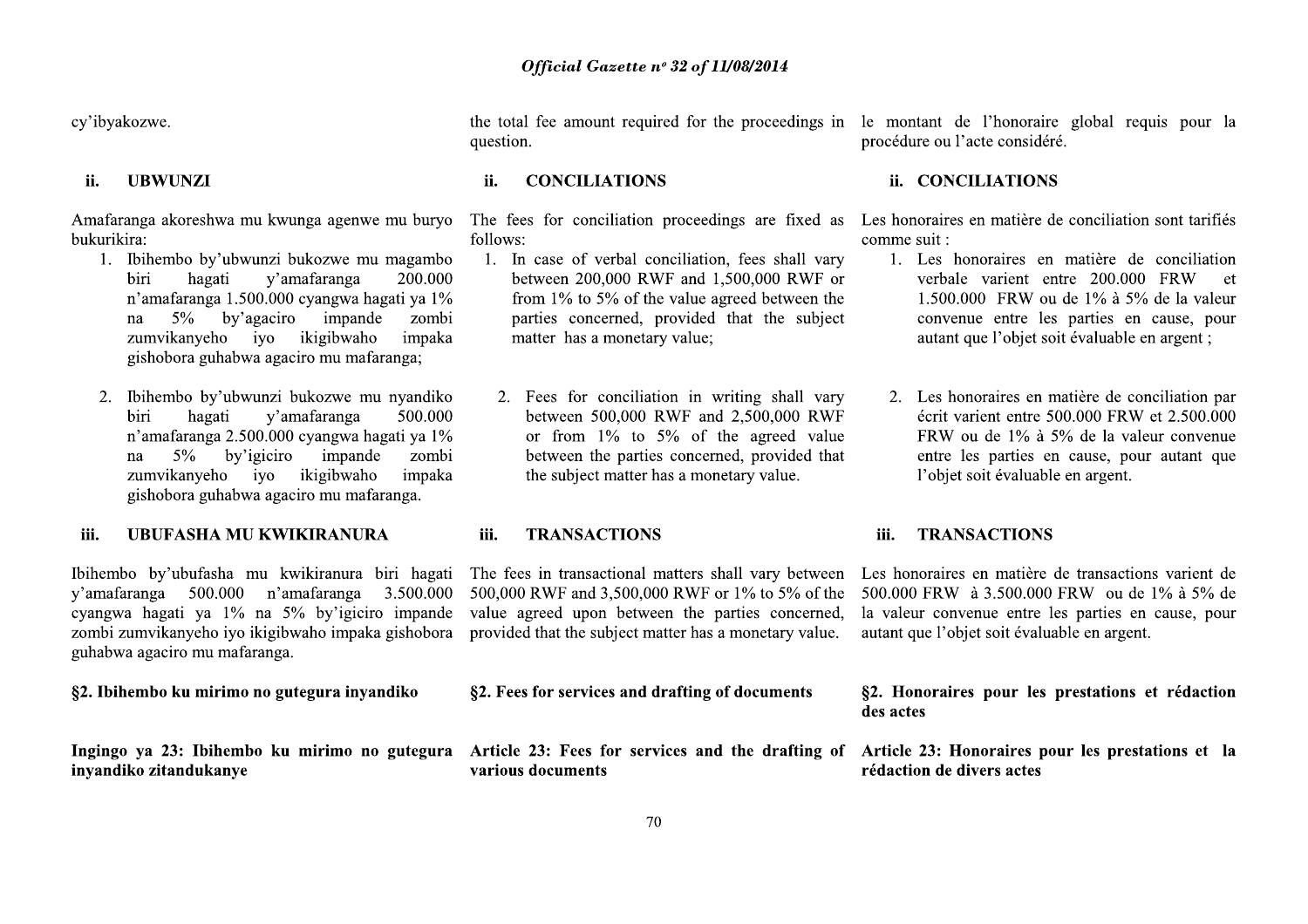Ibihembo bijyanye no gutegura inyandiko no gukora Fees for writing the following documents bukurikira:

 $\mathbf{I}$ . Gufasha igurishwa  $mu$ cvangwa mw'igurana ry'imitungo yimukanwa:

Ibihembo biri hagati ya  $2\%$  na  $6\%$  by igiciro cy'umutungo, ariko ntibijya munsi y'amafaranga 150.000.

**Gufasha**  $\Pi$ . igurishwa  $mu$ cyangwa mw'igurana rv'imitungo itimukanwa cyangwa ibyifashishwa mu bucuruzi:

Kujya mu mishyikirano, gutegura dosiye no kwandika amasezerano y'ubugure akurikiwe no gukora ibindi bisabwa kugeza ku ihererekanyabutunzi:

Avoka agira uburenganzira ku gihembo gishingiye ku kiguzi, kibarwa mu buryo bukurikira:

II.i. Kuva ku ifaranga rimwe kugeza ku mafaranga 50.000.000: 4% y'igiciro, ariko igihembo ntikijye munsi y'amafaranga 500.000.

II.ii. Kuva ku mafaranga 50.000.001 kugeza ku mafaranga 1.000.000.000: igihembo ni igiteganywa mu gace ka II.i. kavuzwe haruguru, hiyongereyeho 1,5% by'ikinyuranyo.

II.iii. Kuva ku mafaranga 1.000.000.001 kugeza kuri mafaranga 2.000.000.000: igihembo ni igiteganywa mu gace ka II.ii. kavuzwe haruguru, hiyongereyeho 1,25% by'ikinyuranyo.

imirimo isanzwe ikurikira, bibarwa mu buryo providing ordinary services are fixed as follows:

I. Intervention for sale and / or exchange of movables:

property with a minimum of 150,000 Rwf.

II. Intervention for sales and / or exchange of real property or business assets :

contract of sale followed by processing of formalities until the transfer:

the selling price, calculated as follows:

RWF.

provided for in the II.i. above, plus 1.5% of the difference.

II.iii. From 1,000,000,001 to 2,000,000,000 RwF: fees II.iii. De 1.000.000.001 à 2.000.000.000 Frw: les difference.

and Les honoraires en matière de rédaction d'actes et de prestations ordinaires ci-après sont tarifiés comme suit:

> I. Intervention pour la vente et/ ou l'échange de biens meubles:

Fees shall range from 2% to 6% of the price of the Les honoraires varient de 2% à 6% du prix du bien avec un minimum de 150.000 Frw.

> II. Intervention pour les ventes et/ ou des échanges de biens immeubles ou de fonds de commerce:

Negotiation, file compiling and drafting of the Négociation, constitution du dossier et rédaction du contrat de vente suivi de l'accomplissement des formalités jusqu'à la mutation :

The Advocate shall be entitled to a fee proportional to L'avocat a droit à un honoraire proportionnel au montant de la vente, calculé comme suit:

II.i. From 1 to 50,000,000 Rwf: 4% of the value of the II.i. De 1 à 50,000,000 Frw: 4 % de la valeur du amount of the transaction with a minimum of 500,000 montant de la transaction avec un minimum de 500.000 FRW.

II.ii. From 50,000,001 to 1,000,000,000 Rwf: the fees II.ii De 50,000,001 à 1,000,000,000 Frw: les honoraires prévus à la tranche II i ci-dessus majorés de 1,5 % de la différence.

provided for in II.ii. above, plus 1.25% of the honoraires prévus à la tranche II.ii ci-dessus majorés de 1,25% de la différence

II.iv. Kuva ku mafaranga 2.000.000.001 kugeza ku II.iv. From 2,000,000,001 to 10,000.000.000 RwF: II.iv. De 2.000.000.001 à 10.000.000.000 Frw: les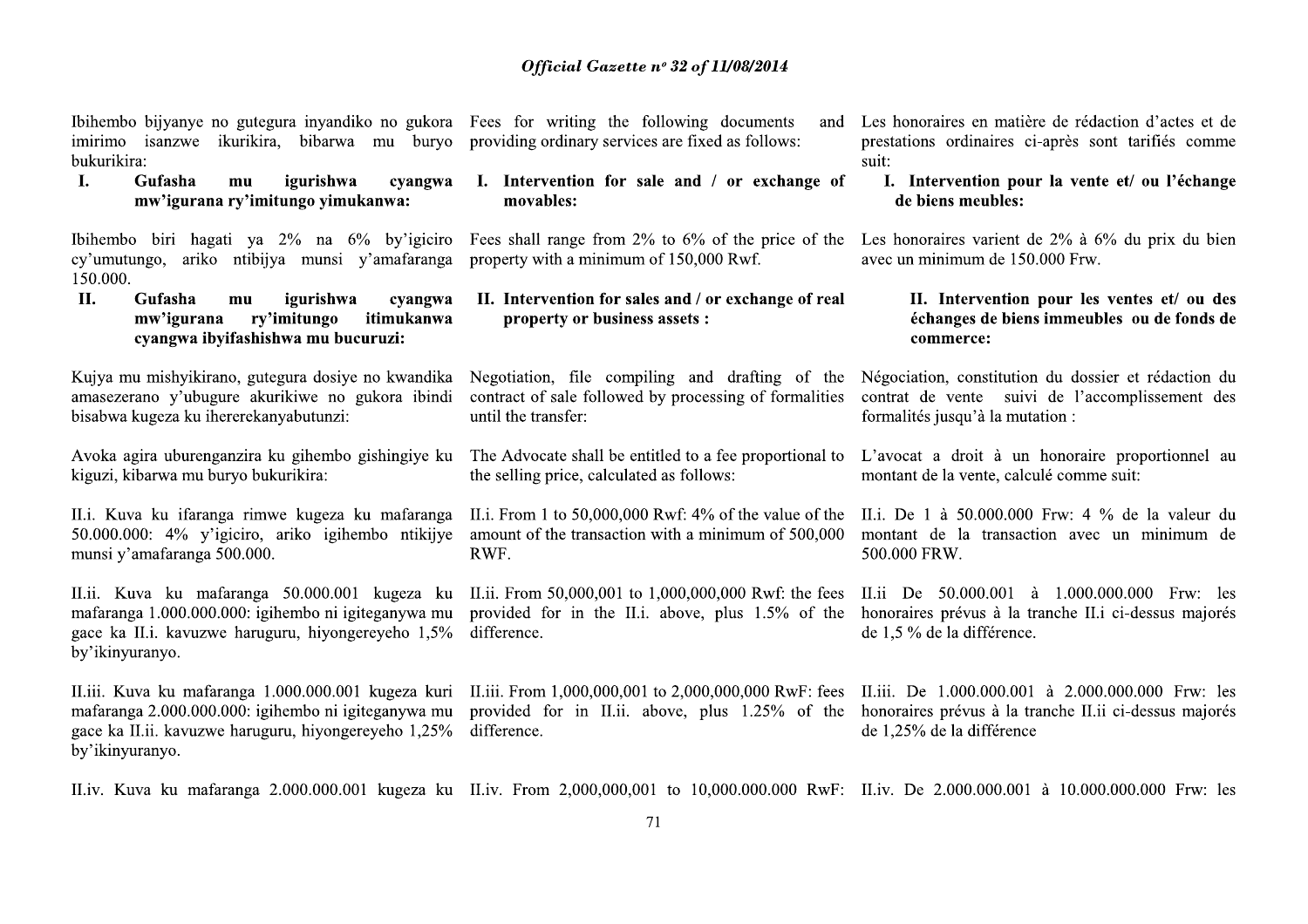mafaranga 10.000.000.000: igihembo ni igiteganywa mu gace ka II.iii. kavuzwe haruguru, hiyongereyeho difference. 0,5% by'ikinyuranyo.

igiteganyijwe mu gace ka II.iv. kavuzwe haruguru, hiyongereyeho 0,25% by'ikinyuranyo.

II.v. Hejuru y'amafaranga 10.000.000.000: igihembo ni II.v. Above 10,000,000,000 Rwf: fees provided for in II.v. Plus de 10.000.000.000 Frw: les honoraires II.iv above, plus 0.25% of the difference.

fees provided for in II.iii above, plus 0.5% of the honoraires prévus à la tranche II.iii ci-dessus majorés 0,5% de la différence.

> prévus à la tranche II.iv ci-dessus majorés de 0,25% de la différence.

Urugero,

bukurikira:

 $11.000.000.000$ .

# For example,

Ku gikorwa cy'ubucuruzi cy'agaciro k'amafaranga For a transaction of 11,000,000,000 RWF, the fee Pour une transaction de 11.000.000.000 frw, les igihembo kibarwa mu buryo shall be calculated as follows:

honoraires seront calculés de la manière suivante :

A titre d'exemple,

| <b>Icyiciro</b> | Amafaranga         | Igihembo              | Range            | <b>Calculation</b> | Fee                        | <b>Tranche</b>   | Base de calcul    | <b>Honoraires</b>          |
|-----------------|--------------------|-----------------------|------------------|--------------------|----------------------------|------------------|-------------------|----------------------------|
|                 | abarirwaho         |                       |                  | <b>basis</b>       |                            |                  |                   |                            |
|                 | igihembo           |                       |                  |                    |                            |                  |                   |                            |
| 50.000.000 Frw  | 50.000.000 Frw     | $50.000.000*4/100=$   | Rwf 50,000,000   | Rwf50,000.000      | 50,000,000*4/10            | 50.000.000 Frw   | 50.000.000 Frw    | $50.000.000*4/10$          |
|                 |                    | 2.000.000             |                  |                    | $0=2,000,000$              |                  |                   | $0=2.000.000$              |
| 50.000.001      | .000.000.000       | 950.000.000*1.5%      | 50,000,001<br>to | Rwf1,000,000.00    | 950,000,000*1.5            | De 50.000.001 à  | 000.000.000.      | 950.000.000*1.5            |
| kuri<br>kugeza  | Frw-50.000.000     | $= 14.250.000$        | 000,000,000,000  | $0 -$              | $\frac{9}{6}$ = 14,250,000 | 1.000.000.000    | Frw-50.000.000    | $\frac{9}{6}$ = 14.250.000 |
| 1.000.000.000   | Frw                |                       |                  | Rwf50,000,000=     |                            |                  | Frw               |                            |
|                 | 950,000,000 frw    |                       |                  | rwf 950,000,000    |                            |                  | 950,000,000 frw   |                            |
| .000.000.001    | 2.000.000.000      | 000.000.000           | 000,000,001      | 2,000,000,000      | 1,000,000,000              | $.000.000.001$ à | 2.000.000.000     | .000.000.000               |
| kuri<br>kugeza  | $1.000.000.000 =$  | $*1,25\% =$           | tο               | $1,000,000,000 =$  | $*1.25\% =$                | 2.000.000.000    | 1.000.000.000     | $*1,25\% =$                |
| 2.000.000.000   | 1.000.000.000      | 12.500.000            | 2,000,000,000    | 1,000,000,000      | 12,500,000                 |                  | $=1.000.000.000$  | 12.500.000                 |
| 2.000.000.001   | 10.000.000.000-    | 8.000.000.000*0,5     | 2,000,000,001    | 10,000,000,000-    | $8,000,000,000*0.$         | 2.000.000.001 à  | 10.000.000.000-   | $8.000.000.000*0,$         |
| kuri<br>kugeza  | $2.000.000.000=$   | $\% = 40.000.000$     | tο               | $2,000,000,000 =$  | $5\% = 40,000,000$         | 10.000.000.000   | $2.000.000.000=$  | $5\% = 40.000.000$         |
| 10.000.000.000  | 8.000.000.000      |                       | 10,000,000.000   | 8,000,000,000      |                            |                  | 8.000.000.000     |                            |
| 10.000.000.001  | 11.000.000.000-    | 1.000.000.000*0.2     | 10,000,000,001   | 11,000,000,000-    | 1,000,000,000*0.           | 10.000.000.001   | 11.000.000.000-   | $.000.000.000*0,$          |
| kuri<br>kugeza  | $10.000.000.000=1$ | $5\% = 2.500.000$     | to               | $10,000,000,000=$  | $25\% = 2,500,000$         | å                | $10.000.000.000=$ | $25\% = 2.500.000$         |
| 11.000.000.000  | .000.000.000       |                       | 11.000.000.000   | 1,000,000,000      |                            | 11.000.000.000   | 1.000.000.000     |                            |
|                 |                    | $2.000.000 + 14.250.$ |                  |                    | 2,000,000<br>$+$           |                  |                   | $2.000.000+$               |
| Igiteranyo      |                    | $000+12.500.000=$     | <b>Total</b>     |                    | 14,250,000<br>$+$          | <b>Total</b>     |                   | 14.250.000+12.5            |
|                 |                    | 40.000.000            |                  |                    | $12,500,000=$              |                  |                   | $00.000 =$                 |
|                 |                    | $+2.500.000$ Frw =    |                  |                    | 40,000,000<br>$+$          |                  |                   | 40.000.000                 |
|                 |                    | 71.250.000 Frw        |                  |                    | Rwf2,500,000<br>$=$        |                  |                   | $+2.500.000$ Frw =         |
|                 |                    |                       |                  |                    | Rwf71,250,000              |                  |                   | 71.250.000 Frw             |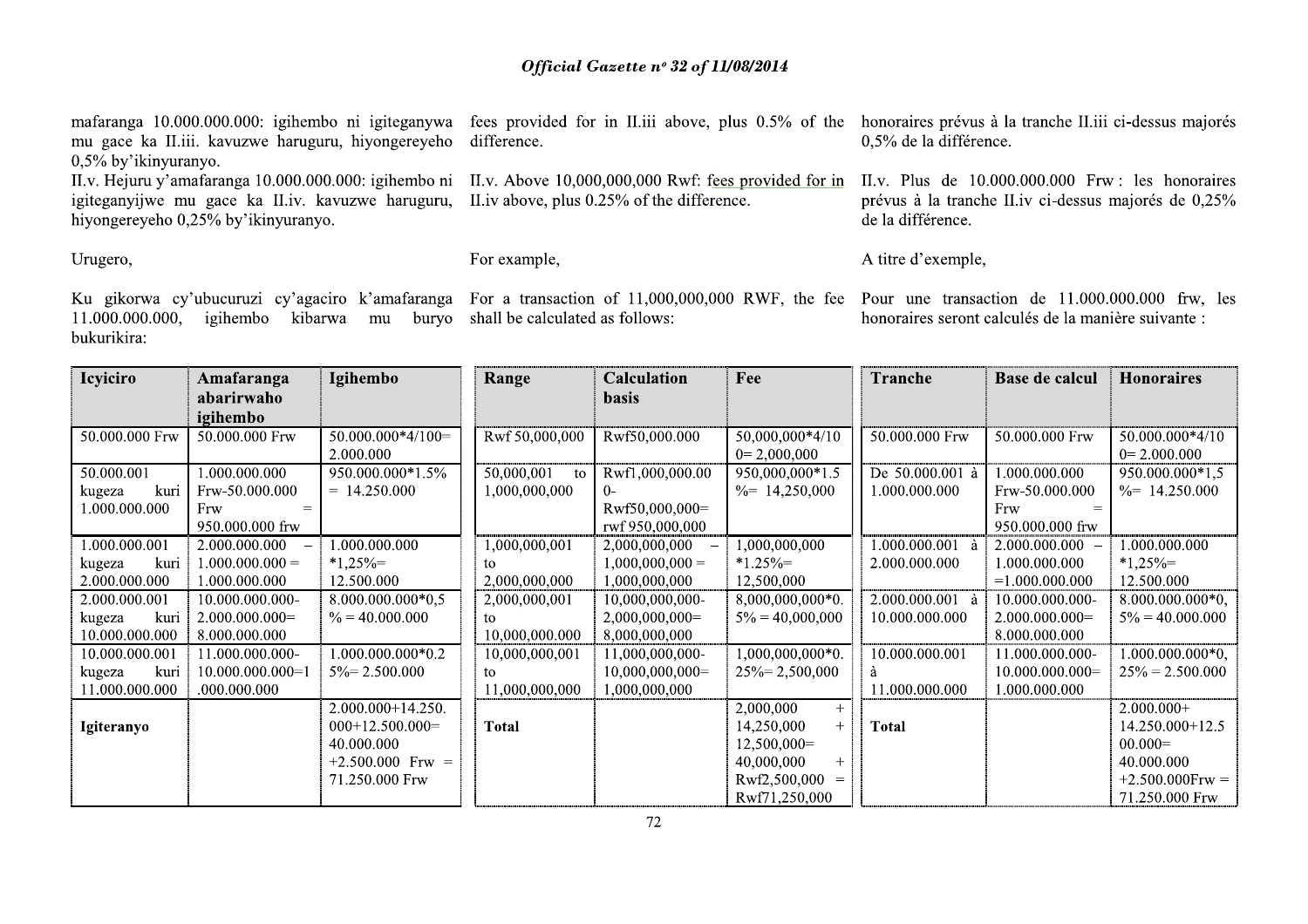## III. **GUTEGURA INYANDIKO**

## III.1. Ingwate ku mutungo utimukanwa

ku a. Gutegura amasezerano v'ingwate mutungo utimukanwa:

Igihembo kiri hagati ya 0,5% na 3% by'amafaranga y'inguzanyo isabwa; igihembo kikaba kitajya munsi y'amafaranga 500.000;

b. Gukora ibisabwa kugirango umutungo wari warafashweho ingwate urekurwe: igihembo kiri hagati y'amafaranga 300.000 n'amafaranga 500.000.

# III.2. Kugwatiriza umutungo wimukanwa

Gutegura amasezerano y'ubugwate no gukora ibikenewe bijyanye no kugwatiriza umutungo wimukanwa: igihembo kiri hagati v'amafaranga 300.000 n'amafaranga 1.500.000;

III.3. Amasezerano **VO** gucunga umutungo w'ubucuruzi:

Igihembo fatizo kiri hagati y'amafaranga 500.000 n'amafaranga 1.500.000.

III.4. Amasezerano y'ubukode:

Ibihembo bigenwa ku buryo bukurikira:

## III. **DRAFTING OF DOCUMENTS**

**III.1. Mortgage** 

a. Drafting of a mortgage agreement and constitution of a mortgage :

> Fee shall range from  $0.5\%$  to  $3\%$  of the amount of the requested loan with a minimum of 500,000 RWF;

b. Instrument for Release of a mortgage: Fees range from 300,000 RWF to 500,000 RWF.

## III.2. Pledge deeds

Drafting pledge agreements and formalities related thereto; formalities and procedings for the release of the pledge: fees shall vary from 300,000 RWF to 1,500,000 RWF;

III.3. Contract for the management of a business asset:

1,500,000 RWF.

III.4. Lease contracts:

Fees are set as follows:

## **III. REDACTION DES ACTES**

## III.1. Hypothèques

a. Elaboration d'une convention d'hypothèque et constitution d'hypothèque :

> Honoraires équivalent de 0.5% à 3% du crédit sollicité avec un minimum de 500.000 FRW:

b. Formalités de main levée d'hypothèque : Les honoraires varient de 300.000 FRW à 500,000 FRW

## III.2. Gages

Rédaction de contrats de mise en gage et formalités y relatives, formalités et démarches pour la mainlevée de gage: les honoraires varient de 300.000 FRW à 1.500.000 FRW;

III.3. Contrat de gérance d'un fonds de commerce :

The base fee shall vary between RWF 500,000 and Honoraire de base variant de 500.000 FRW à 1.500.000 FRW.

## III.4. Contrats de bail:

Les honoraires sont fixés comme suit :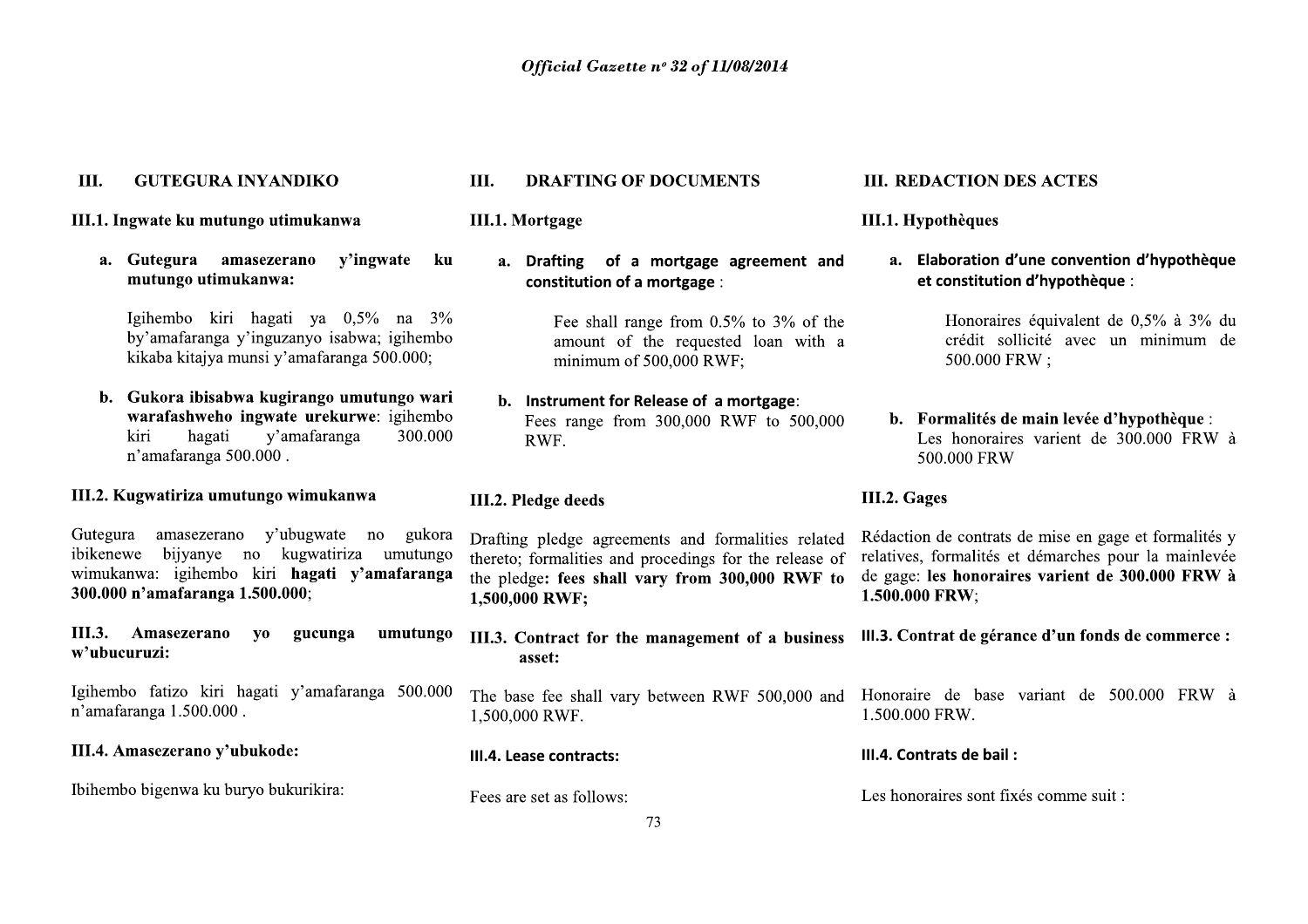| a.<br>$\mathbf{b}$ . | y'ubukode<br>Gutegura<br>amasezerano<br>mu<br>by'ubucuruzi: kuva kuri 3% kugeza kuri 7%<br>by'amafaranga y'ubukode bw'umwaka, ariko<br>igihembo ntikijye munsi y'amafaranga 250.000<br>cyangwa hejuru y'amafaranga 2.000.000;<br>Gutegura amasezerano y'ubukode bw'inzu yo<br>guturamo cyangwa bw'ibindi: kuva kuri 0,5%<br>kugeza kuri 3% by'amafaranga y'ubukode<br>bw'umwaka, ariko igihembo ntikijye munsi<br>y'amafaranga 150.000. | a. Drafting of a commercial lease deed: 3% to 7%<br>of the annual rent with a minimum of 250,000<br>RWF and a maximum of 2,000,000 RWF;<br>b. Drafting of a contract for a residential lease and<br>other forms of lease: $0.5\%$ to $3\%$ of the annual<br>rent with a minimum of 150,000 RWF. | a. Rédaction de contrat de bail commercial : 3% à<br>7% du loyer annuel avec un minimum de<br>250.000 FRW et un maximum de 2.000.000<br><b>FRW</b><br>b. Rédaction de contrat bail d'habitation et autres<br>baux : $0,5\%$ à $3\%$ du loyer annuel avec un<br>minimum de 150.000 FRW |
|----------------------|-----------------------------------------------------------------------------------------------------------------------------------------------------------------------------------------------------------------------------------------------------------------------------------------------------------------------------------------------------------------------------------------------------------------------------------------|-------------------------------------------------------------------------------------------------------------------------------------------------------------------------------------------------------------------------------------------------------------------------------------------------|---------------------------------------------------------------------------------------------------------------------------------------------------------------------------------------------------------------------------------------------------------------------------------------|
|                      | III.5. Amasezerano y'ubugure:                                                                                                                                                                                                                                                                                                                                                                                                           | III.5. Contract of sale:                                                                                                                                                                                                                                                                        | III.5. Contrat de vente:                                                                                                                                                                                                                                                              |
|                      | Ibihembo bibarirwa hagati y'amafaranga 500.000<br>n'amafaranga 3.000.000.                                                                                                                                                                                                                                                                                                                                                               | Fees range from 500,000 RWF to 3,000,000 RWF.                                                                                                                                                                                                                                                   | Les honoraires varient de $500,000$ FRW à $3,000,000$<br><b>FRW</b>                                                                                                                                                                                                                   |
|                      | III.6. Amasezerano y'ubushyingiranwe:                                                                                                                                                                                                                                                                                                                                                                                                   | III.6. Marriage contract:                                                                                                                                                                                                                                                                       | III.6. Contrat de mariage:                                                                                                                                                                                                                                                            |
| $a_{\cdot}$          | <b>Ibihembo</b><br>byo<br>gutegura<br>amasezerano<br>y'ubushyingiranwe<br>bibarirwa<br>hagati<br>y'amafaranga 300.000 n'mafaranga 1.500.000.                                                                                                                                                                                                                                                                                            | The fees for drafting range from RWF 300,000<br>a.<br>to 1,500,000 FRW.                                                                                                                                                                                                                         | 8. Les honoraires varient, pour la rédaction de<br>contrat de mariage, de 300.000 FRW à 1.500.000<br>FRW.                                                                                                                                                                             |
|                      | III.7. Kwemererwa kubera umubyeyi umwana<br>utabyaye - kwemera umwana                                                                                                                                                                                                                                                                                                                                                                   | III.7. Adoption - recognition of children:                                                                                                                                                                                                                                                      | III.7. Adoption - reconnaissance d'enfants:                                                                                                                                                                                                                                           |
| a.                   | Ibihembo biya ku mafaranga 300.000 kugera<br>ku mafaranga 1.500.000.                                                                                                                                                                                                                                                                                                                                                                    | Fees range from 300,000 FRW to 1,500,000<br>a.<br>RWF.                                                                                                                                                                                                                                          | a. Les honoraires vont de 300.000 FRW à<br>1.500.000 FRW.                                                                                                                                                                                                                             |
| III.8. Irage:        |                                                                                                                                                                                                                                                                                                                                                                                                                                         | <b>III.8. Will:</b>                                                                                                                                                                                                                                                                             | III.8. Testament:                                                                                                                                                                                                                                                                     |
|                      | Ibihembo biva ku mafaranga 500.000 kugera ku<br>mafaranga 10.000.000.                                                                                                                                                                                                                                                                                                                                                                   | Fees range from 500,000 RWF to 10,000,000 FRW.                                                                                                                                                                                                                                                  | Les honoraires vont de 500.000 FRW à 10.000.000<br>FRW.                                                                                                                                                                                                                               |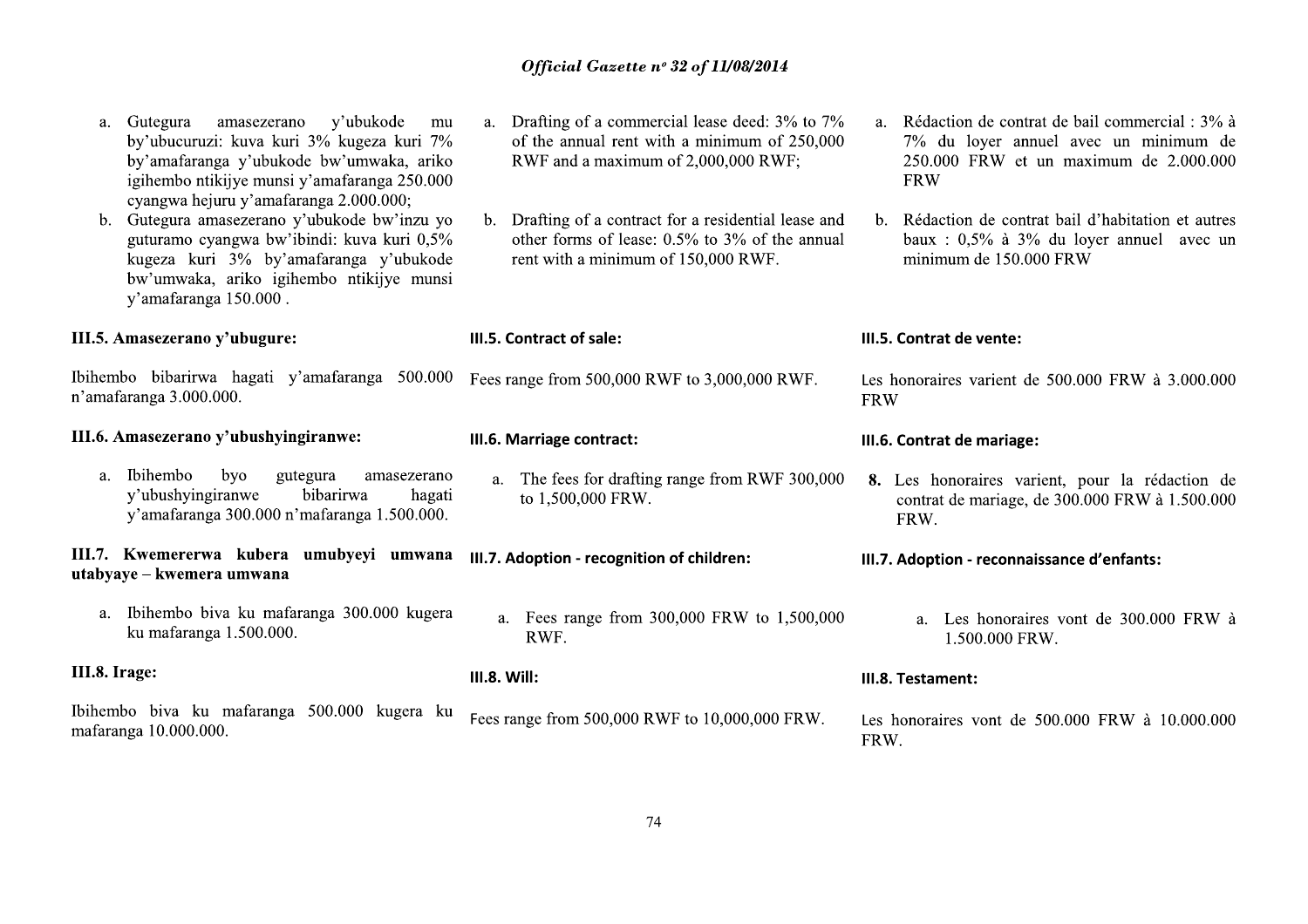| III.9. Impano:<br>Ibihembo biva ku mafaranga 300.000 kugera ku Feesrange from 300,000 FRW to 1,500,000 RWF.<br>mafaranga 1.500.000.                                                                    | III.9. Donation:                                                                                                                                                                                    | III.9. Donation:<br>Les honoraires varient de 300.000 FRW à 1.500.000<br>FRW.                                                                                                                           |
|--------------------------------------------------------------------------------------------------------------------------------------------------------------------------------------------------------|-----------------------------------------------------------------------------------------------------------------------------------------------------------------------------------------------------|---------------------------------------------------------------------------------------------------------------------------------------------------------------------------------------------------------|
| III.10. Amasezerano y'umurimo                                                                                                                                                                          | III.10. Contract of employment:                                                                                                                                                                     | III.10. Contrat de travail:                                                                                                                                                                             |
| Ibihembo biva ku mafaranga 100.000 kugera ku<br>mafaranga 1.000.000.                                                                                                                                   | Fees range between 100,000 and 1,000,000 Frw.                                                                                                                                                       | Les honoraires varient entre 100.000 et<br>1.000.000<br>Frw.                                                                                                                                            |
| III.11. Amasezerano yo gupatana n'ayandi                                                                                                                                                               | III.11. Business contract and others:                                                                                                                                                               | III.11. Contrat d'entreprise et autres:                                                                                                                                                                 |
| Ibihembo bingana nibura na 0,5% y'igiciro cy'imirimo<br>kandi ntikirenze 5% by'igiciro, ariko igihembo ntikijye<br>munsi y'amafaranga 500.000.                                                         | Fees shall be at least $0.5\%$ of the value and up to $5\%$<br>of the value with a minimum of 500,000 RWF.                                                                                          | Les honoraires correspondent au minimum à 0,5% du<br>marché et au maximum à 5% du marché avec un<br>minimum de 500.000 FRW.                                                                             |
| Impande zombi zishobora kumvikana kugena igihembo<br>cy'amafaranga 500.000 hamwe n'igihembo kibariwe<br>ku gaciro hakurikijwe ijanisha rivugwa mu gace ka II<br>k'iyi ngingo.                          | The parties may agree to the application of a fixed fee<br>of 500,000 RWF as well as a proportional fee<br>calculated on the basis of the percentages indicated<br>under point II. of this Article. | Les parties peuvent convenir de l'application d'un<br>honoraire fixe de 500,000 FRW ainsi qu'un honoraire<br>proportionnel calculé suivant les pourcentages<br>indiqués au point II du présent article. |
| IV.<br>Ishyirwaho<br>n'iseswa<br>by'amasosiyete<br>y'ubucuruzi,<br>koperative<br>bya<br>za<br>iz'ubucuruzin'andi<br>masosiyete<br>atari<br>ay'ubucuruzi                                                | IV.<br>Incorporation and liquidation of companies,<br>cooperatives, associations and other non-<br>commercial corporations:                                                                         | IV. Constitution et liquidation<br>des sociétés<br>commerciales, des sociétés<br>coopératives,<br>associations<br>sociétés<br><b>et</b><br>autres<br>non<br>commerciales:                               |
| Ibihembo bigenwa mu buryo bukurikira:<br>a. Gutegura amategeko shingiro:<br>kuva ku<br>mfaranga<br>500.000 kugeza ku<br>mafaranga<br>3.000.000;                                                        | Fees are set as follows:<br>a. Drafting of a company constitution: 500,000<br>RWF to 3,000,000 RWF;                                                                                                 | Les honoraires sont tarifiés comme suit :<br>a. Rédaction des statuts: 500.000 FRW à<br>3.000.000 FRW;                                                                                                  |
| kwandikisha: kuva ku mafaranga 500.000<br>b.<br>kugeza ku mafaranga 2.000.000;<br>Ikurikirana ry'ishyirwa mu gihombo: kuva ku<br>$c_{\cdot}$<br>mafaranga 500.000<br>kugeza ku mafaranga<br>5.000.000; | b. Registration procedure: 500,000 RWF<br>to<br>2,000,000 RWF;<br>c. Procedure in bankruptcy : 500,000 RWF to<br>5,000,000 RWF                                                                      | b. Procédure d'enregistrement: 500.000 FRW à<br>2,000.000 FRW;<br>insolvabilité:<br>c. Procédure<br>de<br>mise<br>en<br>500.000FRW à 5.000.000 FRW.                                                     |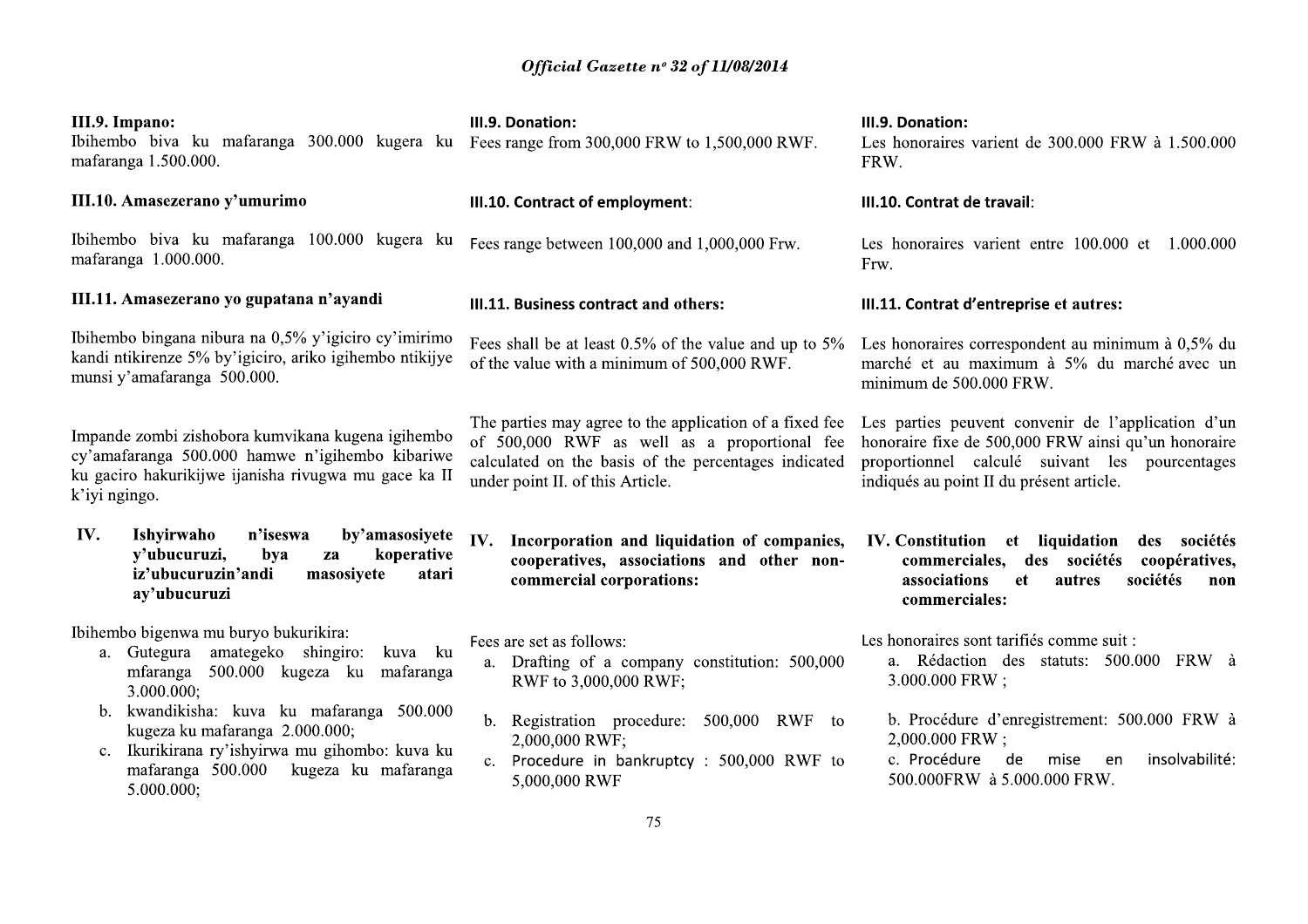- d. Imirimo y'igabanamutungo: kureba ibiciro bishyirwaho n'Umwanditsi Mukuru;
- e. Kwitabira inama rusange no gutangamo gutegura invandiko-mvugo ibitekerezo: v'inama rusange: kuva ku mafaranga 300.000 kugeza ku mafaranga 1.500.000.

## V. Gusubiramo imicungire v'ikigo, gushinga V. ikigo, gukora dosiye y'ishoramari

Ibihembo bigenwa mu buryo bukurikira:

- a. Inyigo no gutanga inama: kuva ku mafaranga 3.000.000 kugeza ku mafaranga 30.000.000:
- b. Gutunganya dosiye no gutegura inyandiko: kuva ku mafaranga 2.000.000 kugeza ku mafaranga  $20.000.000:$
- c. Kwerekana umushinga ushobora gushorwamo imari: kuva ku mafaranga 1.000.000 kugeza ku mafaranga 10.000.000;
- d. Gutegura umushinga w'ishoramari: kuva ku mafaranga 3.000.000 kugeza ku mafaranga 30.000.000:
- e. Gusobanura impamvu umushinga ugomba gushyirwa kwemererwa mu rwego rw'ishoramari: kuva ku mafaranga 1.500.000 kugeza ku mafaranga 5.000.000;
- f. Gutegura inyandiko isobanura ubusabe bwo kwemererwa ibigenerwa ishoramari no kugira uruhare mu kuwusobanura: kuva ku mafaranga 1.500.000 kugeza ku mafaranga 5.000.000;
- g. Gusobanura dosiye yo gusaba inguzanyo: kuva ku mafaranga 1.000.000 kugeza ku mafaranga 10.000.000.
- d. Liquidation procedure: refer to the tariff set by the Registrar General ;
- e. Participation and opinion in a general assembly; drafting of the minutes of a general meeting: 300,000 RWF to 1,500,000 RWF.

## Reorganization or setting up a business, investment file

Fees are set as follows:

- a. Studies and advice: 3,000,000 RWF to 30,000,000 RWF
- b. Preparation of the file and drafting of documents: 2,000,000 RWF to 20,000,000 RWF
- c. Identification of the investment project: RWF 1,000,000 to 10,000,000 RWF;
- d. Development of the investment project: 3,000,000 RWF to 30,000,000 RWF
- e. Defense for the approval to the Investment authority: 1,500,000 RWF to 5,000,000 RWF ;
- f. Development of a support document for the application for admission to the incentives of Investment Authority and participation in the defence of the application for approval by the Investment Authority : 1,500,000 RWF to 5,000,000 RWF:
- Defense to get a loan: RWF 1,000,000 to  $\mathbf{g}$ . 10,000,000 RWF.

d. Procédure de liquidation: se référer au tarif fixé par le Registraire Général ;

e. Participation et avis dans une assemblée générale: rédaction du Procès-verbal d'une assemblée générale: 300.000 FRW à 1.500.000 FRW.

# V. Réorganisation d'une entreprise, création d'une entreprise, dossier d'investissement

Les honoraires sont tarifiés comme suit :

- a. Etudes et conseils: 3.000.000 FRW à 30.000.000 FRW
- b. Constitution du dossier et rédaction des actes: 2.000.000 FRW à 20.000.000 FRW
- c. Identification du projet d'investissement: 1.000.000 FRW à 10.000.000 FRW ;
- d. Elaboration du projet d'investissement: 3.000.000 FRW à 30.000.000 FRW:
- e. Soutenance pour l'agrément au code des investissements: 1.500.000 FRW à 5.000.000 FRW:
- f. Elaboration d'un document justificatif de demande d'admission au bénéfice du code des investissements et participation à la défense du dossier de demande d'agrément au Code des investissements: 1.500.000 FRW à 5.000.000 FRW:
- Soutenance pour obtention d'un crédit:  $\mathfrak{Q}$ . 1.000.000 FRW à 10.000.000 FRW.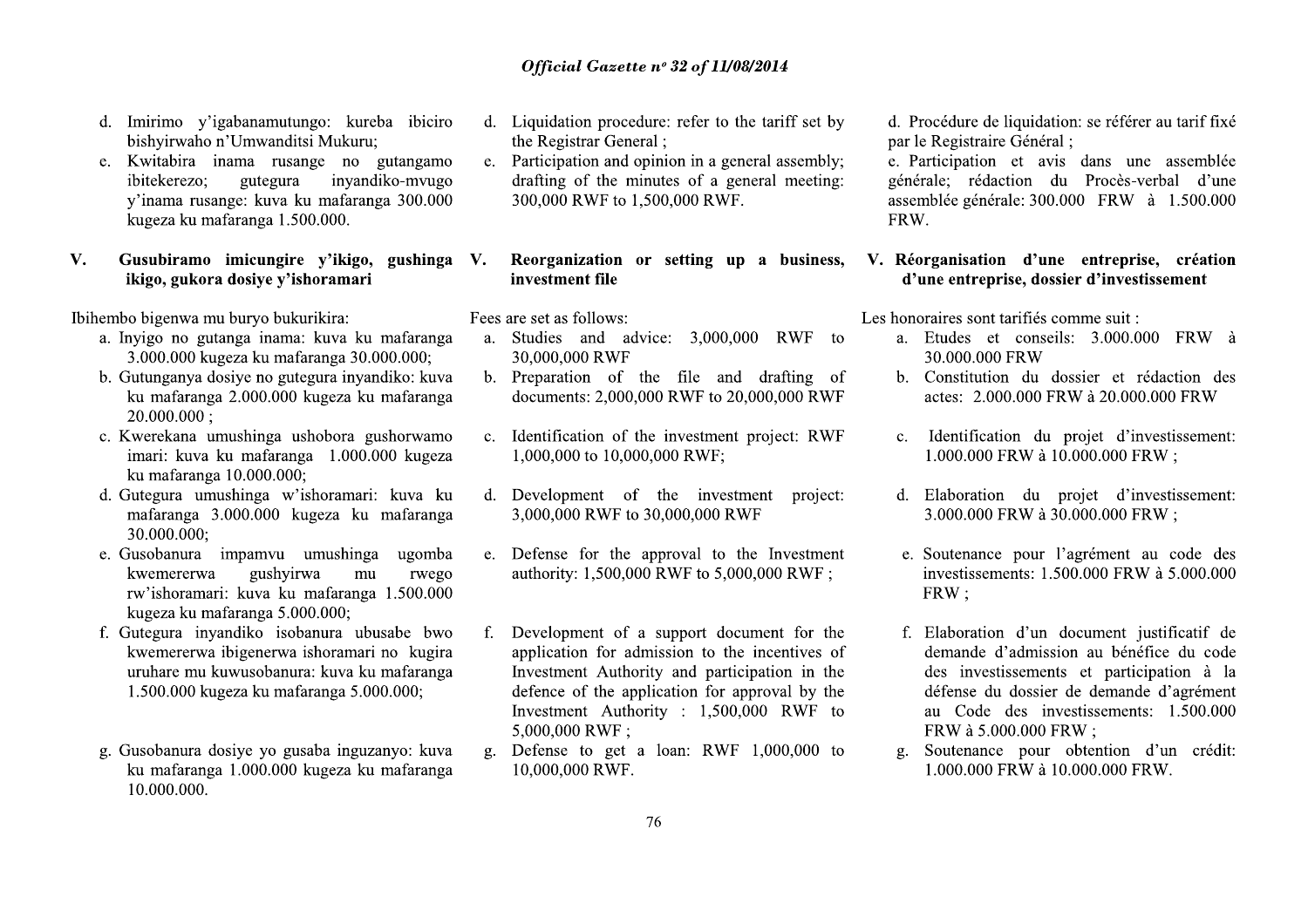| VI.<br>Gukora inyigo y'uko ikigo kimeze mu VI.<br>rwego rw'amategeko                                                                                                                                                                    | Legal and regulatory due diligences:                                                                                                                                                                                                           | VI. Exécution des audits juridiques:                                                                                                                                                                                                                                |
|-----------------------------------------------------------------------------------------------------------------------------------------------------------------------------------------------------------------------------------------|------------------------------------------------------------------------------------------------------------------------------------------------------------------------------------------------------------------------------------------------|---------------------------------------------------------------------------------------------------------------------------------------------------------------------------------------------------------------------------------------------------------------------|
| cyiyongeraho ibihembo<br>5.000.000<br>mutungo shingiro hakurikijwe imibare iteganywa mu<br>gace ka II k'iyi ngingo.                                                                                                                     | Avoka ahabwa igihembo fatizo cy'amafaranga The Advocate shall receive a base fee of 5,000,000<br>bibariwe ku RWF plus fees calculated on the capital according to<br>the proportions set out in point II. of this Article.                     | L'avocat perçoit un honoraire de base de 5.000.000<br>FRW auquel s'ajoute des honoraires calculés sur le<br>capital social selon les proportions indiquées au point<br>II du présent article.                                                                       |
| igihembo bushingiye ku gihe yakoresheje.                                                                                                                                                                                                | Avoka ashobora no gukoresha uburyo bwo kubara The Advocate may also use the method of hourly fee.                                                                                                                                              | L'Avocat peut aussi recourir à la méthode d'honoraire<br>horaire.                                                                                                                                                                                                   |
| VII.<br>Gutegura<br>ibitabo<br>by'amabwiriza, VII.<br>amategeko ngengamikorere atandukanye,<br>n'amategeko agenga abakozi                                                                                                               | Drafting the manuals of procedures,<br>various Internal Rules and Regulations and<br><b>Staff Rules:</b>                                                                                                                                       | VII.Rédaction des manuels de procédures, de<br>divers règlements d'ordre intérieur et des<br>règlements du personnel :                                                                                                                                              |
| Ibihembo bibarwa ku mafaranga 2.000.000 kugeza ku<br>mafaranga 15.000.000<br>bitewe n'ingano y'ikigo<br>cyangwa y'umuryango, umubare w'indimi igitabo<br>kizakorwamo, n'ibindi.                                                         | 15,000,000 RWF depending on the size of the<br>language versions, etc.                                                                                                                                                                         | Fees range from 2,000,000 RWF to Les honoraires varient de 2.000.000 FRW à<br>15.000.000 FRW en fonction de la taille de<br>company or the organization, the number of l'entreprise ou de l'organisation, du nombre de<br>versions linguistiques, etc.              |
|                                                                                                                                                                                                                                         |                                                                                                                                                                                                                                                |                                                                                                                                                                                                                                                                     |
| §3. Imirimo yihariye                                                                                                                                                                                                                    | §3. Special services                                                                                                                                                                                                                           | §3. Prestations particulières                                                                                                                                                                                                                                       |
| Ingingo ya 24: Ibihembo by'abavoka mu mirimo Article 24: Fees for Advocates out of courts<br>itarebana n'inkiko                                                                                                                         |                                                                                                                                                                                                                                                | Article 24: Honoraires des avocats en dehors des<br>juridictions                                                                                                                                                                                                    |
| bukurikira:                                                                                                                                                                                                                             | Ibihembo ku mirimo yihariye bigenwa ku buryo The fees applicable to certain special services are<br>fixed as follows:                                                                                                                          | Les honoraires applicables à certaines prestations<br>spéciales sont tarifiés comme suit :                                                                                                                                                                          |
| 1. Umutungo mu by'ubwenge:<br>a. Kwandikisha<br>igihembo<br>ikirango:<br>amafaranga 600.000 nibura ku kirango cya<br>mbere cyandikishijwe;<br>Kwandikisha ikirango ku nshuro ya kabiri:<br>b.<br>igihembo ni amafaranga 250.000 nibura; | 1. Intellectual property:<br>Procedure for registration of a trademark: fees<br>ni<br>a.<br>are from 600,000 RWF at least for the first item<br>registered;<br>b. Procedure for a second registration: fees are<br>250,000 RWF at least;<br>77 | 1. Propriété intellectuelle:<br>a. Procédure d'enregistrement d'une marque:<br>les honoraires sont de 600.000 FRW au<br>minimum par première unité enregistrée;<br>b. Procédure pour un deuxième enregistrement:<br>les honoraires sont de 250.000 FRW au<br>moins; |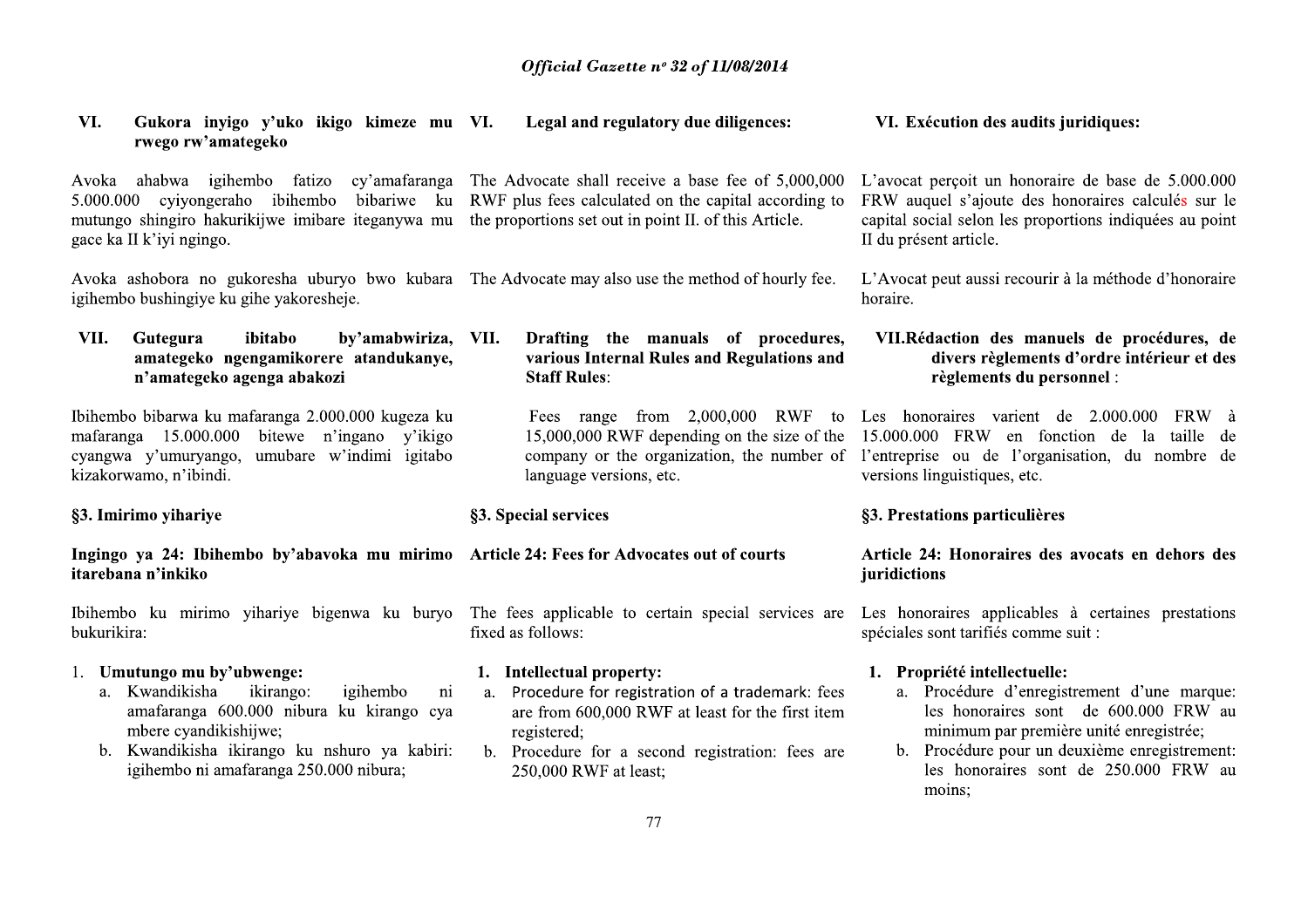- 
- 
- Official Gase<br>
c. Iyandikisha ry'inyongera: igihembo ni c. Procedure for a<br>
amafaranga 150.000 nibura;<br>
d. Gusaba ko iyandikisha rikosorwa cyangwa d. Procedure for c<br>
kutambamira iyandikisha: igihembo ni opposition to i<br>
a **C.** Iyandikisha ry'inyongera: igihembo ni c. Procedure for a amafaranga 150.000 nibura; are 150,000 RW<br>
d. Gusaba ko iyandikisha rikosorwa cyangwa d. Procedure for c<br>
kutambamira iyandikisha: igihembo ni opposition to i<br> c. Iyandikisha ry'inyongera: igihembo ni c. Procedure for a amafaranga 150.000 nibura; are 150,000 RWI<br>
d. Gusaba ko iyandikisha rikosorwa cyangwa d. Procedure for c.<br>
kutambamira iyandikisha: igihembo ni opposition to r<br> 2. Gutegura amasezerano atanga uruhushya rwo<br>
2. Drafting of a t<br>
gukoresha ikirango cyangwa ayo kwegurira undi<br>
uburenganzira bwo gukoresha ikirango:<br>
uburenganzira bwo gukoresha ikirango:<br>
f. Kwandikisha impamyabuvumbuzi
	-
	-
	-
- uburenganzira bwo gukoresha ikirango: are 1,000,000 R<br>
igishushahan imanaranga 1.000.000 nubura;<br>
f. Kwandikisha impamyahuvumbuzi cyangwa f. Procedure for the<br>
igishushanyo n'icyitegererezo gikoreshwa mu utility model, a<br>
- n Tumanano : 1giner<br>1.000.000 kugeza ku Comparent Computer Controllow and the magnitude of the magnitude of the summarized transmission of 1,5<br>
Summarized transmission of the summarized transmission of the summarized transmission of the summarized of the computa **2. Interineti n'ikoranabuhanga rishya mu 2. Internet and itangazabumenyi n'itumanaho communication**<br>
a. Gutegura amasezerano rusange yo kugurisha a. Drafting of Gen<br>
cyangwa y'izindi serivisi hakoreshejwe online services: cyangwa y'izir<br>interineti: igiha<br>1.000.000 kugez:<br>b. Andi maseze:<br>n'ikoranabuhang<br>n'itumanaho : igi<br>1.000.000 kugez: interineti: igiha<br>1.000.000 kugez:<br>b. Andi maseze:<br>n'ikoranabuhang<br>n'itumanaho : igi<br>1.000.000 kugez:  $1.000.000$  kugeza<br>b. Andi maseze:<br>n'ikoranabuhang<br>n'itumanaho : igi $1.000.000$  kugeza b. Andi maseze:<br>n'ikoranabuhang<br>n'itumanaho : igi<br>1.000.000 kugez: visi hakoreshejwe online services: fee<br>kiva ku mafaranga to 5,000,000 RWF;<br>faranga 5.000.000;<br>yerekeye interineti b. Other contracts<br>information and c<br>fees vary from 500<br>faranga 5.000.000;<br>faranga 5.000.000; kiva ku mafaranga to 5,000,000 RWF;<br>
faranga 5.000.000;<br>
yerekeye interineti b. Other contracts<br>
information and c<br>
faranga 5.000.000;<br>
faranga 5.000.000; Franga 5.000.000;<br>
yerekeye interineti b. Other contracts<br>
information and c<br>
in ukuva ku mafaranga fees vary from 500<br>
Franga 5.000.000; yerekeye interineti b. Other contracts<br>
interineti information and c<br>
interinetial information and c<br>
fees vary from 500<br>
faranga 5.000.000;<br>
intering the same of the same of the same of the same of the same of the same of
- 
- **Official Gazette n° 32 of I**<br>igihembo ni c. Procedure for a supplementary<br>are 150,000 RWF at least;<br>orwa cyangwa d. Procedure for correction of<br>gihembo ni opposition to registration:<br>RWF at least; **Official Gazette nº 32 of 11/**<br>
embo ni c. Procedure for a supplementary i<br>
are 150,000 RWF at least;<br>
cyangwa d. Procedure for correction of re<br>
opposition to registration: fee<br>
RWF at least; **Official Gazette nº 32 of 11/08/2014**<br>
bo ni c. Procedure for a supplementary registratio<br>
are 150,000 RWF at least;<br>
cyangwa d. Procedure for correction of registration<br>
o ni opposition to registration: fees are 3<br>
RWF **Official Gazette nº 32 of 11/08/2014**<br>c. Procedure for a supplementary registration<br>are 150,000 RWF at least;<br>d. Procedure for correction of registration<br>opposition to registration: fees are 30<br>RWF at least; **Official Gazette n° 32 of 11/08/2014**<br>
c. Procedure for a supplementary registration: fees c. Proce<br>
are 150,000 RWF at least; supplementary registration: fees c. Proce<br>
d. Procedure for correction of registration or in
- **Official Gasette n° 32 of 11/08/2014**<br>
a: igihembo ni c. Procedure for a supplementary registration: fees<br>
it,<br>
ithus are 150,000 RWF at least;<br>
ithus are 150,000 RWF at least;<br>
ithembo ni opposition to registration: fees Official Gazette  $n^{\circ}$  32 of 11/08/2014<br>
race:<br>
igihembo ni c. Procedure for a supplementary registration: fees<br>
is the supplementary states are 150,000 RWF at least;<br>
it ighembo ni opposition to registration or in d. P are interestinguishes in the same of the same of the same of the same of the same of the same of the same of the same of the same of the same of the same of the same of the same of the same of the same of the same of the s rikosorwa cyangwa d. Procedure for correction of registration or in d. Procedure er<br>
ighlembo ni opposition to registration: fees are 300,000 ou en opposite<br>
ighembo ni opposition d'<br>
NEVE at least;<br>
kores are 300,000 comp mga uruhushya rwo e. Drafting of a trademark license agreement, a e. Rédaction d'<br>
betweentira undic contract of assignment of the right of use : fees<br>
koregurina undic contract of assignment of the right of use : fees<br>
co
	-
	-
	-
	-
- information and communication technolog<br>fees vary from 500,000 to 5,000,000 RWF.<br>78 PUBOLOOD incorne and the proposed in the state of the state of the solution of a procedure of the state of the state of the state of the state of the state of the state of the state of the state of the minimum of 1,500,000 bwisanzure. negotiated.<br> **rishya mu 2. Internet and new**<br> **communication technolo**<br>
ge yo kugurisha a. Drafting of General conce<br>
hakoreshejwe online services: fees rang<br>
ku mafaranga to 5,000,000 RWF;<br>
a 5.000.000 ;<br>
eye 7B@D0>1B0-B<>/B@D1BD01DB-1:1DA 61/>0.-B6>1-1:>..816-B6>1BD@1>j>26D<CO /DD<J-0?/0>.455G555B>4G555G555klm e yo kugurisha<br>
hakoreshejwe online services: fees rang<br>
ku mafaranga to 5,000,000 RWF;<br>
a 5.000.000;<br>
eye interineti b. Other contracts of the<br>
tangazabumenyi information and commu<br>
va ku mafaranga fees vary from 500,000
- 
- 
- $1/00/2014$ <br>
registration: fees<br>
c. Procédure pour un enregistrement<br>
ergistration or in all to-rocedure en rectification d'enregistrement<br>
ergistration or in all to-rocedure en rectification d'enregistrement:<br>
les honora 2%'LK%)\$&)%)( "M%)+)M\$ M)%M 'C j67D0B:D12>6-B6>1
	-
	-
	-
- St;<br>
tion of a patent or of a<br>
mondial existence d'enregistrement d'un brevet ou<br>
di industrial design: a<br>
d'un modèle d'utilité, d'un dessin et modèle<br>
industriel : minimum de 1.500.000 FRW ;<br>
and registration: freely<br>
g.
- -k:-B6>1:D<>1:6B6>1<210-jD<:D JD1BD>8:DI0D<B-B6>1<D1j621DCjD< @>1>0-60D<J-06D1B:D3555555mkl 4555555mkl9 **12. Internet et nouvelles technologies de<br>
12. Information et de la communication**<br>
12. Rédaction des conditions générales de<br>
1000,000 RWF<br>
1000,000 RW is<br>
1000000 FRW is<br>
1000.000 FRW is<br>
12. Autres contrats de l'inform honoraires va<br>
5.000.000 FR<br>
b. Autres contraited b. Autres contraited b. Autres contraited b. Autres contraited b. Autres contraited b. Autres contraited b. Autres contraited b. Autres contraited b. Autres contraited b. A 5.000.000 FR<br>
Princation technologies:<br>
5,000,000 RWF.<br>
The state of the state of the state of the state of the state of the state of the state of the state of the state of the state of the state of the state of the state EXERCISE The Suite of the Autress continued in the continued is the state of the S,000,000 RWF.<br>
S,000,000 RWF.<br>
TRW.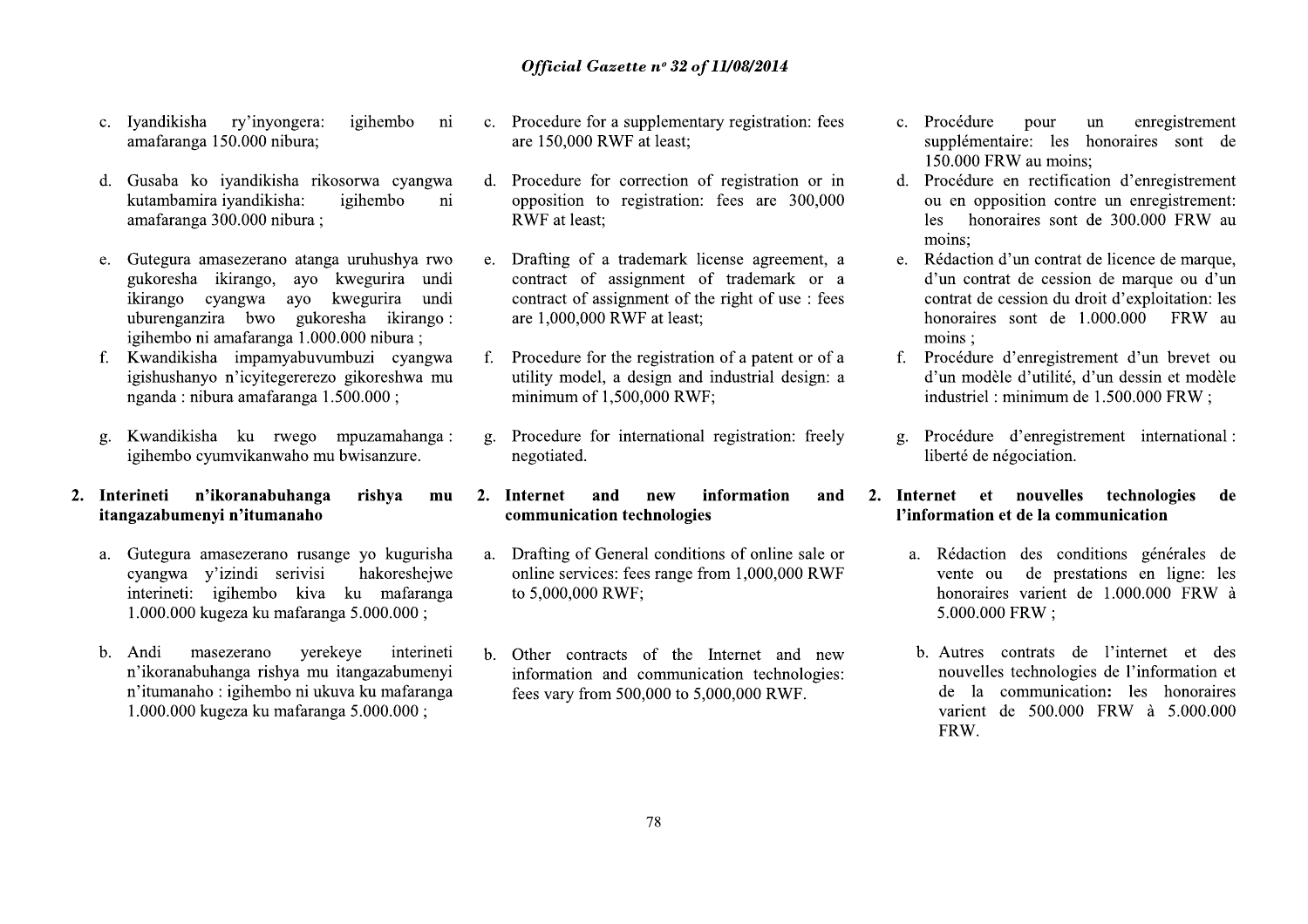## 3. Kugerageza ubwunzi imbere y'Umugenzuzi w'Umurimo

Avoka wunganira umukiriya we mu gihe cyo kugerageza kunga umukozi n'umukoresha imbere v'Umugenzuzi w'Umurimo afite uburengazira ku gihembo fatizo gicishirije kiva ku mafaranga 100.000 kugeza ku mafaranga 200.000 uko bateranye.

## 4. Ubukemurampaka

bunganira Abavoka impande ziburana mu bukemurampaka bakurikiza ibiciro buri gihe z'imbonezamubano, **bikoreshwa** mu manza iz'ubucuruzi, iz'umurimo n'iz'ubutegetsi.

5. Gukorera umukiriya ibisabwa muri serivisi n'inzego zitandukanye (kwa Noteri, ku Biro by'Umwanditsi Mukuru, **Mubitsi**  $k**u**$ w'Invandikompamo z'ubutaka, ku biro bv'irangamimerere, kuri serivisi ishinzwe kwemeza invandiko, n'ibindi)

Ibihembo biri hagati v'amafaranga 100.000 n'amafaranga 600.000, bibarwa hashingiwe ku gihe byatwaye, umubare w'ibyakozwe ariko hatabariwemo amafaranga y'ingendo n'icumbi.

igihembo hashingiwe ku gihe yakoresheje.

## 3. Attempt at conciliation before the Labour Inspectorate

The Advocate who assists his/her client during the L'avocat qui assiste son client au cours de la tentative attempt at conciliation before the Labour Inspector is entitled to a basic fixed fee ranging from 100,000 RWF to 200,000 RWF per session.

## 4. Arbitration

apply in all cases the scale of fees applied in judicial civil, commercial, social and administrative cases.

5. Representations to various institutions and services (the Notary, Office of Registrar General, Registrar of Land Titles, civil status, authentication, etc.):

excluding travel and accommodation expenses.

Icyakora, avoka ashobora guhitamo uburyo bwo kubara However, the Advocate may choose the hourly fee Cependant, l'avocat peut choisir la méthode horaire. method.

## 3. Tentative de conciliation devant l'Inspection du Travail

de conciliation devant l'Inspecteur du travail a droit à un honoraire de base forfaitaire variant de 100.000 FRW à 200.000 FRW par séance.

## 4. Arbitrage

Advocates assisting the parties in arbitration shall Les avocats conseils des parties à l'arbitrage appliquent dans tous les cas, le tarif des affaires commerciales, sociales et judiciaires civiles. administratives.

> 5. Démarches auprès de divers services et institutions (Notariat, Office du Registraire Général, Conservateur des titres fonciers, état civil, légalisations, etc.)

Fees range from 100,000 RWF to 600,000 RWF based Les honoraires varient de 100,000 FRW à 600,000 on the time spent, the number of steps made, FRW en fonction du temps passé, du nombre de démarches effectuées, hors frais de déplacement et de séjour.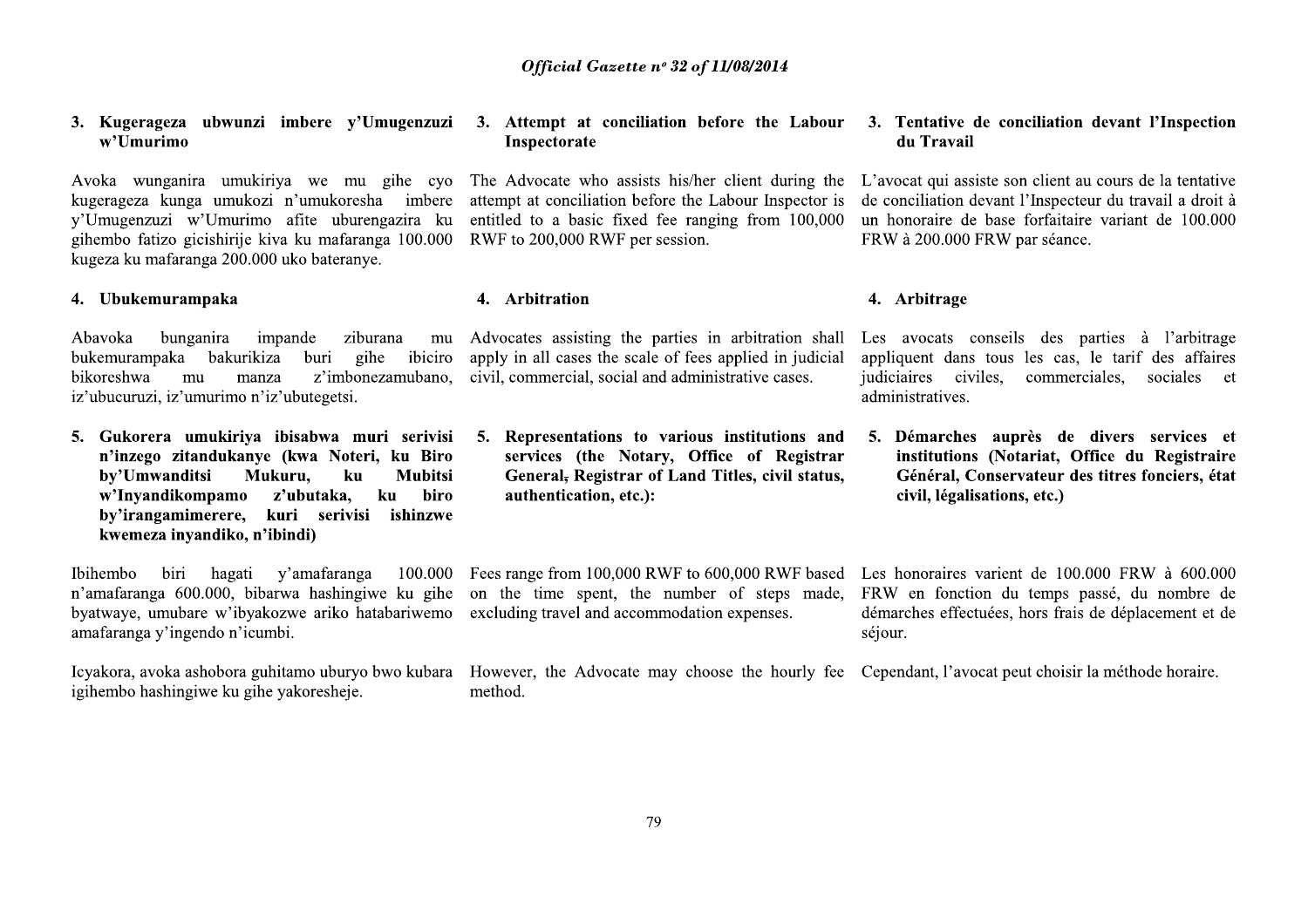Ibiganiro, inama, kuyobora impaka ku bibazo 6. by'amategeko cvangwa byerekeve umwuga:

Avoka ashobora guhembwa ku munsi cyangwa ku The lawyer may be paid on the daily or hourly basis. isaha.

7. Gutangira umukiriya ikirego, kumuhagararira mu nkiko, kumuburanira no kumufasha kurangiza imanza mu bihugu by'amahanga (byose) :

Hakurikikizwa ibihembo biteganyijwe byongerewho:

- 40% mu bihugu bigize Umuryango w'Afurika  $\blacksquare$  . y'Iburasirazuba;
- 50% ahandi muri Afurika  $\blacksquare$
- 60% mu bihugu by'Uburayi;  $\blacksquare$
- 65% muri Aziya, Amerika na Oseyaniya.  $\blacksquare$

Andi mafaranga akoreshwa, harimo ay'ingendo, ay'icumbi, yishyurwa n'umukiriya.

§4. Kwishyuza imyenda ituruka ku masezerano itarimo impaka

# Ingingo ya 25: Kwishyuza imyenda itarimo impaka ituruka ku masezerano

Mu kwishyuza imyenda itarimo impaka, harimo nko gutanga ikirego kitagibwamo impaka uretse izerekeye igihe ntarengwa cyo kwishyura n'ibindi byemezo bisanzwe bijyanye n'irangizwa ry'ibyemejwe hamwe no kohereza amafaranga, avoka ubikurikiranye ku rwego rwa mbere afite uburenganzira ku gihembo fatizo kiri hagati y'amafaranga 500.000 n'amafaranga 6. Conferences, meetings, leading debates on questions of law or in connection with the profession:

7. Providing advice, appearing before court, pleadings, performances in foreign countries  $(a<sub>II</sub>)$ 

The existing tariffs shall apply plus:

- 40% for the countries of the East African  $\blacksquare$ Community
- 50% for the rest of Africa  $\blacksquare$
- 60% for European countries  $\blacksquare$
- 65% for Asia, America and Oceania.

including Additional expenses, travel accommodation fees, shall be met by the client.

§4 Recovery of undisputed claims arising from §4. Recouvrements de créances non contestées contracts

## Article 25: Recovery of uncontested contractual Article claims

In procedures for collection of uncontested debts, including eventually the introduction of a procedure not giving rise to debates other than those relating to payment time frames and normal measures for handling the case at first instance is entitled to a base fee ranging from  $500,000$  RWF to  $3,000,000$  RWF

6. Conférences, réunions, animation des débats sur des questions de droit ou en rapport avec la profession :

L'avocat peut être rémunéré à la journée ou à l'heure.

comparutions, 7. Postulations. plaidoiries. exécutions en pays étrangers (tous)

Sont applicables les tarifs d'honoraires prévus, augmentés de:

- 40% pour les pays de l'East African Community
- 50 % pour le reste de l'Afrique
- 60 % pour les pays Européens
- 65  $\frac{6}{9}$  pour l'Asie, l'Amérique et l'Océanie.

and Les frais, notamment de voyage, de séjour, sont supportés en sus par le client.

# découlant des contrats

## $25:$ Recouvrement créances des contractuelles non contestées

Pour les procédures de recouvrement de créances non contestées comprenant éventuellement l'introduction d'une procédure ne donnant pas lieu à des débats autres que ceux relatifs à des délais de paiement et les execution and transfer of funds, the Advocate mesures normales d'exécution et de transferts de fonds, l'avocat poursuivant au premier degré a droit à un honoraire de base variant de 500.000 FRW à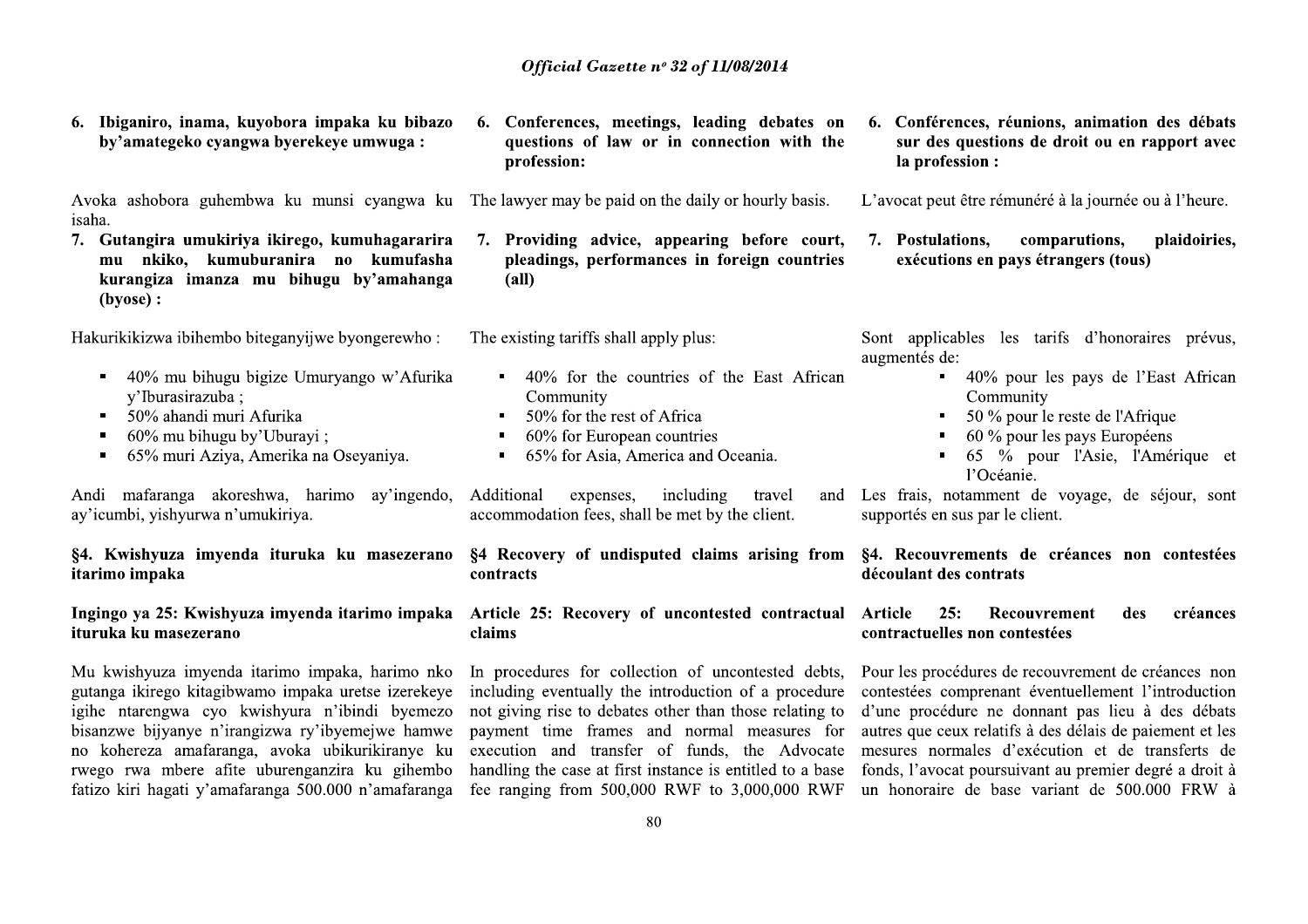3.000.000 cyjyongeraho igihembo kibarirwa ku mubare w'amafaranga avoka yishyuje mu buryo butaziguye cyangwa buziguye, hifashishijwe uburyo bw'ijanisha buteganywa mu gace ka II k'ingingo ya 23 y'aya mabwiriza.

Avoka w'uregwa agena igihembo cye akurikije agaciro uregwa aha ikiburanwa, ingorane ziri mu rubanza hamwe n'ibyo agomba kubanza gukora byose, ndetse n'ingaruka z'icyemezo cyafashwe; igihembo ntikijye munsi y'amafaranga 500.000 kandi ntikirenge amafaranga 3.000.000.

Akiciro ka 3: Ibihembo byishyurwa mu mirimo Sub-section 3: Fees for judicial services vakozwe mu manza

Ingingo ya 26: Kwishyuza imyenda irimo impaka

Avoka w'urega wateguye dosiye n'inyandiko ashobora gusaba igihembo fatizo kiri hagati y'amafaranga 500.000 n'amafaranga 5.000.000, cyongerwaho, iyo hari imyenda yagarujwe nawe ubwe cyangwa n'intumwa ye, igihembo cyinyongera cyo kwishyuza, kibarwa hakurikijwe ijanisha riteganywa mu gace ka II k'ingingo ya 23.

Avoka w'uregwa agena ibihembo bye akurikije agaciro k'ikiburanwa, ingorane ziri mu rubanza, hamwe n'ibyo agomba kubanza gukora byose, ndetse n'ingaruka z'icyemezo cyafashwe; ariko igihembo ntikijye munsi y'amafaranga 500.000 kandi ntikirenge amafaranga  $3.000.000$ .

indirectly recovered by the Advocate according to the Regulation.

The Advocate of the defendant shall fix his/her fees on the basis of the value of the subject matter, the complexity of the case and all due diligences that he/she will have to observe, as well as the consequences of the decision; with a minimum of 500,000 RWF and a maximum of 3,000,000 RWF.

## Article 26: Recovery of contentious claims

file and drafted documents may claim a base fee ranging from  $500,000$  RWF to  $5,000,000$  FRW, to which shall be added, in the event of recovery whether doing it directly or indirectly through his/her Agent, an additional fee for recovery determined according to the percentages set up in point II of Article 23.

on the basis of the value of the subject matter, the complexity of the case and all due diligences that he will have to observe, as well as the consequences of the decision; however, this fee cannot be less than 500,000 RWF or above 3,000,000 RWF.

plus a fee proportional to the amounts directly or 3.000.000 FRW auguel s'ajoute un honoraire proportionnel aux sommes recouvrées directement ou percentages set up in point II of Article 23 of this indirectement par l'avocat selon les pourcentages indiqués au point II de l'article 23 du présent règlement.

> L'avocat du défendeur fixera ses honoraires en fonction de l'intérêt du litige, des difficultés de l'affaire et de toutes les diligences qu'il aura à entreprendre, ainsi que des conséquences de la décision rendue; avec un minimum de 500.000 FRW et un maximum de 3.000.000 FRW.

Sous-section 3: Des honoraires dus **pour** prestations judiciaires

## Article 26: Recouvrement créances de contentieuses

The Advocate for the applicant who has prepared the L'avocat du demandeur qui a procédé à la préparation du dossier et à la rédaction des actes peut prétendre à un honoraire de base variant de 500.000 FRW à 5.000.000 FRW, auquel s'ajoute, en cas de recouvrement directement par lui-même ou indirectement par son mandataire, un honoraire additionnel de recouvrement déterminé selon les pourcentages indiqués au point II de l'article 23.

The Advocate for the defendant shall fix his/her fees L'avocat du défendeur fixera ses honoraires en fonction de l'importance du litige, des difficultés de l'affaire et de toutes les diligences qu'il aura à entreprendre ainsi que des conséquences de la décision rendue, sans que cet honoraire ne puisse être inférieur à 500.000 FRW ni supérieur à 3.000.000 FRW.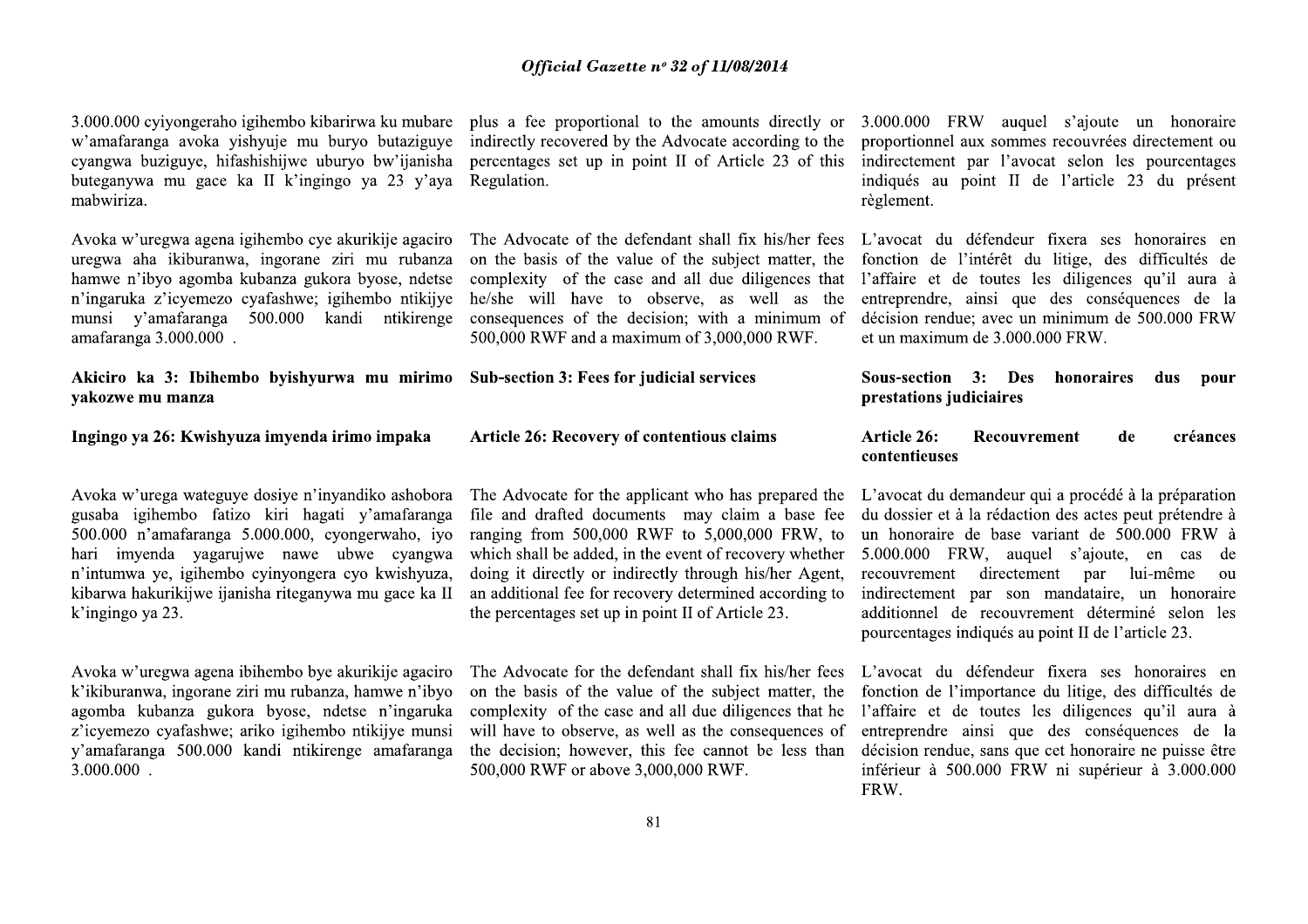Iyo habaye ubujurire, ayoka w'urega n'uw'uregwa bashobora gusaba kimwe cya kabiri cy'igihembo cyumvikanyweho ku rwego rwa mbere.

## Ingingo va 27: Ibihembo by'imirimo ijvanye n'amategeko yerekeye umuryango n'abantu

Mu manza zijyanye n'amategeko yerekeye umuryango n'abantu, ibihembo bigenwa ku buryo bukurikira:

## $\mathbf{I}$ . **IRANGAMIMERERE**

- gukosoza cyangwa 1. Ibiivanve no gusaba invandiko y'irangamimerere: hagati n'amafaranga v'amafaranga 500.000  $1.000.000$ ;
- 2. Ibijyanye no gushingwa umwana: hagati y'amafaranga n'amafaranga 500.000  $1.000.000;$

## $II.$ **UBUSHYINGIRANWE**

- 1. Ibijyanye n'iteshwagaciro k'ishyingirwa : hagati y'amafaranga 500.000 n'amafaranga  $2.000.000:$
- 2. Ibijyanye n'ibitunga umwe mu bashakanye cg abana: hagati y'amafaranga 500.000 n'amafaranga 1.000.000:
- 3. Ibyerekeye kutabana by'agateganyo: hagati y'amafaranga 500.000 n'amafaranga 1.000.000
- III. **INKOMOKO Y'ABANA**
- 1. Ibijyanye no kubera umubyeyi umwana

the Advocate for the defendant are entitled to half of the amount of the fee agreed in the first instance.

Article 27: Fees for services in connection with Article 27: Honoraires pour les prestations en **Family Law** 

follows:

## **MARITAL STATUS**

- 1. Procedure for correcting or obtaining a document of marital status: between 500,000 RWF and 1,000,000 RWF
- 2. Procedure concerning the custody of a child: between 500,000 RWF and 1,000,000 RWF.

## II. **MARRIAGE**

L.

- 1. Procedure for annulment of marriage: between 500,000 RWF and 2.000.000 RWF
- 2. Procedure of alimony: between 500,000 RWF and 1,000,000 RWF
- 3. Proceedings for Judicial separation: between 500,000 RWF and 1,000,000 RWF.
- III. **FILIATION** 
	- 1. Adoption procedure: 500,000 FRW to

In case of appeal, the Advocate for the Applicant and L'avocat du demandeur et celui du défendeur pourront prétendre à la moitié des honoraires convenus au premier degré, en cas d'appel.

# rapport avec le droit de la famille et des personnes

In cases relating to Family Law, fees are fixed as Dans les affaires en rapport avec le droit de la famille et des personnes, les honoraires sont fixés comme suit:

## L. **ETAT CIVIL**

- 1. Procédure en rectification ou en obtention d'acte d'état civil : entre 500.000 FRW et 1.000.000 FRW
- 2. Procédure concernant la garde d'un enfant : entre 500.000 FRW et 1.000.000 FRW.

## **II. MARIAGE**

- 1. Procédure d'annulation de mariage : entre 500,000 FRW et 2,000,000 FRW
- 2. Procédure de pension alimentaire: entre 500.000 FRW et 1.000.000 FRW
- $3.$ Procédure en séparation de corps : entre 500.000 FRW et 1.000.000 FRW.

## III. **FILIATION**

1. Procédure d'adoption: de 500.000 FRW à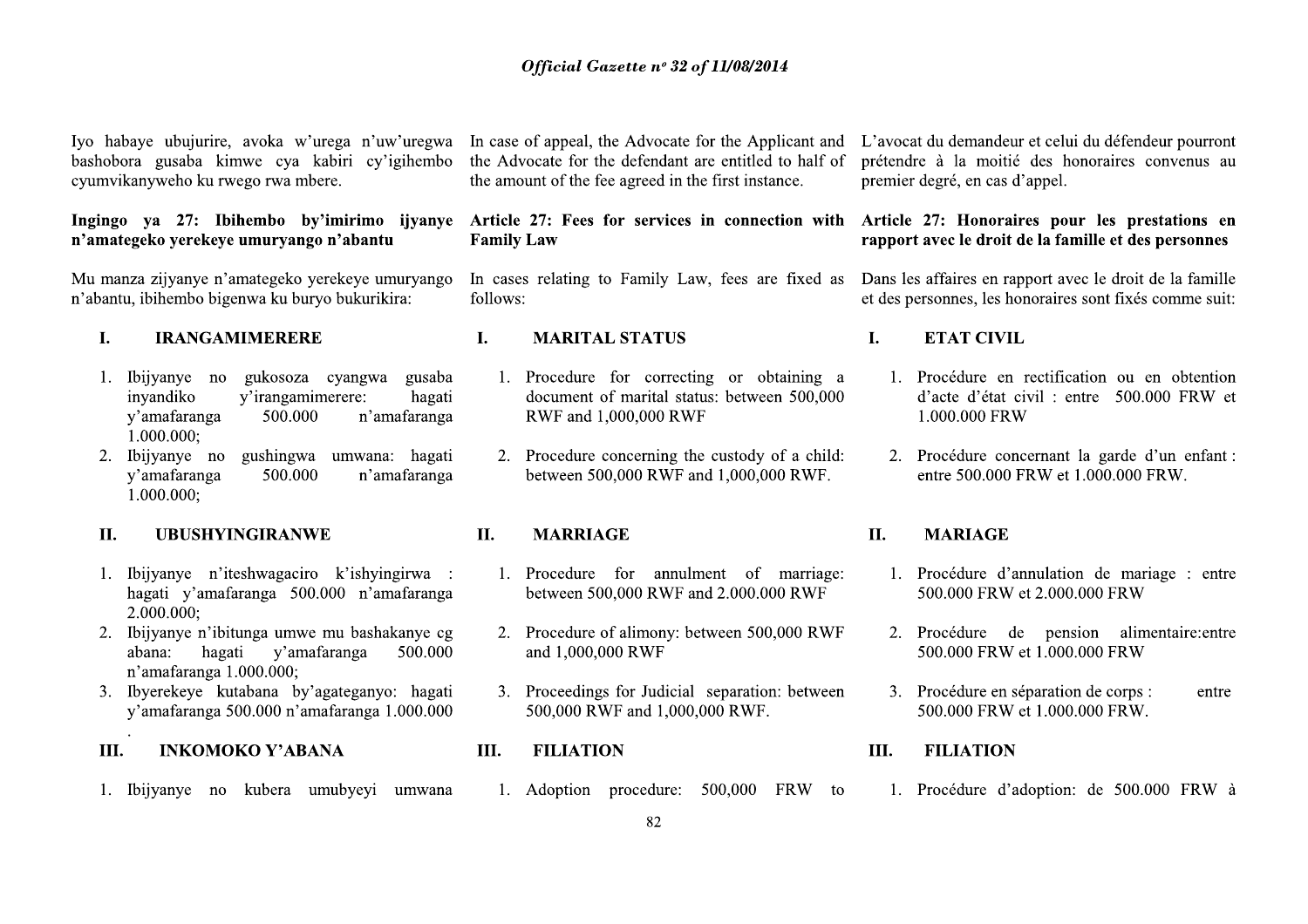utabyaye: hagati y'amafaranga 500.000 n'amafaranga 1.000.000;

- 2. Ibyerekeye ikirego cy'umwana ushaka kugira se: hagati y'amafaranga 500.000 n'amafaranga  $3.000.000:$
- 3. Ibverekeve kwihakana umwana: hagati y'amafaranga 500.000 n'amafaranga 3.000.000

## IV. **UBUTANE**

- 1. Ubutane ku bwumvikane: hagati y'amafaranga 500.000 n'amafaranga 3.000.000:
- 2. Ubutane ku mpamvu ziteganywa n'amategeko: hagati y'amafaranga 500.000 n'amafaranga 5.000.000.

Mu gihe ibijyanye n'ubutane bikurikiwe no gufasha mu mishyikirano y'igabana ry'umutungo: igihembo kingana na 1,5% by'umutungo rusange mbumbe, ariko ntikijye munsi y'amafaranga 500.000.

## $\mathbf{V}$ . **IZUNGURA**

- 1. Gufasha mu mishyikirano igamije igabana ku bwumvikane: igihembo kingana na 1,5% by'umutungo rusange mbumbe, ariko ntikijye munsi y'amafaranga 500.000.
- 2. Ibijyanye no kugabana umutungo bikozwe n'inkiko: kuva ku mafaranga 500.000 kugeza ku mafaranga  $3.000.000$  hongeweho  $1,5\%$ by'amafaranga mbumbe ahabwa cyangwa ataciwe umukiriya.

1,000,000 FRW

- 2. Procedure to establish paternity: 500,000 RWF to 3,000,000 RWF
- 3. Procedure in disclaiming or challenging the paternity: 500,000 RWF to 3,000,000 RWF.

## IV. **DIVORCE**

- 1. Divorce by mutual consent: 500,000 RWF to 3,000,000 RWF:
- 2. Divorce on specific grounds: 500,000 FRW to 5,000,000 RWF

Where the proceedings are followed by assistance to negotiations for sharing the property: a fee equivalent to  $1.5\%$  of the common gross assets, with a minimum of 500,000 RWF.

## $V_{\bullet}$ **SUCCESSIONS**

- 1. Assistance in negotiation to amicable sharing: fee equivalent to  $1.5\%$  of the common gross assets with a minimum fee of 500,000 FRW;
- 2. Procedure of sharing before court: 500,000 to 3,000,000 RWF + 1.5% of the gross assets allocated to the client.

## 1.000.000 FRW

- 2. Procédure en recherche de paternité: de 500.000 FRW à 3.000.000 FRW
- 3. Procédure en désaveu ou en contestation de paternité: de 500.000 FRW à 3.000.000 FRW.

## IV. **DIVORCE**

- 1. Divorce par consentement mutuel: de 500.000 FRW à 3.000.000 FRW:
- 2. Divorce pour cause déterminée: de 500.000 FRW à 5.000.000 FRW.

Au cas où la procédure est suivie d'une assistance à négociation à partage des biens: les honoraires équivalant à 1,5 % de l'actif brut commun avec plancher de 500.000 FRW.

## $V_{\cdot}$ **SUCCESSIONS**

- 1. Assistance à négociation à partage amiable: honoraires équivalents à 1.5 % de l'actif brut commun avec plancher de 500.000 FRW;
- 2. Procédure de partage judiciaire: de 500.000 à  $3.000.000$  FRW + 1.5 % de l'actif brut alloué ou épargné au client.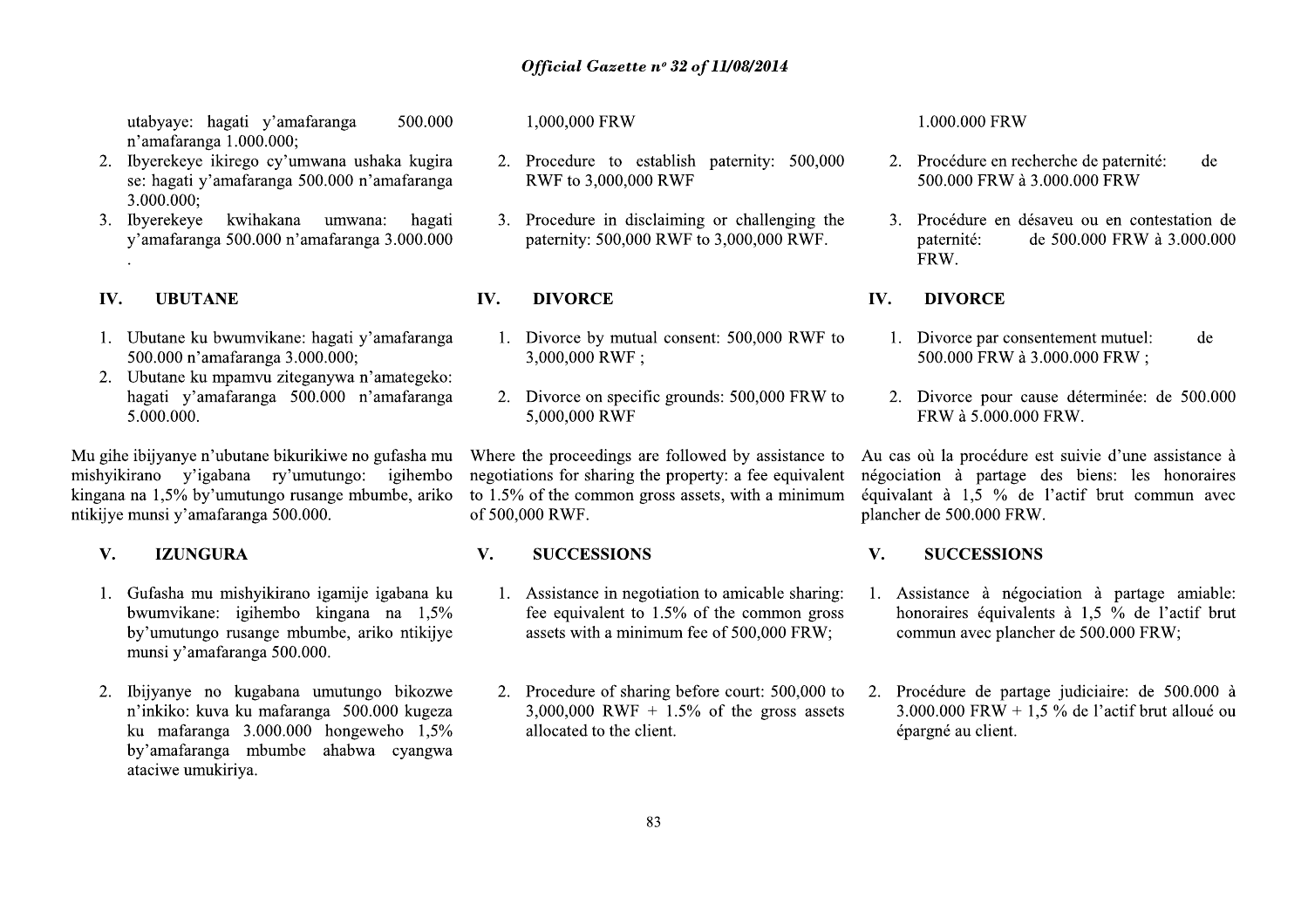- **11 Official Gase**<br> **11 Official Gase**<br> **11 Official Gase**<br> **11 Official Property**<br> **11 Onkurikirana** ibyerekeye ipiganwa ririno<br> **11 Proceeding** in<br> **11 Developediate**<br> **11 Developediate**<br> **11 Developed**
- -./012134243565 4789392989 4:4;56<5 3434=> 17134;5685?21@521=5A5356;5-.BBB.BBB21;9C5 DEFGHIHJHKLHFMNONNNONNNFPFMNQFRSTURSHVESWFGEF JERHKXHFYSHKLZHFRSTUK[U\]SUFXH^HKXZW\_ **11289286; Instruction Solution Control in the control in the property**<br>
1. Gukurikirana ibyerekeye ipiganwa ririno 1. Proceeding in<br>
uburiganya: kuva ku mafaranga 1.000.000 kugeza RWF to 10,00<br>
ku mafaranga 10.000.000 +
	-
- douriganya: kuva ku mafaranga 1.000.000 kugeza<br>
ku mafaranga 10.000.000 + 10% by'ibyavuye mu<br>
2. Byerekeye gusaba gusubizwa ikirango: kuva ku<br>
mafaranga 1.000.000 + 10% by'ibyavuye mu rubanza<br>
10.000.000 + 10% by'ibyavuye mafaranga 1.000.000 kugeza ku mafaranga RWF to  $10,000$  (10.000.000 + 10% by ibyavuye mu rubanza;<br>
3. Ibyerekeye gusaba ko ikirango giteshwa agaciro:<br>
kuva ku mafaranga 1.000.000 kugeza ku mafaranga 10.000.000 + 10% by ib kuva ku mafaranga 1.000.000 kugeza ku trade mark: 1<br>
inafaranga 10.000.000 + 10% by'ibyavuye mu FRW + 10% o<br>
indishyi: kuva ku mafaranga 5.000.000 kugeza ku with damage<br>
inafaranga 10.000.000 + 10% by'indishyi 10,000,000 Wa ikirango: kuva ku<br>
geza ku mafaranga RWF to 10,000,0<br>
yavuye mu rubanza botained or awar<br>
we;<br>
mgo giteshwa agaciro: 3. Procedure for r<br>
10% by'ibyavuye mu FRW + 10% on t<br>
ganywe no gusaba 4. Proceedings rela<br>
4. Procee
	-
	-
- 5.000.000;<br>7. Ibyerekeye gukuri<br>bw'umuhanzi bwabang<br>1.000.000 kugeza ku m<br>by'ibyavuye mu rubanz 1. Byerekeye ikirango cyiganywe no gusaba<br>
indishyi kuva ku mafaranga 5.000.000 kugeza ku mafaranga 1.000.000 kugeza ku mafaranga<br>
mafaranga 1.000.000 kugeza ku mafaranga goods: from<br>
mafaranga 1.000.000 kugeza ku mafaran 5. Ibyerekeye ifatira ry'ibyiganywe: kuva ku mafaranga 1.000.000 kugeza ku mafaranga 1.000.000 RWF;<br>
6. Ibyerekeye gukurikirana igihangano: kuva ku mafaranga 1.000.000 kugeza ku mafaranga 6. Procedure of from 1,000,00<br>
5.0 gihangano: kuva ku<br>geza ku mafaranga from 1,000,000 H<br>na uburenganzira<br>we: kuva ku mafaranga 7. Copyright infrition<br>nga 4.000.000 + 10% 1,000,000 to 4,0<br>result.

- **Official Gazette n° 32 of 1**<br> **e n'umutungo** Article 28: Fees in respect of intellectual property<br>
anwa ririmo 1. Proceeding in unfair comp<br>  $\begin{array}{ll}\n 000.000 \text{ kugeza} & \text{RWF to } 10,000,000 \text{ RWF +}\n \end{array}$ <br>
y'ibyavuye mu obtain **Official Gazette nº 32 of 11/**<br> **umutungo** Article 28: Fees in respect of cantified intellectual property<br>
a rivimo 1. Proceeding in unfair compet<br>
1. Proceeding in unfair compet<br>
1. Proceeding in unfair compet<br>
200 kuge **Official Gazette nº 32 of 11/08/2014**<br> **autungo** Article 28: Fees in respect of cases relat<br>
intellectual property<br>
ririmo 1. Proceeding in unfair competition: 1,0<br>
length and RWF to 10,000,000 RWF + 10% on the<br>
vuye mu *Official Gazette nº 32 of 11/08/2014*<br>Article 28: Fees in respect of cases relati<br>intellectual property<br>1. Proceeding in unfair competition: 1,00<br>RWF to 10,000,000 RWF + 10% on the<br>obtained or awarded damages; *Official Gazette nº 32 of 11/08/2014*<br>
Article 28: Fees in respect of cases relating to Article 28:<br>
intellectual property trait à la prop<br>
1. Proceeding in unfair competition: 1,000,000 1. Procédur<br>
RWF to 10,000,000 RW **Dijyane n'umutungo** Article 28: Fees in respect of cases relating to Article 28: Honom<br>
intellectual property<br>
intellectual property<br>
intellectual property<br>
intellectual property<br>
1. Proceeding in unfair competition: 1,0 **Example 19**<br>
intellectual property<br>
intellectual property<br>
intellectual property<br>
trait à la propriété in<br>
intellectual property<br>
contextual property<br>
contextual properties<br>
2. Proceeding in unfair competition: 1,000,000
	- **n'umutungo Article 28: Fees in respect c**<br> **intellectual property**<br>
	mwa ririmo<br>
	00.000 kugeza RWF to 10,000,000 RWI<br>
	obtained or awarded dam<br>
	we;<br>
	mgo: kuva ku 2. Proceeding in trademar<br>
	mu mafaranga RWF to 10,000,000 RWI mwa ririmo 1. Proceeding in unfair co<br>
	00.000 kugeza RWF to 10,000,000 RW<br>
	we;<br>
	mgo: kuva ku 2. Proceeding in trademar<br>
	mu rubanza RWF to 10,000,000 RW<br>
	mu rubanza RWF to 10,000,000 RW<br>
	obtained or awarded dam<br>
	shwa agacir
		-
- ga 1.000.000 kugeza<br>
zatanzwe; butanied or awarded damages; butanical control of the statement of a varied damages;<br>
zatanzwe; a ku mafaranga RWF to 10,000,000 RWF + 10% on the result<br>
statement control of a statement cont 2622 ku malaranga RWF to 10,000,000 RWF + 10% on the result<br>
2000.000 FRW<br>
3. Procedure for revocation or invalidity of a 3. Procédure de do<br>
100% by'ibyavuye mu<br>
23. Procedure for revocation or invalidity of a 3. Procédur 0.000 kugeza ku trade mark: 1,000,000 RWF to 10,000,000 marque : de 1.00<br>
in FRW + 10% on the result obtained;<br>
mywe no gusaba<br>
6.000.000 kugeza ku with damages: from 5,000,000 RWF to dommages-intére<br>
in 0% by indishyi in mywe no guassari and infringement to brand infringement to the dominages interest on the dominages interest in 10% by indishyi and the content interest in the content of content of the content of the content of the content
- Exercise the Musician Contract of the Musician Contract of the Musician Contract of the Musician Contract of the Musician Contract of the Musician Contract Contract Contract Contract Contract Contract Contract Contract Con m./staryto: kuva ku starting 5. Proceedings relating to Seizure of counterfeit 5. Procédure de sa goods: from 1,000,000 RWF to 5,000,000 FRW à 5.000.000 RWF;<br>hangano: kuva ku starting 6. Procedure of claim of an intellect
	-
	- from 1,000,000 RWF to 5,000,000 RWF;<br>7. Copyright infringement procedures: R<br>1,000,000 to 4,000,000 RWF + 10% on<br>result.<br>84

- of 11/08/2014<br>
of cases relating to Article 28: Honoraires dans les matières ayant<br>
trait à la propriété intellectuelle<br>
ompetition: 1,000,000 1. Procédure en concurrence déloyale: de 1.000.000<br>
FF + 10% on the result<br>
ob of 11/08/2014<br>
of cases relating to Article 28: Honoraires dans les matières ayant<br>
trait à la propriété intellectuelle<br>
ompetition: 1,000,000 1. Procédure en concurrence déloyale: de 1.000.000<br>
FF + 10% on the result<br>
ob ases relating to Article 28: Honoraires deltarity in the trait à la propriété intellecture<br>tition: 1,000,000 1. Procédure en concurrence 10% on the result FRW à 10.000.000 FR<br>s; obtenu ou dommages-int<br>laims: 1,000,000 2.
	-
- orcess relating to Article 28: Honoraires dans les matières ayant<br>
trait à la propriété intellectuelle<br>
mpetition: 1,000,000 I. Procédure en concurrence déloyale: de 1.000.000<br>
FRW à 10.000.000 FRW + 10% sur résultat<br>
obt tition: 1,000,000 1. Procédure en concurrenc<br>
10% on the result<br>
FRW à 10.000.000 FR<br>
s;<br>
botenu ou dommages-int<br>
10% on the result<br>
1.000.000 FRW à 10.000<br>
s;<br>
r invalidity of a 3. Procédure de déchéanc<br>
F to 10,000,000
- F + 10% on the result<br>
dages;<br>
dotenu ou dommages-intérêts alloués;<br>
k claims: 1,000,000 2. Procédure en revendication d'une marque: de<br>
f + 10% on the result<br>
1.000.000 FRW à 10.000.000 FRW + 10% sur le<br>
résultat obtenu 10% on the result<br>
10% on the result<br>
1.000.000 FRW à 10.000<br>
10% on the result<br>
1.000.000 FRW à 10.000<br>
résultat obtenu ou domm<br>
10% on the resultat obtenu ou domm<br>
10% sur le déchéanc<br>
10% sur le résultat obte<br>
10% sur F + 10% on the result<br>
ages;<br>
résultat obtenu ou dommages-intérêts alloués ;<br>
résultat obtenu ou dommages-intérêts alloués ;<br>
RWF to 10,000,000<br>
marque : de 1.000.000 FRW à 10.000.000 FRW<br>
t obtained;<br>
brand infringement<br> RWF to 10,000,000 marque : de 1.000.000 FRW à 10.000.000 FRW<br>
tobtained; + 10% sur le résultat obtenu ;<br>
5,000,000 RWF to dommages-intérêts: 5.000.000 FRW à<br>
6 on damages or the 10.000.000 FRW + 10% sur dommages intérêts<br> % on damages or the dommages-intérêts:<br>
% on damages or the dommages-intérêts:<br>
% on damages or the  $10.000.000$  FRW +<br>
ou le résultat obtenu<br>
Seizure of counterfeit 5. Procédure de saisi<br>  $\mu$  FRW à 5.000.000 F<br>
an intel % b brand infringement 4. Procédure en contrefaçon de marque avec 5,000,000 RWF to dommages intérêts: 5.000,000 FRW + 10% sur dommages intérêts ou le résultat obtenu ;<br>Seizure of counterfeit 5. Procédure de saisie-contref
	-
	-
- Seizure of counterfeit 5. Procédure de saisie-contrefaçon: de 1.000.000<br>
RWF to 5,000,000 FRW à 5.000.000 FRW;<br>
an intellectual work: 6. Procédure de revendication d'une œuvre de<br>
1.8,000,000 RWF;<br>
1. Procédure en matière an intellectual work:  $\begin{array}{ccc}\n 6. & \text{Procédure} & \text{de} & \text{reve} \\
 1' \text{esprit}: & \text{de} & 1.00 \\
 \text{FRW}; & & & \text{FRW} \\
 \text{at procedures:} & \text{RWF} & \begin{array}{c}\n 7. & \text{Procédure en matiè} \\
 4.000.000 & \text{FRW} \\
 \text{sur le résultats obten}\n \end{array}\n \end{array}$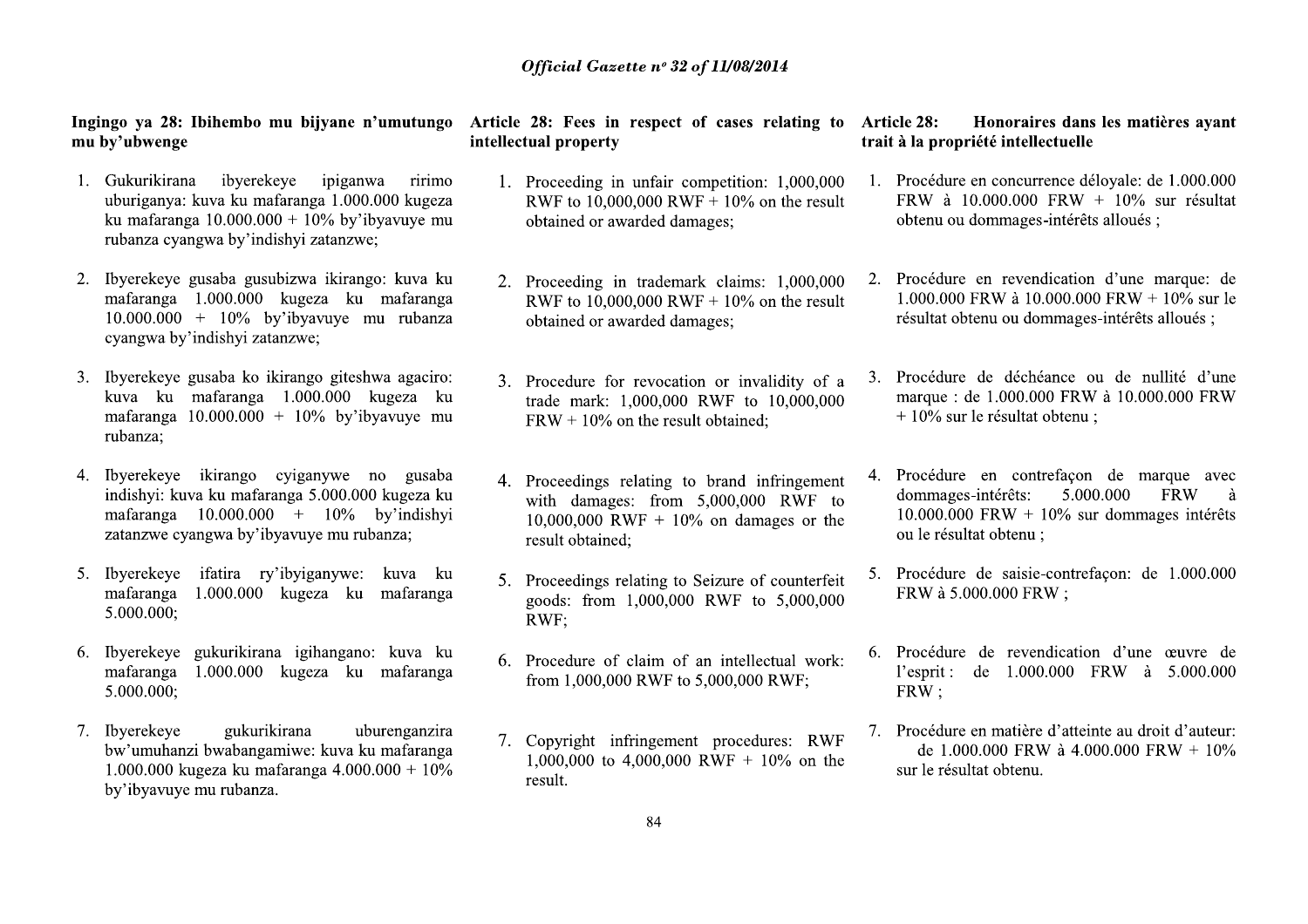- Official Gase<br> **Example 18 Amelonia** 19 Amelonia in the presence of the seedset<br> **Example 18 Amelonia in the properties**<br>
1. Hyerekeye iyiganwa ry'urubuga rwa interineti no<br>
1. Proceedings relation<br>
1. Hyerekeye iyiganwa r
- >?@ABCDEDFDCDGHCHIJKLJGECMNENBNIJGELJGHKODEHKDOHGKPG QRSTUT VWXVSYZV[ VQVY\]U^ \_V`V YTQTaV CMJbJcJEJKIJGdefffefffGKMJbJcJEJKIJGdfefffefffG gJFHCPKIDEJgPGdfhGBCMHKiHjgCHGkJOJKkLDl matik and n'ikoranabuhanga n'ubuhanga bushya information technolo bov'itangazabumenyi n'itunanabuhanga hubuhanga bushya information technolo bov'itangazabumenyi n'urununga rwa interineti no 1. Proceedings rel gusaba indish gusaba indishyi:<br>
y'amafaranga 1.000<br>
hakiyongeraho 10%<br>
2. Ibyerekeye ipiganw<br>
n'urubuga rwa int<br>
y'amafaranga 1.000<br>
hiyongereyeho 10%<br>
hiyongereyeho 10%<br>
3. Ibyerekeye guset<br>
n'urubuga rwa in<br>
mafaranga 1.000.(<br>
3.000.0 ramataranga 1.000.000 n'amafaranga 10.000.000 RWF to 10,000,<br>
hakiyongeraho 10% by'indishyi zatanzwe; damages;<br>
2. Ibyerekeye ipiganwa ririmo uburiganya rikozwe 2. Proceedings for<br>
n'urubuga rwa interineti: igihembo kiva k
	-
	-
- x<sup>2</sup>amafaranga 1.000.000 n'amafaranga 10.000.000 1,000,000 RWF<br>
hiyongereyeho 10% by'indishyi zatanzwe; on awarded dam<br>
3. Ibyerekeye gusebanya n'ibitutsi bikozwe 3. Proceedings rel<br>
n'urubuga rwa interineti: igihembo kiv ?@nWXV]V`V]^[VQVY\]U^\_VyT\_R]TuT`TWQT >?vvv?vvv\_RQ\qT\_R]TuT`TWQTr?vvv?vvv TSY^U^`T{\_pVZ^WQ\`TY^{VZ^UVSY^U^\_T{VQVY\]U^ \_VUT`Vp\\_RUVyRZ\]R`RUTWqT? interineti: igihembo kiva ku mafaranga 1.000.000 provider: fees o kugera ku mafaranga 3.000.000 hiyongereyeho RWF + 10% on 10% ku byavuye mu rubanza;<br>5. Indi mirimo: igihembo kiva ku mafaranga 5. Other services: 1.000.000 5. Indi mirimo: igihembo kiva ku mafaranga 5. Other services:<br>
1.000.000 kugeza ku mafaranga 3.000.000 3,000,000 RWF<br>
ashobora, kwiyongeraho, iyo bishoboka, igihembo of increase of a<br>
kibariwe ku bivuye mu rubanza.<br> **Ingin** a;<br>
kiva ku mafaranga 5. Other services: f<br>
mafaranga 3.000.000 3,000,000 RWF w<br>
bishoboka, igihembo of increase of a p<br>
the result.<br>
nu manza zerekeye Article 30: Fees in Tax<br>
ikosora umusoro: Proceeding in contesta<br>
kiba

Ingingo ya 30: Ibihemb<br>imisoro<br>Ibijyanye no kujuririra inyan<br>Avoka abona igihembo fa

- **Official Gazette n° 32 of 1**<br>
eye amategeko Article 29: Fees relating to Cor<br>
anga bushya information technologies<br>
va interineti no 1. Proceedings relating to infring<br>
kiri hagati with application for damages:<br>
no 10 00 **Official Gazette n° 32 of 11/**<br> **Compared Article 29: Fees relating to Compare bushy<br>
<b>Compare is a formation technologies**<br> **Compare is a formation technologies**<br> **Compare is a formation for demays:** for 0.000 0.000 RWF **Official Gazette nº 32 of 11/08/2014**<br> **ategeko** Article 29: Fees relating to Computer La<br>
bushya information technologies<br>
rineti no 1. Proceedings relating to infringement of v<br>
hagati with application for damages: fee *Official Gazette nº 32 of 11/08/2014*<br>
Article 29: Fees relating to Computer Law<br>
information technologies<br>
1. Proceedings relating to infringement of w<br>
with application for damages: fees of 1,00<br>
RWF to 10 000 000 RWF *Official Gazette nº 32 of 11/08/2014*<br>
Article 29: Fees relating to Computer Law and Article 29: 1<br>
information technologies<br>
l'information<br>
1. Proceedings relating to infringement of website<br>
1. Proceedings relating to Official Gazette n° 32 of 11/08/2014<br>
Superckeye amategeko Article 29: Fees relating to Computer Law and Article 29: Honorain<br>
n'ubuhanga bushya information technologies<br>
habo<br>
buga rwa interineti no<br>
l. Procedings relati **Official Gazetta**<br> **Official Gazetta**<br> **original of the CP:** Fees relation<br> **original of the CP:** Fees relation<br>
buga rwa interineti no<br>
buga rwa interineti no<br>
higher both in the proceedings relation<br>
mafaranga 10.000.0 >?@`^\\XVWQS`\TaVWQa^VWu`VWQ\]\Wa^up\USVa\ pVaYTooVTaV^Wu^`XT]TQ\S[u\\S^u>{vvv{vvv a^>v{vvv{vvvpVaY>vz^WTpT`X\X XT]TQ\Sw erekeye amategeko Article 29: Fees relating to Computer Law and Article 29: Honoraid computer differement of the computer different computer different computer different computer of the lot of the age of the control of th
	- kiri hagati with application for dam<br>
	anga 10.000.000 RWF to 10,000,000 RWI<br>
	itanzwe; damages;<br>
	riganya rikozwe 2. Proceedings for unfair<br>
	imbo kiri hagati by a website or discussion<br>
	atanzwe; 0.000,000 1,000,000 RWF to 10 refaranga 10.000.000 RWF to 10,000,000 RWF with 10% on awarded 1.000.000 FRW<br>
	sur les dommages;<br>
	uburiganya rikozwe and by a website or discussion forum: fee of unsite line<br>
	afaranga 10.000.000 pm avarded damages;<br>
	vi zata
		-
		-
- x?@`^\\XVWQS`\TaVWQa^VTUVVaZ^uTp\UY^Sa o`^yVX\`[u\\S^u>{vvv{vvva^r{vvv{vvv >vz^WaY\`\SRaw tutsi bikozwe 3. Proceedings relating to<br>
embo kiva ku<br>
ku mafaranga discussion: fees of 1,000<br>
RWF;<br>
a umurongo wa 4. Proceedings relating to<br>
ranga 1.000.000 provider: fees of RWF<br>
hiyongereyeho RWF + 10% on the resul<br>
k 2020 igihembo kiva ku committed by a website or a forum for par un site Inter discussion: fees of 1,000,000 RWF to 3,000,000 honoraries de<br>
2020 anorarization and the procedure of 1,000,000 and the procedure of the proced )\*%}~"%%\*\* kiva ku mafaranga 5. Other services: fees of 1,000,000 RWF to 5. Autres prestation<br>
mafaranga 3.000,000 3,000,000 RWF with, if applicable, possibility FRW à 3.000.<br>
obishoboka, igihembo of increase of a proportional fee ac

- of 11/08/2014<br>
Computer Law and Article 29: Honoraires ayant trait au droit de<br>
l'informatique et des nouvelles technologies de<br>
l'information et communication<br>
firingement of website<br>
1. Procédure en contrefaçon de site
- **Computer Law and Article 29: Honoraires ayant trait au droit de**<br> **Pinformatique et des nouvelles technologies de**<br> **Pinformatique et des nouvelles technologies de**<br> **Pinformation et communication**<br> **SEC**<br> **COVACTIVE EX Computer Law and Article 29: Honoraires ayant trait au droit de<br>
l'informatique et des nouvelles technologies de<br>
diffunce information et communication<br>
diffunce in contrelaçon de site Internet avec<br>
ges: fees of 1,000,0** rith 10% on awarded<br>
sur les dommages intérêts accordés ;<br>
appetition committed<br>
2. Procédure en concurrence déloyale commise par<br>
ion forum: fee of<br>
un site Internet ou un forum de discussion :<br>
10.000.000 FRW a<br>
10.000.
	-
	-
- 0,000 RWF with 10%<br>
10.000.000FRW avec 10% sur les dommages<br>
intérêts accordés ;<br>
defamation or insult<br>
3. Procédure en diffamation ou injures commises<br>
tie or a forum for<br>
par un site Internet ou un forum de discussion : 2000, The or a forum for par un site Internet ou un forum de discussion :<br>
2000,000 kWF to 3,000,000 kmV;<br>
4. Procédure en responsabilité à l'encontre d'un<br>
3.000,000 to 3,000,000 hébergeur de site Internet : honoraires de 00,000 to 3,000,000<br>  $\mu$  hébergeur de site Internet : honoraires de<br>
1.000.000 FRW à 3.000.000 FRW + 10% sur le<br>
résultat obtenu ;<br>
1,000,000 RWF to 5. Autres prestations : honoraires de 1.000.000<br>
applicable, possibility résultat obtenu ;<br>
1,000,000 RWF to 5. Autres prestations<br>
applicable, possibility FRW à 3.000.000<br>
onal fee according to possibilité de r<br>
proportionnel selor<br> **Article 30: Honoraires**<br>
of adjustments: The Procédure en co <sup>2</sup> 1,000,000 RWF to 5. Autres prestations : honoraires de 1.000.000 applicable, possibility FRW à 3.000.000 FRW avec, s'il y a lieu, possibilité de majoration d'un honoraire proportionnel selon le résultat obtenu.<br> **Arti**

ticle 30: Fees in Tax litigation<br>
oceeding in contestation of adjustments:<br>
vocates shall receive a base fee calcul<br>
85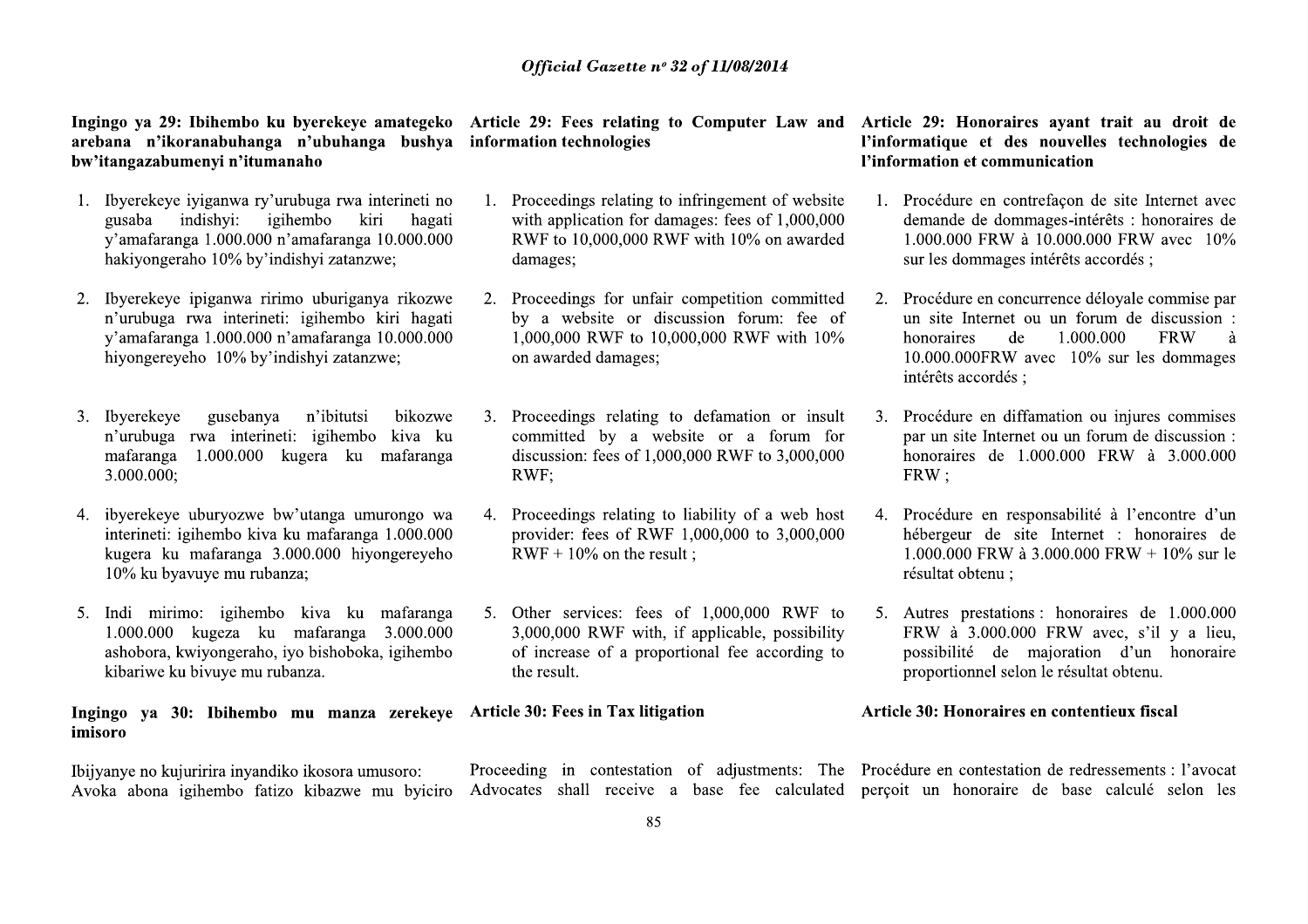according to the following ranges:

## bikurikira:

1. Icyiciro cyo gusubiza ubuyobozi: kuva ku mafaranga 500.000 kugeza ku mafaranga 5.000.000:

- 2. kujuririra inzego z'ubuvobozi bw'imisoro: kuva ku mafaranga 500.000 kugeza ku mafaranga 10.000.000;
- 3. kuregera urukiko: amafaranga 1.000.000 kugeza ku mafaranga 30.000.000.

Ku gihembo fatizo hiyongeraho igihembo cy'inyongera gishingiye ku biyuye mu rubanza kibarirwa ku mafaranga y'umusoro wayanyweho, hakurikijwe ijanisha riteganyijwe mu ngingo ya 23 y'aya mabwiriza.

## Ingingo ya 31: Ibihembo mu manza z'inshinjabyaha Article 31: Fees in criminal matters

Ibihembo bikurikira bihemba imirimo ya Avoka iri mu The fees below shall cover the services of the Les honoraires ci-après couvrent les prestations de byiciro bikurikira:

- 1. Ku beyerekeye gufungwa n'ubugenzacyaha: igihembo kiri hagati y'amafaranga 500.000 n'amafaranga 1.000.000 Kunganira ukekwaho icyaha mu gihe afunzwe by'agateganyo no gusaba ko afungurwa by'agateganyo: hagati igihembo kiri v'amafaranga 500.000 n'amafaranga  $5.000.000$ ;
- 2. Kunganira ukekwaho icyaha mu iburanisha ry'urubanza mu mizi: igihembo kiri hagati
- 1. Phase of response to the Administration: 1. Phase 500,000 RWF to 5,000,000 RWF:
- 500,000 RWF to 10,000,000 RWF:
- 3. Appeal to the Tribunal:  $1,000,000$  RWF to 30,000,000 RWF.

The base fee is complemented by result A l'honoraire de base s'ajoute un honoraire supplementary fee calculated on the amount of levied this Regulation.

Advocate in the following phases:

1. Proceedings related to detention: fees range from 500,000 Rwf to 1,000,000 Rwf;

Assisting the accused held in custody and provisional release: fees range from 500,000 Rwf to 5,000,000 Rwf;

- fourchettes ci-après :
	- administrative de réponse  $\lambda$ l'Administration: 500.000 FRW à 5.000.000  $FRW$ ;
- 2. Appeal to the Revenue Administration: 2. Recours à l'administration fiscale: 500.000 FRW à 10.000.000 FRW:
	- 3. Recours contentieux au Tribunal: 1.000.000 FRW à 30.000.000 FRW.

supplémentaire de résultat calculé sur le montant tax according to the rate provided for in Article 23 of d'impôt dégrevé suivant le taux applicable prévu à l'article 23 de ce règlement.

## Article 31: Honoraires en matières pénales

l'Avocat dans les phases suivantes:

1. Pour une procédure de la garde à vue: les honoraires varient de  $500,000$  Frw à  $1,000,000$ Frw

Assistance du prévenu dans la procédure de détention et liberté provisoire : les honoraires varient de 500,000 Frw à 5.000.000 Frw;

2. Assistance d'un prévenu dans un jugement au 2. Assistance of an accused during the hearing fond: honoraire varie de 500,000 Frw à on the merits: fee ranges from 500,000 Rwf to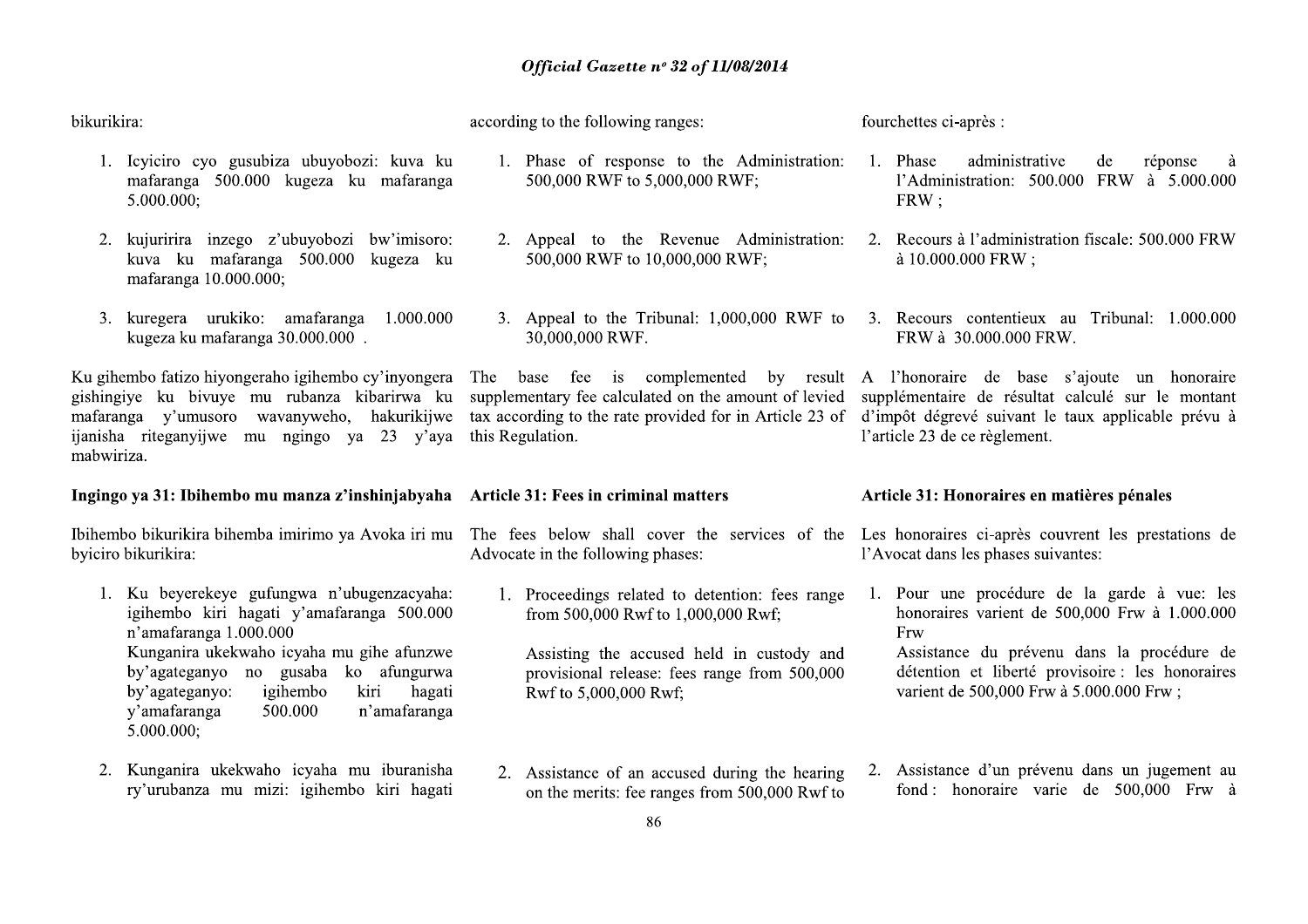|    | y'amafaranga<br>500.000<br>n'amafaranga<br>15.000.000;                                                                                                                                                                                                                                                                                                          | 15,000,000 Rwf;                                                                                                                                                                                                                            | 15.000.000                                                                                                                                                                                                                                       |
|----|-----------------------------------------------------------------------------------------------------------------------------------------------------------------------------------------------------------------------------------------------------------------------------------------------------------------------------------------------------------------|--------------------------------------------------------------------------------------------------------------------------------------------------------------------------------------------------------------------------------------------|--------------------------------------------------------------------------------------------------------------------------------------------------------------------------------------------------------------------------------------------------|
|    | 3. Kuregera indishyi utisunze ubushinjacyaha<br>indishyi<br>wisunze<br>no/cg<br>kuregera<br>ubushinjacyaha:<br>igihembo<br>kiri<br>hagati<br>y'amafaranga<br>700.000<br>n'amafaranga<br>15.000.000; kikaba gishobora kongerwaho<br>igihembo gishingiye ku byavuye mu rubanza<br>kandi kibarwa hakurikijwe ijanisha riteganywa<br>mu gace ka II mu ngingo ya 23; | 3. Private prosecution and/or claim for damages:<br>fee ranges from 700,000 Rwf to 15,000,000<br>Rwf; this fee may be supplemented with a<br>proportional fee calculated according to the<br>percentages set up in point II of Article 23; | Citation directe et/ou constitution de partie<br>3.<br>civile: honoraire varie de 700,000 Frw à<br>15.000.000 Frw pouvant être majoré d'un<br>honoraire proportionnel calculé suivant les<br>pourcentages indiqués au point II de l'article 23 ; |
| 4. | Indi mirimo ikorwa nyuma y'urubanza:<br>igihembo kiri hagati y'amafaranga 500.000<br>n'amafaranga 2.000.000.                                                                                                                                                                                                                                                    | 4. Other post-judicial proceedings: fee ranges<br>from 500,000 Rwf to 2,000,000 Rwf.                                                                                                                                                       | 4. D'autres procédures post juridictionnelles :<br>honoraire varie de 500,000 Frw à 2.000.000 Frw.                                                                                                                                               |
|    | Ingingo ya 32: Gukurikirana urubanza ku rwego<br>rw'Urukiko rw'Ikirenga                                                                                                                                                                                                                                                                                         | Article 32: Proceedings before the Supreme Court                                                                                                                                                                                           | Article 32: Procédure devant la Cour Suprême                                                                                                                                                                                                     |
|    | Avoka ukurikirana dosiye bwa mbere mu Rukiko<br>rw'Ikirenga afite uburenganzira ku gihembo kiri hagati<br>y'amafaranga 1.000.000 n'amafaranga 15.000.000.                                                                                                                                                                                                       | The Advocate handling a case for the first time before<br>the Supreme Court is entitled to a fee of 1,000,000<br>RWF to 15,000,000 FRW.                                                                                                    | L'avocat qui gère le dossier pour la première fois<br>devant la Cour Suprême a droit à un honoraire de<br>1.000.000 FRW à 15.000.000 FRW.                                                                                                        |
|    | Ingingo ya 33: Igihembo ku rwego rw'ubujurire                                                                                                                                                                                                                                                                                                                   | <b>Article 33: Fees on proceedings in Appeal</b>                                                                                                                                                                                           | Article 33: Honoraires sur les procédures d'appel                                                                                                                                                                                                |
|    | Mu bujurire, avoka w'urega n'uw'uregwa bafite<br>uburenganzira kuri kimwe cya kabiri cy'igihembo<br>cyumvikanyweho ku rwego rwa mbere.                                                                                                                                                                                                                          | In case of appeal, the Advocate for the Applicant and<br>the Advocate for the defendant are entitled to half of<br>the fee agreed in the first instance.                                                                                   | L'avocat du demandeur et celui du défendeur ont droit<br>à la moitié des honoraires convenus au premier degré,<br>en cas d'appel.                                                                                                                |
|    | Ingingo ya 34: Ibihembo mu bindi bitavuzwe                                                                                                                                                                                                                                                                                                                      | Article 34: Fees in other matters not specifically<br>covered                                                                                                                                                                              | Article 34: Honoraires dans d'autres matières non<br>spécialement visées                                                                                                                                                                         |
|    | Bitabangamiye ibiteganywa n'ingingo zibanziriza iyi<br>zo muri aya mabwiriza, avoka afite uburenganzira bwo<br>kugena igihembo ashyize mu gaciro, ariko kitari munsi                                                                                                                                                                                            | Without prejudice to other provisions laid down in the<br>preceding Articles of this Regulation, the Advocate<br>has the right to charge reasonable fees with a                                                                            | Sans préjudice de l'application des autres dispositions<br>prévues aux articles précédents du présent règlement,<br>l'avocat a le droit de facturer les honoraires                                                                               |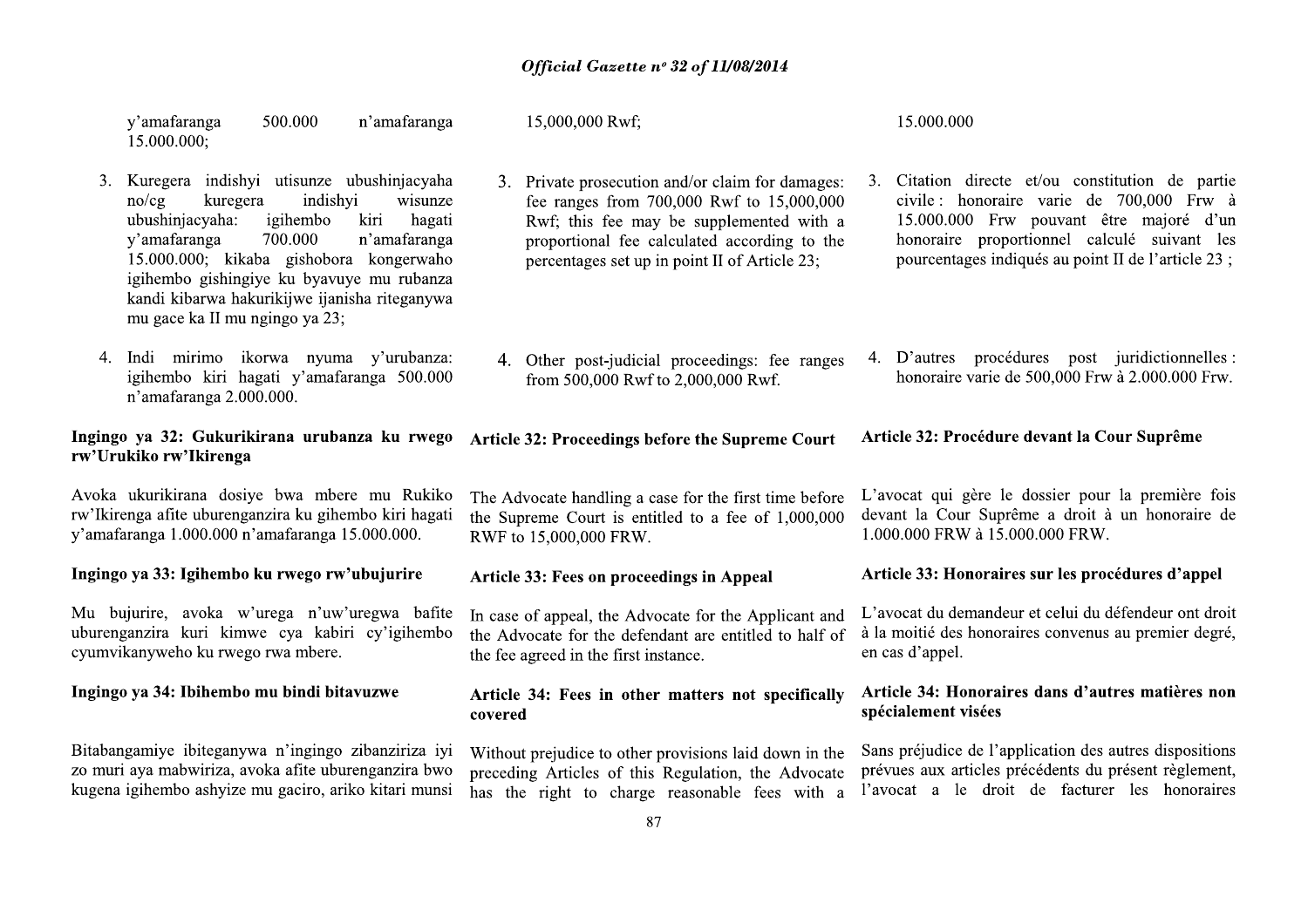| y'amafaranga 500.000 kandi kitarengeje amafaranga<br>3.000.000 hiyongereyeho, iyo bishoboka, igihembo<br>hakurikijwe ibyagezweho, ku ijanisha<br>kibarwa<br>riteganyijwe mu gace ka II k'ingingo ya 23.                                               | minimum of 500,000 RWF and a maximum of<br>3,000,000 RWF with, if applicable, possibility of<br>increase of a proportional fee calculated according to<br>the percentages set up in point II of Article 23.                                     | raisonnables avec un minimum de 500.000 FRW et un<br>maximum de 3.000.000 FRW avec, s'il y a lieu,<br>possibilité de majoration d'un honoraire proportionnel<br>calculé suivant les pourcentages indiqués au point II<br>de l'article 23. |
|-------------------------------------------------------------------------------------------------------------------------------------------------------------------------------------------------------------------------------------------------------|-------------------------------------------------------------------------------------------------------------------------------------------------------------------------------------------------------------------------------------------------|-------------------------------------------------------------------------------------------------------------------------------------------------------------------------------------------------------------------------------------------|
| Icyliciro cya 2: Igihembo cya Avoka kibariwe ku Section 2: Fee to the hourly or daily rates<br>isaha cyangwa ku munsi                                                                                                                                 |                                                                                                                                                                                                                                                 | Section 2: Honoraires aux taux horaires ou<br>journaliers                                                                                                                                                                                 |
| Ingingo ya 35: Ibihembo ntarengwa n'uburyo Article 35: Limits and modalities<br><b>bibarwa</b>                                                                                                                                                        |                                                                                                                                                                                                                                                 | Article 35: Limites et modalités                                                                                                                                                                                                          |
| Igihembo fatizo ku isaha kibarwa mu buryo bukurikira:<br>wimenyereza<br>umwuga:<br>hagati<br>avoka<br>y'amafaranga 70.000 n'amafaranga 150.000;<br>avoka wanditse<br>ku rutonde:<br>hagati<br>$\bullet$<br>y'amafaranga 150.000 n'amafaranga 300.000. | Basic hourly rates range within the following limits:<br>• For a trainee Advocate: between 70,000 RWF<br>and 150,000 RWF<br>For an Advocate enrolled on the roll of •<br>$\bullet$<br>advocates: between 150,000 RWF<br>and<br>300,000 RWF.     | Les taux horaires de base varient dans les limites ci-<br>après:<br>Pour avocat stagiaire: entre 70.000 FRW et<br>$\bullet$<br>$150.000$ FRW :<br>Pour avocat inscrit au Tableau: entre 150.000<br>FRW et 300.000 FRW.                    |
| Igihembo fatizo ku munsi kiri mu mbibi zikurikira:<br>Kuri avoka wimeneyereza umwuga: hagati<br>y'amafaranga 300.000 n'amafaranga 500.000;<br>Kuri avoka wanditse ku rutonde: hagati<br>$\bullet$<br>y'amafaranga 500.000 n'amafaranga 800.000.       | Basic daily rates range within the following limits:<br>• For a trainee Advocate: between 300,000<br>RWF and 500,000 RWF;<br>For an Advocate enrolled to the roll of •<br>$\bullet$<br>advocates: between 500,000<br>RWF<br>and<br>800,000 RWF. | Les taux journaliers de base varient dans les limites ci-<br>après:<br>Pour avocat stagiaire: entre 300,000 FRW et<br>$\bullet$<br>500,000 FRW;<br>Pour avocat inscrit au Tableau: entre 500,000<br>FRW et 800.000 FRW.                   |

Igiciro cyo ku isaha cyangwa ku munsi kuri dosiye iyi n'iyi, kimenyeshwa mu ntangiriro, dosiye igifungurwa.

Igihe avoka amara akora kuri dosiye kirabarwa mu buryo burambuye, hanyuma hagakorwa inyandiko yishyuza hashingiwe ku giciro cyo ku isaha cyangwa ku munsi cyagenwe.

The base hourly or daily rate applicable to a specific case is announced at the opening of the file.

The time spent by the Advocate in handling the case is scrupulously accounted to allow billing according to a determined daily or hourly rate.

Le taux horaire ou journalier de base applicable à un dossier déterminé, est annoncé dès l'ouverture du dossier.

Le temps consacré par l'avocat au traitement du dossier est scrupuleusement comptabilisé, pour être ensuite facturé selon un taux horaire ou journalier déterminé.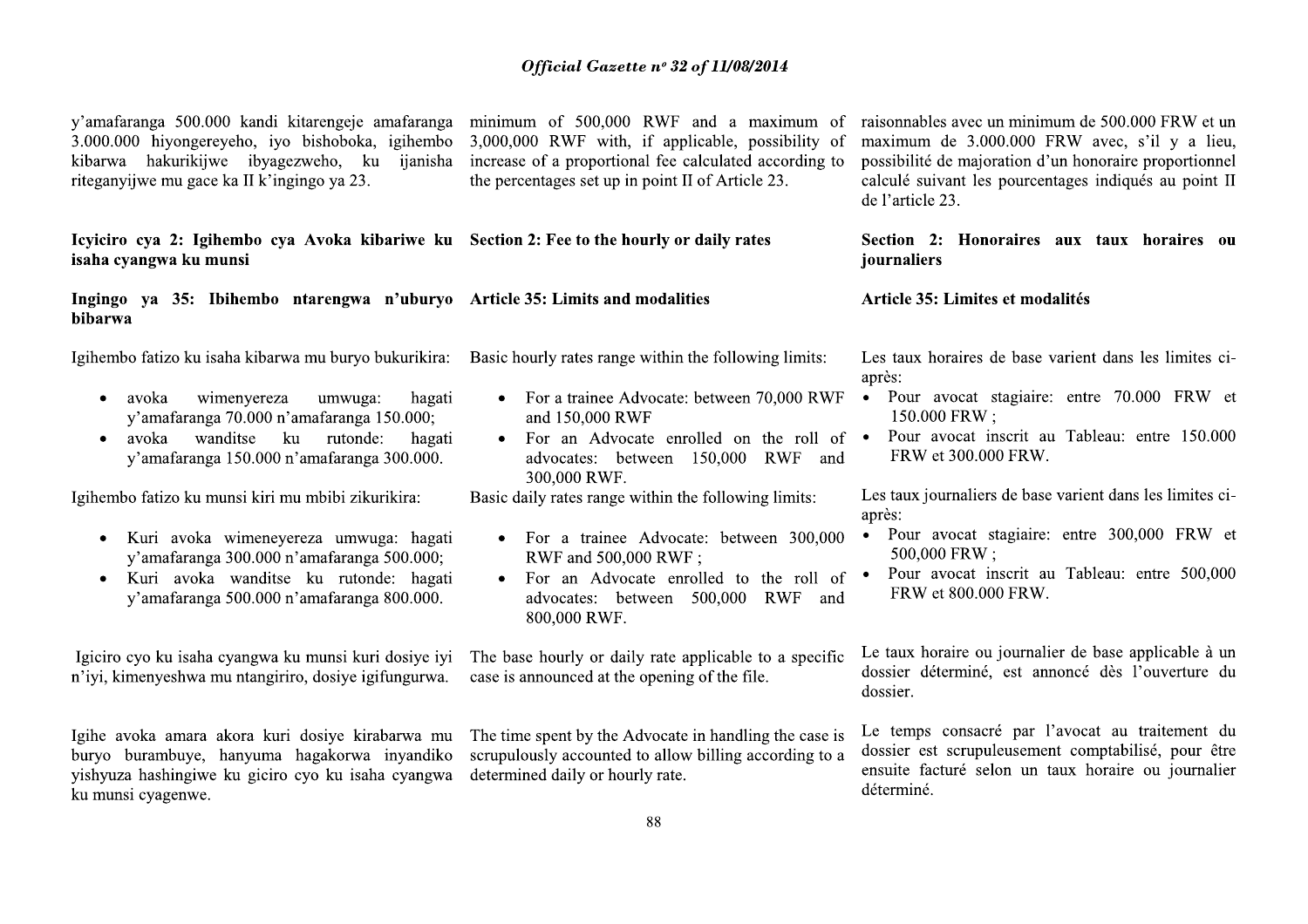## Ingingo ya 36: Kongera ibihembo

Bibanje gutangirwa uburenganzira n'Umukuru w'Urugaga, igiciro ku isaha cyangwa ku munsi gishobora kongerwaho amafaranga atarenze 30% kubera imirimo ifatwa nk'idasanzwe, nk'imirimo vakozwe kubera ubwihutirwe, imirimo isaba ubumenyi mu kintu cyihariye, kubera ingorane avoka yahuye na zo, uburyozwe avoka yafashe cyangwa ibintu byihariye vagezeho.

Icviciro cya 3: Amasezerano ahoraho hagati ya Section 3: Permanent Agreement avoka n'umukiriya

## Ingingo ya 37: Urwego amasezerano arimo

Amasezerano ahoraho ashobora guteganya ko avoka ucishirije azishvurwa umubare w'amafaranga y'igihembo mu bihe yumvikanyeho n'umukiriya we; kimwe nuko bashobora kumvikana andi mafaranga yiyongera ku gihembo kubera dosiye cyangwa imirimo imwe n'imwe.

Ingano y'igihembo mu masezerano ahoraho ishingira ahanini ku bushobozi bw'umukiriya, ku gaciro k'imanza ze, no ku zindi mpamvu avoka agomba kubanza kumenya neza mbere yo kumvikana n'umukiriya we ku mafaranga y'igihembo.

## Ingingo ya 38: Ibiciro

Uretse ku bakiliya bihariye batari abacuruzi, igihembo nshingirwaho mu masezerano ahoraho ni amafaranga 500.000.

## **Article 36: Possibility of increase**

Subject to prior authorization from the President of Moyennant autorisation préalable du Bâtonnier, le considered as exceptional, and especially for duties carried out in the context of emergency, for services that require competence in a specialized subject, the assumed by the Advocate or exceptional results achieved.

**Article 37: Scope** 

addition to the lump sum amount, another fee may also be agreed for certain businesses or certain certaines affaires ou certaines prestations. services.

The amount of fees for permanent agreement shall depend largely on the economic size of the client, the importance of the litigation and other factors that the Advocate should try to know before agreeing with the client on the amount of the fees.

## **Article 38: Rates**

Except for the case of clients who are non-merchant individuals, the minimum amount for the agreement cannot be less than 500,000 RWF.

## Article 36: Possibilité de majoration

the Bar Association, hourly or daily rate may however taux horaire ou journalier de base peut toutefois être be increased with a maximum of 30%, for services maioré de 30 % maximum, pour des prestations considérées comme exceptionnelles, et notamment pour des devoirs accomplis au bénéfice de l'urgence. pour des prestations nécessitant une compétence dans complexity encountered, the responsibilities to be une matière spécialisée, à raison des difficultés rencontrées, des responsabilités à prendre par l'avocat ou des résultats exceptionnels obtenus.

## **Section 3: Abonnement**

## Article 37: Cadre

The permanent agreement may consist for the L'abonnement peut consister, pour l'avocat, au Advocate in the payment of a lump sum amount paiement d'un montant forfaitaire payable sur des payable over a period to be agreed with the client; in périodes à convenir avec le client; il peut aussi être convenu une facturation en sus du forfait pour

> Le montant d'honoraires pour abonnement dépend largement de la taille économique du client, de l'importance de son contentieux et d'autres facteurs que l'avocat doit essaver de maîtriser avant de convenir avec le client sur le montant des honoraires.

## **Article 38: Tarifs**

Sauf pour les cas des clients particuliers noncommercants, le montant minimal d'abonnement ne peut être inférieur à 500.000 FRW.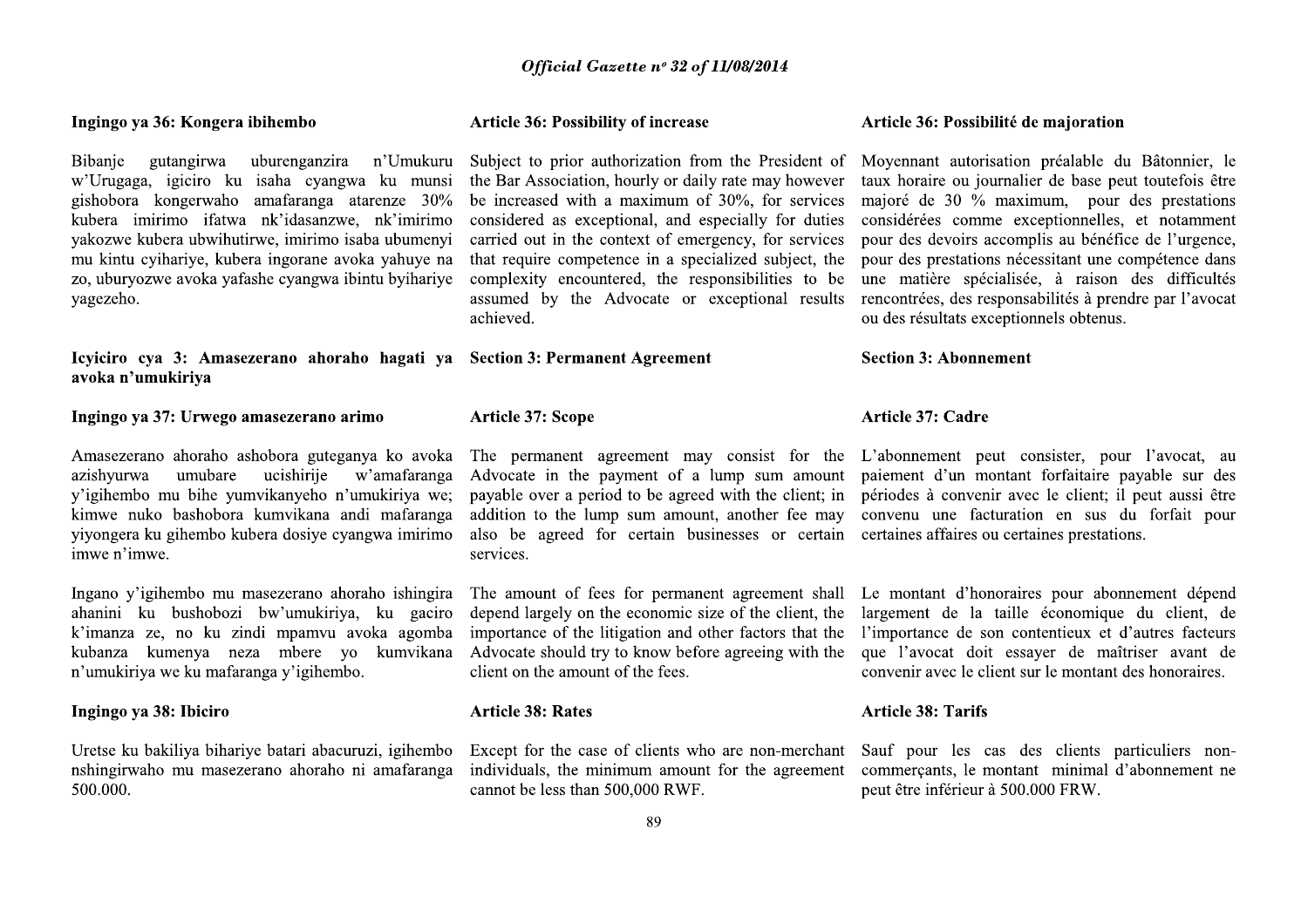Ibihembo ntarengwa n'ibihembo nshingirwaho avoka n'umukiriya we bagomba kubahiriza mu masezerano ahoraho bibarwa mu buryo bukurikira:

 $\mathbf{i}$ . Abakiriya batari abacuruzi n'ibigo bito: igihembo gicishirije kiri hagati y'amafaranga 500.000 n'amafaranga 1.500.000 ku kwezi.

> Muri aya mabwiriza, ikigo gito ni ikigo gifite agaciro k'ibyacurujwe mu mwaka katarengeje amafaranga 150.000.000.

Ibigo biciriritse n'imiryango itegamiye kuri ii. Leta: igihembo gicishirije kiri hagati y'amafaranga 500.000 n'amafaranga 1.500.000 ku kwezi.

Muri aya mabwiriza, gifatwa nk'ikigo giciriritse ikigo kigira agaciro k'ibyacurujwe mu mwaka kari hagati y'amafaranga 150.000.000 n'amafaranga 500.000.000

Ibigo binini: igihembo gicishirije kiri hagati iii. y'amafaranga 750.000 n'amafaranga 3.500.000 ku kwezi.

Muri aya mabwiriza, gifatwa nk'ikigo kinini ikigo gifite agaciro k'ibyacuruiwe mu mwaka kari hejuru y'amafaranga 500.000.000.

as follows:

 $\mathbf{i}$ . Non-merchant individuals small and businesses: fixed fee from 500,000 RWF to 1,500,000 RWF per month.

> For the purpose of this Regulation, any business whose average annual turnover does not exceed 150,000,000 FRW shall be considered as small business.

companies ii. Medium-sized and Nongovernmental organizations: fixed fee from 500,000 RWF to 2,000,000 RWF per month.

> For the purpose of this Regulation, any company whose average annual turnover ranges between 150,000,000 FRW and 500,000,000 RWF shall be considered as medium-sized.

iii. Large companies: fixed fee of 750,000 RWF to 3,500,000 RWFS per month.

average annual turnover above 500,000,000 RWF shall be considered as large company.

The maximum and minimum rates required to be Les tarifs maxima et minima obligatoires à convenir agreed between the Advocate and his/her client are set entre l'avocat et son client abonné sont fixés comme suit:

> *i.* Particuliers non commercants et petites entreprises: honoraires forfaitaires de 500.000 FRW à 1.500.000 FRW par mois.

En vertu de ce règlement, est considérée comme petite, toute entreprise dont le chiffre d'affaires annuel moyen ne dépasse pas 150.000.000 FRW.

ii. Movennes entreprises et Organisations Non Gouvernementales: honoraires forfaitaires de 500.000 FRW à 2.000.000 FRW par mois.

En vertu de ce règlement, est considérée comme moyenne, toute entreprise qui réalise un chiffre d'affaires annuel se situant entre 150.000.000 FRW et 500.000.000.FRW.

iii. Grandes entreprises : honoraires forfaitaires de 750.000 FRW à 3.500.000 FRW par mois.

Under this Regulation, any company that generates an En vertu de ce règlement, est considérée comme grande, toute entreprise qui réalise un chiffre d'affaires moyen au-dessus annuel de 500.000.000.FRW.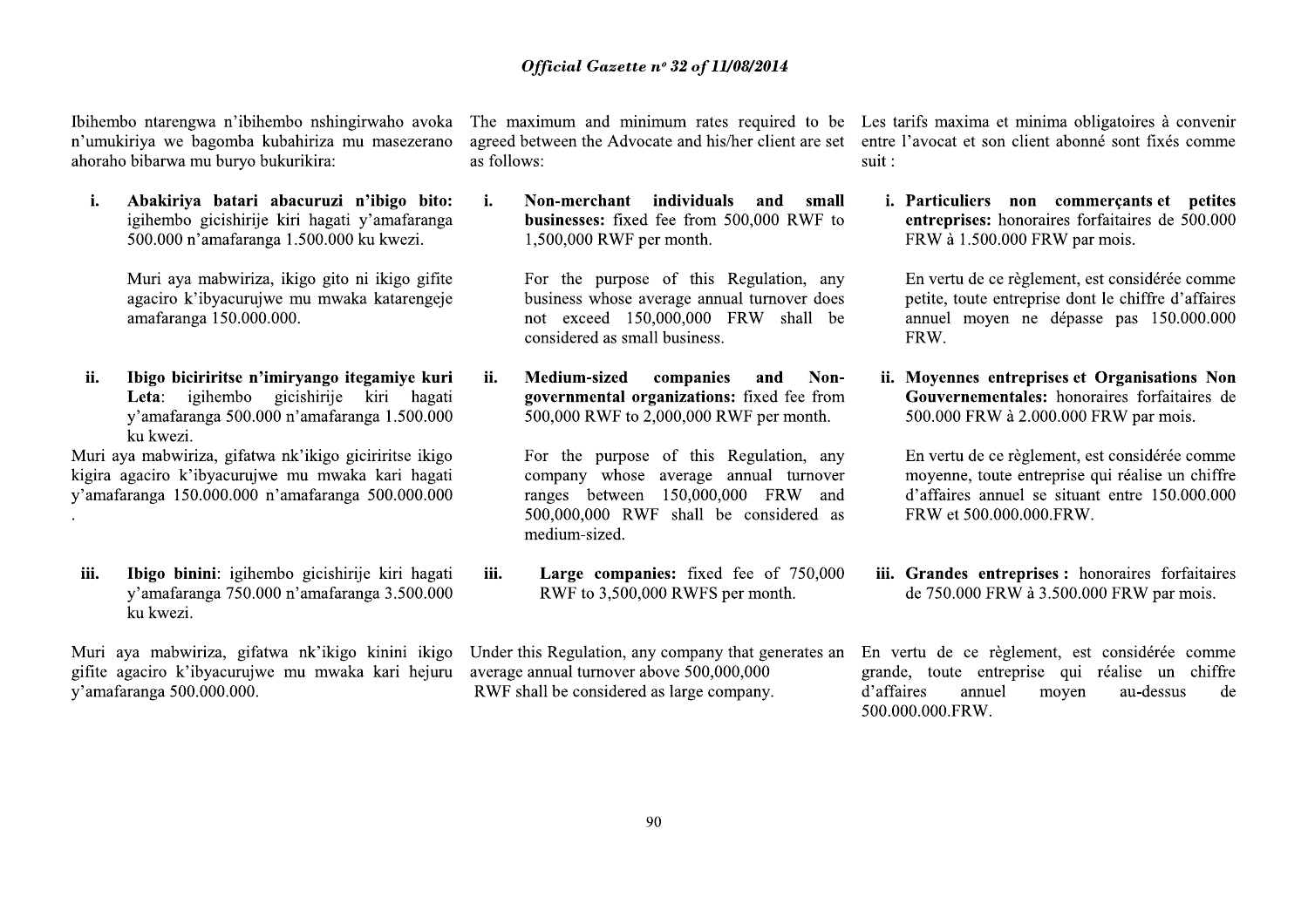**Official Gazette nº 32 of 1**<br> **AFARANGA CHAPTER 4: EXPEI<br>
FANZWE NA DISBURSEMENTS<br>
YA<br>
ejwe cyangwa Article 39: Expenses and disbu<br>
kiriva Advocate** Official Gazette nº 32 of 11/<br>
ARANGA CHAPTER 4: EXPENS<br>
ZWE NA DISBURSEMENTS<br>
2. expangwa Article 39: Expenses and disburs<br>
Advocate Official Gazette nº 32 of 11/08/2014<br>
RANGA CHAPTER 4: EXPENSES<br>
WE NA DISBURSEMENTS<br>
expenses and disbursements<br>
Advocate Official Gase<br>
UMUTWE WA 4: AMAFARANGA CHAPTER 4:<br>
YAKORESHEJWE CYANGWA YATANZWE NA DISBURSEMENTS<br>
AVOKA MU NYUNGU Z'UMUKIRIYA<br>
Ingingo ya 39: Amafaranga yakoreshejwe cyangwa Article 39: Expense<br>
yatanzwe na Avoka mu nyung UMUTWE WA<br>YAKORESHEJWE CY<br>AVOKA MU NYUNGU<br>Ingingo ya 39: Amafar<br>yatanzwe na Avoka mu<br>Avoka yemerewe gus<br>yishyuye mu nyungu<br>abitangiye ibimenyetso. Official Gaze<br>
UMUTWE WA 4: AMAFARANGA CHAPTER 4:<br>
YAKORESHEJWE CYANGWA YATANZWE NA DISBURSEMENTS<br>
AVOKA MU NYUNGU Z'UMUKIRIYA<br>
Ingingo ya 39: Amafaranga yakoreshejwe cyangwa Article 39: Expense<br>
yatanzwe na Avoka mu nyung UMUTWE WA 4: AMAFARANGA CHAPTER 4:<br>
YAKORESHEJWE CYANGWA YATANZWE NA DISBURSEMENTS<br>
AVOKA MU NYUNGU Z'UMUKIRIYA<br>
Ingingo ya 39: Amafaranga yakoreshejwe eyangwa Article 39: Expense<br>
yatanzwe na Avoka mu nyungu z'umukiriya M Official Gazett<br> **AMAFARANGA CHAPTER** 4:<br>
A YATANZWE NA DISBURSEMENTS<br>
UKIRIYA<br>
koreshejwe cyangwa Article 39: Expenses<br>
12'umukiriya Advocate<br>
13'umukiriya amafaranga The Advocate shall be al<br>
subizwa amafaranga The Advoc Official Gazett<br>
AMAFARANGA CHAPTER 4:<br>
VA YATANZWE NA DISBURSEMENTS<br>
UKIRIYA<br>
koreshejwe cyangwa Article 39: Expenses<br>
12'umukiriya Advocate<br>
subizwa amafaranga The Advocate shall be al<br>
subizwa amafaranga The Advocate sh

Ingingo ya 39: Amafaranga yakoreshejwe cyangwa Article 39: Expense<br>
yatanzwe na Avoka mu nyungu z'umukiriya Advocate<br>
Avoka yemerewe gusaba gusubizwa amafaranga The Advocate shall be<br>
yishyuye mu nyungu z'umukiriya we, mu xatanzwe na Avoka mu nyungu z'umukiriya Advocate<br>
Avoka yemerewe gusaba gusubizwa amafaranga The Advocate<br>
yishyuye mu nyungu z'umukiriya we, mu gihe disbursements<br>
abitangiye ibimenyetso. upon presentat<br>
UMUTWE WA 5: IMPA Avoka yemerewe gusaba gusubizwa amafaranga The Advocate shall be<br>
yishyuye mu nyungu z'umukiriya we, mu gihe dishursements incurrer<br>
abitangiye ibimenyetso.<br> **UMUTWE WA 5:** IMPAKA ZIJYANYE CHAPTER 5: DI<br>
N'IBIHEMBO BY'AVOK ibihembo by'avoka zishyikirizwa Umukuru w'Urugaga be addressed to the P<br>rw'Abavoka mu mezi abiri uhereye igihe izo mpaka months from the day<br>zavukiye. Ikirego gitangwa n'uruhande rufite inyungu, complaint shall be 1<br>yaba u

na yo iganita itumiza im<br>izumve; Komisiyo ishyi<br>w'Urugaga, na we agafa<br>ntarengwa cy'amezi ab:<br>yashyikirijwe ikirego. Umukuru w'Urugaga y<br>Komisiyo y'Urugaga is<br>na yo igahita itumiza<br>izumve; Komisiyo is<br>w'Urugaga, na we ag<br>ntarengwa cy'amezi<br>yashyikirijwe ikirego.

Official Gazette nº 32 of 11/08/2014<br>
CHAPTER 4: EXPENSES<br>
DISBURSEMENTS<br>
Article 39: Expenses and disbursements of Advocate Official Gazette nº 32 of 11/08/2014<br>
CHAPTER 4: EXPENSES AND CHAPITRE<br>
DISBURSEMENTS<br>
Article 39: Expenses and disbursements of the Article 39: Fr<br>
Advocate **Official Gazette n° 32 of 11/08/2014**<br> **AMAFARANGA CHAPTER** 4: **EXPENSES** AND CHAPITRE 4: FRAI<br> **AVATANZWE NA DISBURSEMENTS**<br> **EXPENSES** AND CHAPITRE 4: FRAI<br> **CKIRIYA**<br> **EXPENSES** AND CHAPITRE 4: FRAI<br> **EXPENSES** AND CH of 11/08/2014<br> **AND** CHAPITRE 4: FRAIS ET DEBOURS<br> **AND** CHAPITRE 4: FRAIS ET DEBOURS<br> **AND** CHAPITRE 4: FRAIS ET DEBOURS<br> **AND** is the about the state of the conduct of the conduct of the conduct of the conduct of the co of 11/08/2014<br>
(PENSES AND CHAPITRE 4: FRAIS)<br>
isbursements of the Article 39: Frais et débe<br>
co charge expenses and L'avocat est autorisé à<br>
interest of the client exposés dans l'intérêt d of 11/08/2014<br>
(PENSES AND CHAPITRE 4: FRAIS)<br>
isbursements of the Article 39: Frais et débe<br>
co charge expenses and L'avocat est autorisé à<br>
interest of the client exposés dans l'intérêt d<br>
documents. justificatives. of 11/08/2014<br>
(PENSES AND CHAPITRE 4: FRAIS)<br>
isbursements of the Article 39: Frais et débe<br>
co charge expenses and L'avocat est autorisé à<br>
interest of the client exposés dans l'intérêt d<br>
documents. DELATING TO CHAPITPE TRAIS<br>
SERVIERS AND CHAPITRE 4: FRAIS<br>
SUBDUREMENTS OF A Article 39: Frais et débe<br>
co charge expenses and L'avocat est autorisé à<br>
interest of the client exposés dans l'intérêt d<br>
documents.<br>
RELATING TO CHAPITRE 5: CONTI

Official Gazette n° 32 of 11/08/2014<br>
A VATANZWE NA DISBURSEMENTS<br>
UKIRIYA<br>
UKIRIYA<br>
Koreshcjwe cyangwa Article 39: Expenses and disbursements of the Article 39: Frais et de<br>
12 Tumukiriya<br>
Advocate shall be allowed to cha

Accelerive Cyangwa Article 39: Expenses and disbursements of the Article 39: Frais et de <br>
12 Tarumulting a Advocate Shall be allowed to charge expenses and L'avocat est autorisé<br>
subizwa amafaranga The Advocate shall be a **EXECUTE THE SET AND THE SET AND THE SET AND THE SURVEY CHAPTER SET AND THE SET AND THE SET AND THE SET AND THE SET AND THE SET AND THE SET AND THE SET AND THE SURVEY CHAPTER SET AND THE PROFESSIONAL FEES AND NOR THE SURVE** subiziva amafaranga The Advocate shall be allowed to charge expenses and L'avocat est autorisé<br>
ireiny we, mu gihe dishursements incured in the interest of the client exposés dans l'intérêt<br>
upon presentation of supporting

Ect them to the Commission of the Bar respons<br>fees issues which, in turn, shall summon<br>ties to a hearing session and submit its report to<br>sident of the Bar. The latter shall take a deci<br>hin two (2) months from the date of virego akabyoherereza The President of the Bar<br>ibihembo by'abavoka direct them to the Comm<br>e zombi kugira ngo for fees issues which,<br>a raporo Umukuru parties to a hearing sessic<br>imwanzuro mu gihe President of the Bar. Th<br>(

of 11/08/2014<br>
IPENSES AND CHAPITRE 4: FRAIS ET DEBOURS<br>
isbursements of the Article 39: Frais et débours de l'avocat<br>
o charge expenses and L'avocat est autorisé à facturer les frais et débours<br>
interest of the client exp **EXERCU AND CHAPITRE 4: FRAIS ET DEBOURS**<br> **Subursements of the Article 39: Frais et débours de l'avocat**<br>
o charge expenses and L'avocat est autorisé à facturer les frais et débours<br>
interest of the client exposés dans l'

**isbursements of the Article 39: Frais et débours de l'avocat<br>
o charge expenses and L'avocat est autorisé à facturer les frais et débours<br>
interest of the client exposés dans l'intérêt du Client sur base des pièces<br>
docu** o charge expenses and L'avocat est autorisé à facturer les frais et débours<br>interest of the client exposés dans l'intérêt du Client sur base des pièces<br>documents. justificatives.<br>**RELATING TO CHAPITRE 5: CONTENTIEUX RELATI** o charge expenses and L'avocat est autorisé à facturer les frais et débours<br>interest of the client exposés dans l'intérêt du Client sur base des pièces<br>documents.<br>**RELATING TO CHAPITRE 5: CONTENTIEUX RELATIF AUX**<br>**HONORAIR** payment of fees shall Toutes contestations en the Bar, within two paiement d'honoraires son e dispute arose. The l'Ordre, dans les deux moy interested party, par toute partie intéressée, ient who disputes all client qui co of the Bar, within two paiement d'honoraires sont adressées au Bâtonnier de<br>the dispute arose. The l'Ordre, dans less deux mois de la naissance du litige,<br>any interested party, par toute partie intéressée, que ce soit à l'

eceive complaints and Le Bâtonnier reçoit les joint de la Commentaine de la Commentaine de la Commentaine de la Commentation de la Commentation de la Commentation de la Commentation de la Convoque les parties à le shall ta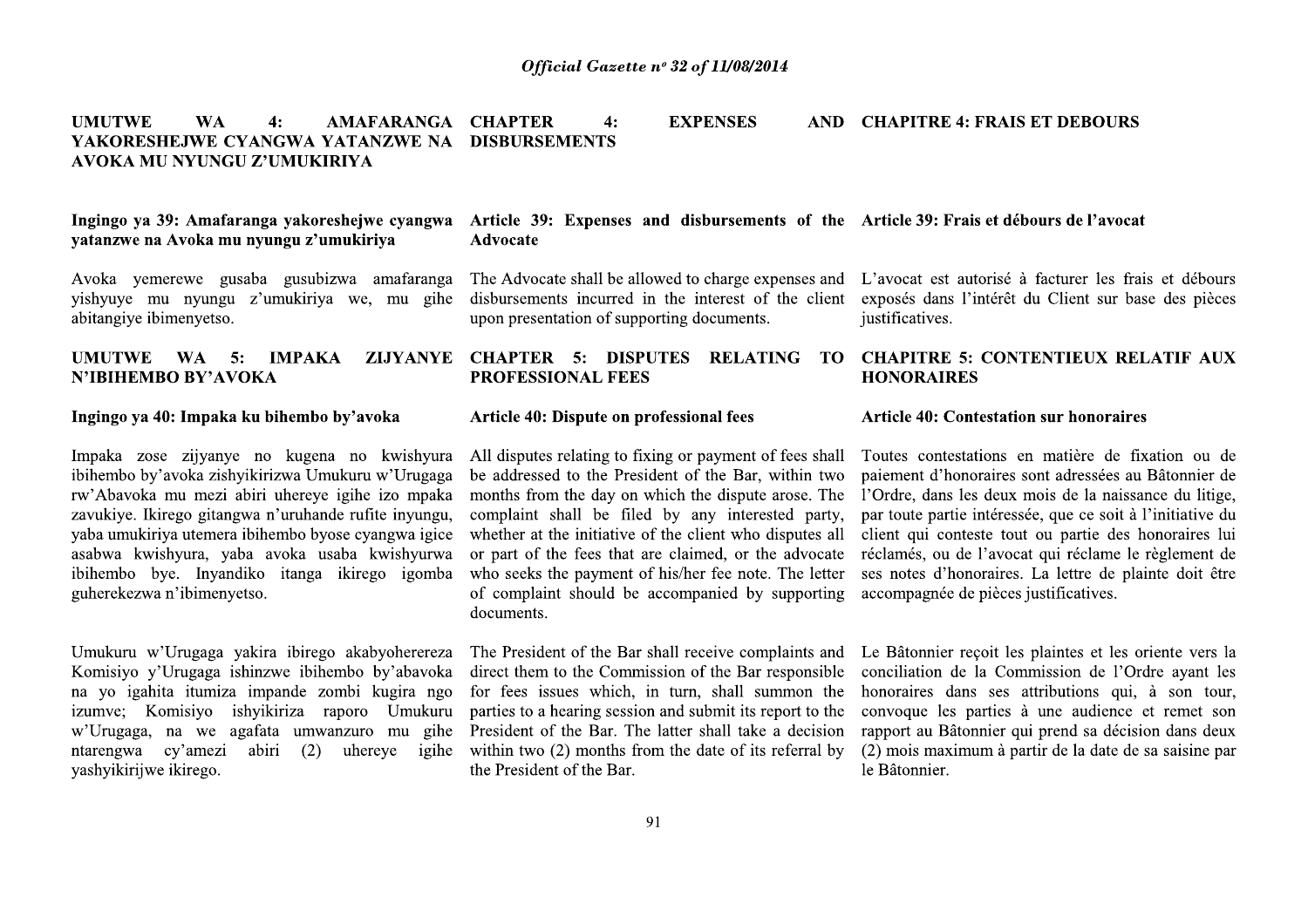Umukiriya kimwe n'avoka bashobora kuzana n'abavoka babunganira cyangwa undi wese wabiherewe ububasha bwihariye, cyangwa bagatanga ibisobanuro birambuye mu nyandiko bvatuma umwanzuro ufatirwa ku nyandiko.

Komisiyo ifata umwanzuro ku kibazo ishingiye ku bintu byinshi, harimo nk'akazi avoka vakoze, ubunyamwuga yagaragaje, ingorane yahuye na zo mu gukurikirana dosiye, imirimo yo kwita kuri dosiye yakoze, ibyagezweho, inyungu y'urubanza, amikoro y'umukiriya, n'ibindi.

Komisiyo ntigenzura uko avoka yakoze umurimo we, ariko ishobora kureba agaciro n'icyo imirimo yo kwita kuri dosiye mu mwanya w'umukiriya yamaze.

Uko byagenda kose, Komisiyo igendera buri gihe ku bihembo mbonera byavuzwe haruguru.

Ku ba nta makuru umukiriya afite ku byerekeye ibihembo by'avoka ntibimukuriraho inshingano yo kubyishyura. Gusa ibyo biba impamvu  $VQ$ kubigabanya.

Iyo Umukuru w'Urugaga amaze gufata umwanzuro akanawushyiraho umukono, awumenyesha impande zombi, zifite igihe cy'ukwezi kumwe (1) cyo kujuririra urukiko rubifitive ububasha (ubujurire bw'ibanze kimwe n'ubujurire bwuririye ku bundi). Uko byagenda kose, ubujurire bugomba kuba buherekejwe na kopi y'icyemezo cy'Umukuru w'Urugaga.

advocate or another person having a special power of attorney; or hand in sufficiently detailed submissions that allow deciding basing on documents only.

several parameters, including the work actually carried out by the Advocate, degree of professionalism shown, complexity encountered in handling the case, the due diligence observed by Advocate, the results obtained, interests of the dispute. the income of the client, etc.

The Commission shall not judge the quality of the La Commission ne juge pas de la qualité du travail de work of the Advocate but can estimate the value and l'avocat mais peut estimer la valeur et l'utilité des usefulness of due diligence observed on behalf of the diligences effectuées pour le client. client.

In any event, the Commission must always refer to the En tout état de cause, la Commission doit toujours se above scale.

grounds that he/she does not have information on the honoraires ne dispense pas ce dernier de payer. C'est amount of fees. It is nevertheless a factor for reducing néanmoins un facteur de minoration de la note. the amount in the fee note.

President of the Bar, it shall be notified to the parties elle est notifiée aux parties qui disposent chacune, who have each, for a period of one (1) month to lodge d'un délai d'un (1) mois pour exercer un recours an appeal (principal or incidental) with the competent court. In any case, the application must be accompanied by a copy of the decision of the accompagnée d'une copie de la décision du Bâtonnier. President of the Bar.

The client or the Advocate may be represented by an Le client comme l'avocat peut se faire représenter par un avocat ou une autre personne munie d'une procuration spéciale ou présenter un mémoire suffisamment circonstancié permettant de statuer sur pièce.

The Commission shall decide taking into account La Commission statue en tenant compte de plusieurs paramètres, notamment le travail réellement effectué par l'avocat, le professionnalisme manifesté, les difficultés rencontrées dans le traitement de l'affaire, les diligences menées par l'avocat, les résultats obtenus, intérêts du litige, les revenus du client, etc.

référer au barème ci-dessus.

The client shall not be exempted from paying on the L'absence d'information du client sur le montant des

Once the decision has been made and signed by the Une fois la décision rendue et signée par le Bâtonnier, (principal comme incident) devant la juridiction compétente. La requête doit, en tous les cas, être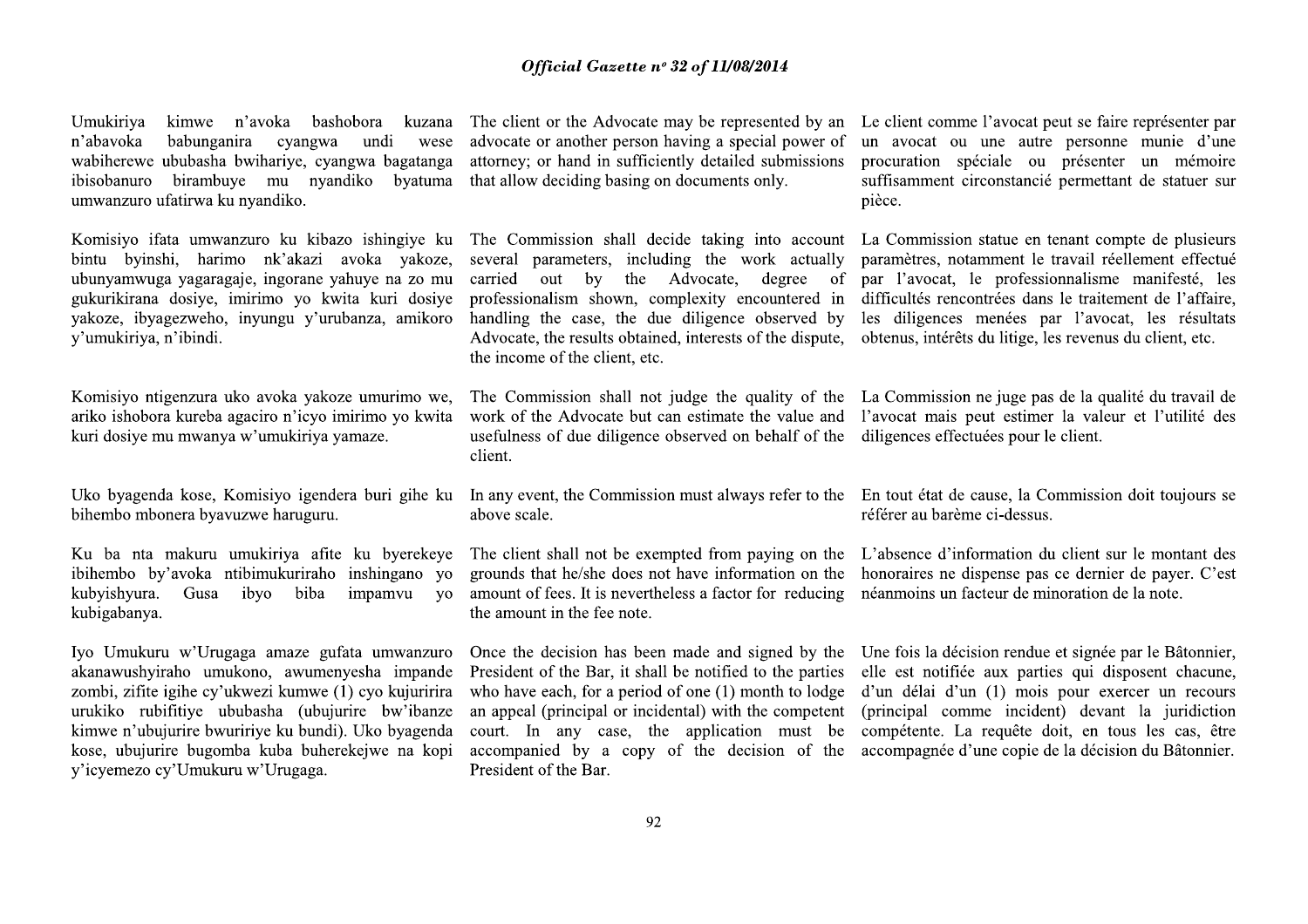Official Gase<br>
Mu gihe dosiye yashyikirijwe Urukiko, avoka agomba In the case of judicia<br>
kunganirwa na mugenzi we.<br> **Ingingo** ya 41: Gukemura impaka zijyanye Article 41: Settlemen<br>
n'ibihembo by'avoka mu gihe yakoze amako *Official Gase*<br>
Mu gihe dosiye yashyikirijwe Urukiko, avoka agomba In the case of judicia<br>
kunganirwa na mugenzi we.<br> **Ingingo ya 41:** Gukemura impaka zijyanye Article 41: Settleme<br>
n'ibihembo by'avoka mu gihe yakoze amak Mu gihe dosiye yashyikirijwe Urukiko, avoka agomba In the case of judicia<br>kunganirwa na mugenzi we.<br>**Ingingo** ya 41: Gukemura impaka zijyanye Article 41: Settlemen<br>i ibihembo by'avoka mu gihe yakoze amakosa fees for profes Uko byagenda kose, nta<br>gihe yakoze amakosa y<br>mukiriya. Ibyo ni nk'ig<br>rutari rwo, igihe hari im<br>yirengagije, igihe yare<br>ntacyo azageraho, cyang<br>cyangwa cy'ubusaze bw'<br>Inzego zibifitiye ububa<br>kwemeza ko igikorwa cy<br>UMUTWE WA Uko byagenda kose, nta bihembo avoka yishyurwa mu In all cases, no fee gihe yakoze amakosa y'umwuga yagize ingaruka ku committed profession mukiriya. Ibyo ni nk'igihe avoka yaregeye unkiko prejudiced the client.<br>
rutari rw rutari rwo, igihe hari im<br>
yirengagije, igihe yare;<br>
ntacyo azageraho, cyang<br>
cyangwa cy'ubusaze bw'<br>
Inzego zibifitiye ububa:<br>
kwemeza ko igikorwa cy<br> **UMUTWE WA 6:**<br>
N'IZISOZA<br>
Ingingo ya 42: Inga<br>
masezerano ku bihemb yirengagije, igihe yare<sub>l</sub><br>ntacyo azageraho, cyang<br>cyangwa cy'ubusaze bw'<br>Inzego zibifitiye ububa:<br>kwemeza ko igikorwa cy<br>**UMUTWE WA 6:<br>N'IZISOZA**<br>Ingingo ya 42: Inga<br>masezerano ku bihembo

umunsi aya mabwiriza<br>agumana agaciro kayo kuge<br>dosiye birangiye. Ku zindi<br>impande zombi zigomba gu<br>n'aya mabwiriza. ntacyo azageraho, cyangwa yararetse igihe cyo kujurira case, who has initi cyangwa cy'ubusaze bw'ikirego kikarenga.<br>
Inzego zibifitiye ububasha ni zo zonyine zishobora Only the competent kwemeza ko igikorwa cy'avoka ari ik Inzego zibifitiye ububasha ni zo zonyine zishobora Only the competent<br>kwemeza ko igikorwa cy'avoka ari ikosa ry'umwuga. decide on the nature<br>attributed to an Advoc<br>**UMUTWE WA 6: INGINGO ZINYURANYE CHAPTER 6: MISC**<br>**N'IZISO** UMUTWE WA 6:<br>
N'IZISOZA<br>
Ingingo ya 42: Inga<br>
masezerano ku bihembo<br>
Amasezerano yose ku<br>
umunsi aya mabwiri<br>
agumana agaciro kayo k<br>
dosiye birangiye. Ku z<br>
impande zombi zigomba<br>
n'aya mabwiriza. UMUTWE WA 6: INGINGO ZINYURANYE CHAPTER 6: MISO N'IZISOZA PROVISIONS PROVISIONS PROVISIONS masezerano ku bihembo by'abavoka ariho and all agreements of masezerano yose ku bihembo by'abavoka ariho and all agreements of Amas Amasezerano yose ku<br>umunsi aya mabwiri<br>agumana agaciro kayo k<br>dosiye birangiye. Ku z<br>impande zombi zigomba<br>n'aya mabwiriza.

**Official Gazette n° 32 of 1**<br>avoka agomba In the case of judicial proceedings<br>required to be represented by a colle<br>aka zijyanye Article 41: Settlement of fee relations are amakosa fees for professional misconduct of **Official Gazette nº 32 of 11/**<br>  $\alpha$  a agomba In the case of judicial proceedings,<br>
required to be represented by a colleagraphy and  $\alpha$  and  $\alpha$  and  $\alpha$  and  $\alpha$  are  $\alpha$  and  $\alpha$  fees for professional misconduct of a *Official Gazette nº 32 of 11/08/2014*<br>agomba In the case of judicial proceedings, the Advo<br>required to be represented by a colleague.<br>zijyanye Article 41: Settlement of fee related disput<br>makosa fees for professional mis *Official Gazette nº 32 of 11/08/2014*<br>In the case of judicial proceedings, the Advocrequired to be represented by a colleague.<br>Article 41: Settlement of fee related dispute fees for professional misconduct of an Advoca

# *Official Gazette nº 32 of 11/08/2014*<br>In the case of judicial proceedings, the Advocate is En cas de pro<br>required to be represented by a colleague.  $\frac{1}{2}$  faire représent<br>Article 41: Settlement of fee related disputes

**Official Gazette n<sup>o</sup> 32 of 11/08/2014**<br>
rukiko, avoka agomba In the case of judicial proceedings, the Advocate is En cas de procédure ju<br>
required to be represented by a colleague.<br> **i** impaka zijyanye Article 41: Settl o, woka agomba In the case of judicial proceedings, the Advocate is Fm cas de procédure judicided by a colleague.<br>
Impaka zijyanye Article 41: Settlement of for crlated disputes and Article 41: Reglemente yakoze amatossa f

current contracts and agreements on rees white<br>intained until the end of the proceedings or<br>saaction in force on the date of the entry into f<br>this Regulation. The parties shall conclude<br>eement consistent with this Regulati vertex igihe cyo kujurira case, who has initiated a proceeding which is cause, qui a engagé<br>
obviously doomed to failure or who missed the period voude à l'échec ou<br>
recours ou de prescript<br>
zo zonyine zishobora Only the c 4v? EXAMPLE Solution and My the competent authorities are authorised to Seules les instances in ikosa ry'umwuga. decide on the nature of misconduct that may be statuer sur le carace artributed to an Advocate.<br>
50 ZINYURANY 4m 2 HAPTER 6: MISCELLANEOUS AND FINAL CHAPITRE 6: DIS<br>
4m 2: EROVISIONS<br>
4m 2: Effect of this Regulation on contracts Article 42: Effect of<br>
4md all agreements on fees in force<br>
4m and all agreements on fees in force<br>
4m

of 11/08/2014<br>
ings, the Advocate is En cas de procédure judiciaire, l'avocat est tenu de se<br>
faire représenter par un Confrère.<br> **related disputes and Article 41: Règlement des litiges sur honoraires et<br>
contra disputes** of 11/08/2014<br>
ings, the Advocate is En cas de procédure judiciaire, l'avocat est tenu de se<br>
colleague.<br> **Colleague and Article 41: Règlement des litiges sur honoraires et<br>
cord and Advocate in the sease of the professio** of 11/08/2014<br>
ings, the Advocate is En cas de procédure judi<br>
colleague. faire représenter par un C<br>
related disputes and Article 41: Règlement et<br>
of an Advocate frais en cas de faute pro<br>
co the Advocate who Dans tous <sup>o</sup><br>
ings, the Advocate is En cas de procédure judiciaire, l'avocat est tenu de se<br>
colleague. faire représenter par un Confrère.<br> **related disputes and Article 41: Règlement des litiges sur honoraires et<br>
co the Advocate** o the Advocate who Dans tous les cas, aucun honoraire n'est dù à l'avocate who has qui a commiss une faute professionnelle qui a porté conduct de viente d'une direct professionnelle qui a porté d'une métal formality to the mantial formality to the négligé d'accomplir un<br>proceeding which is cause, qui a engagé un<br>who missed the period vouée à l'échec ou qui<br>by limitation. The recours ou de prescription<br>es are authorised to Seules les instance

proceeding which is cause, qui a engagé une procédure manifestement<br>who missed the period vouée à l'échec ou qui a laissé passer le délai de<br>by limitation. recours ou de prescription.<br>es are authorised to Seules les instan es are authorised to Seules les instances compétentes sont habilitées à<br>conduct that may be statuer sur le caractère de faute professionnelle<br>pouvant être reprochée à un avocat.<br>**EOUS AND FINAL CHAPITRE 6: DISPOSITIONS DIV** EOUS AND FINAL CHAPITRE 6: DISPOSITIONS DIVERSES ET<br>
FINALES<br>
explacion on contracts Article 42: Effect du présent règlement sur les<br>
orience<br>
orience contracts et conventions sur honoraires en<br>
vigueur<br>
ments on fees will vigueur<br>
ments on fees will be<br>
Tous les contrats et co<br>
ne proceedings or the cours seront maintenus j<br>
of the entry into force de la transaction en co<br>
es shall conclude an vigueur du présent Règ<br>
Regulation for future c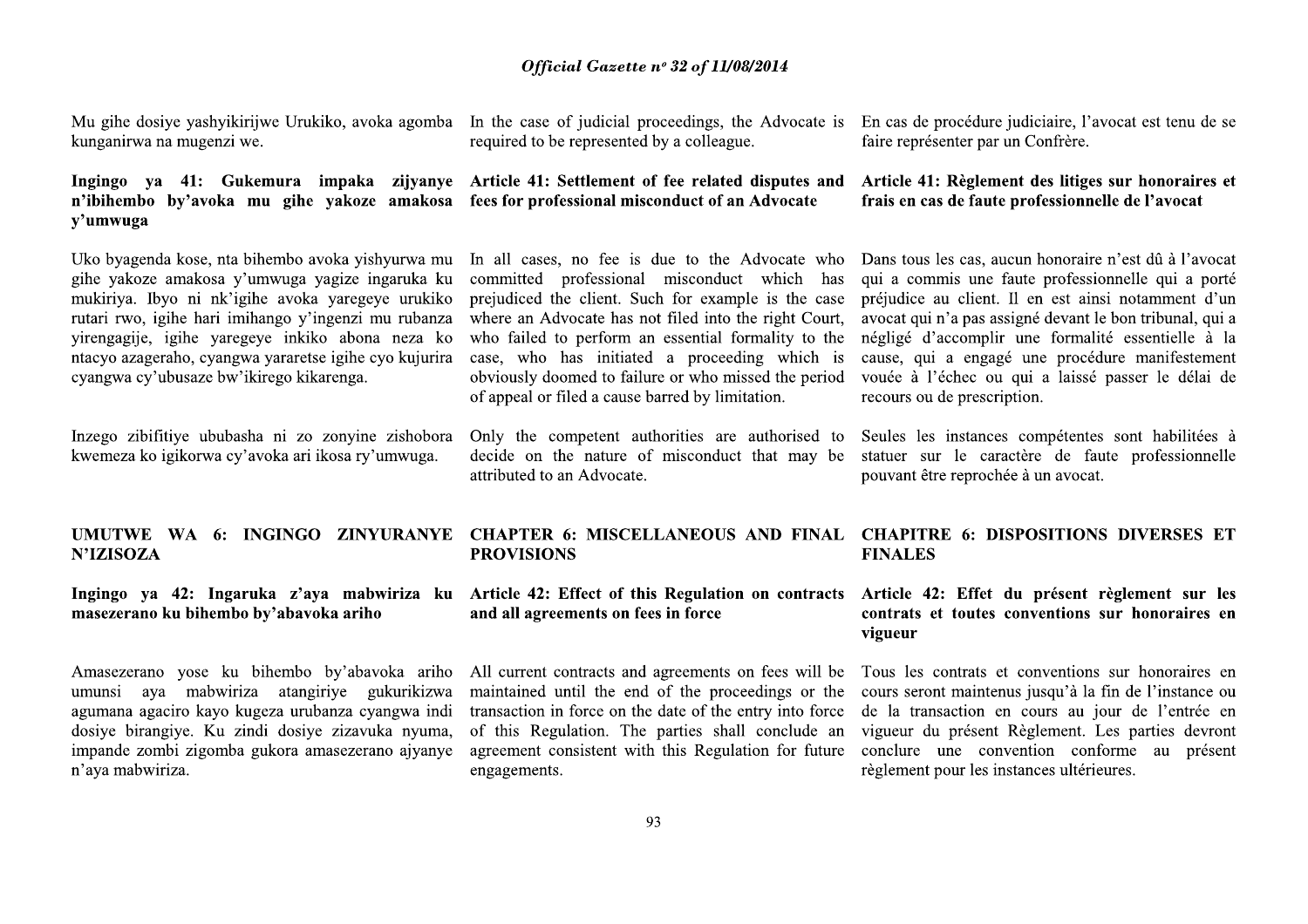Icvakora amasezerano n'umukiriya anyuranye n'aya mabwiriza agomba gusubirwamo agahuzwa n'ibihembo mbonera mu gihe cy'amezi atatu (3) kuva ku munsi atangarijwe mu Igazeti ya Leta.

# Ingingo ya 43: Kugenzura iyubahirizwa

Umukuru w'Urugaga afite uburenganzira busesuye bwo gusaba amakuru yose yerekeye amasezerano y'igihe kirekire abavoka bafitanye n'abakiliya babo.

Komisiyo ishinzwe imvitwarire n'imitunganyirize y'umwuga igenzura niba amasezerano yose yerekeye ibihembo by'abavoka akorwa na buri mwavoka ahuje n'ibihembo mbonera biteganywa, n'ibindi bisabwa n'aya mabwiriza.

# Ingingo va 44: Ivanwaho ry'ingingo zinyuranyije Article 44: Repealing provision n'ava mabwiriza

Ingingo zose z'amabwiriza abanziriza aya kandi zinyuranyije na yo, by'umwihariko ibihembo mbonera by'Urugaga rwa Kigali byo kuwa 05/12/2001, zivanyweho.

# Ingingo ya 45: Ihindurwa ry'aya mabwiriza

Aya mabwiriza ntashobora guhindurwa n'Inama y'Urugaga atari ku bwiganze bwa bibiri bya gatatu  $(2/3)$  by abayigize.

Regulation must be re-negotiated and adjusted to this publication in the Official Gazette.

## Article 43: Enforcement of compliance

The President of the Bar Association has full powers to inquire and be given any information relating to the permanent contracts entered into by Advocates.

The Commission responsible for conduct and the La Commission chargée de la déontologie et de exercise of the profession shall ensure that all contracts and agreements on fees entered into by each Advocate comply with the limitations and requirements laid down in this Regulation.

All prior provisions contrary to this Regulation, in Toutes les dispositions antérieures au présent particular the Scale of Fees of the Kigali Bar règlement, en particulier le barème du Barreau de Association adopted on 05/12/2001 are hereby Kigali adopté le 12/05/2001 sont abrogées. repealed.

## **Article 45: Amendment of this Regulation**

the Bar only on the majority of two-thirds  $(2/3)$  of its members.

ahoraho hagati y'ayoka However, permanent contracts inconsistent with this Néanmoins, les contrats d'abonnement en cours non conformes au présent règlement devront être scale of fees within three (3) months of the date of its renégociés et ajustés au présent barème dans les trois (3) mois de sa publication dans le journal officiel.

## Article 43: Contrôle de conformité

Le Bâtonnier a les pleins pouvoirs de se faire communiquer toute information relative aux contrats d'abonnement conclus par les Avocats.

l'exercice de la profession s'assure que tous les contrats et conventions sur honoraires conclus par chaque avocat sont conformes aux limites et prescriptions fixées par le présent règlement.

## **Article 44: Disposition abrogatoire**

## Article 45: Modification du présent Règlement

This Regulation may be amended by the Council of Le présent Règlement ne peut être modifié par le Conseil de l'Ordre qu'à la majorité de deux tiers (2/3) de ses membres.